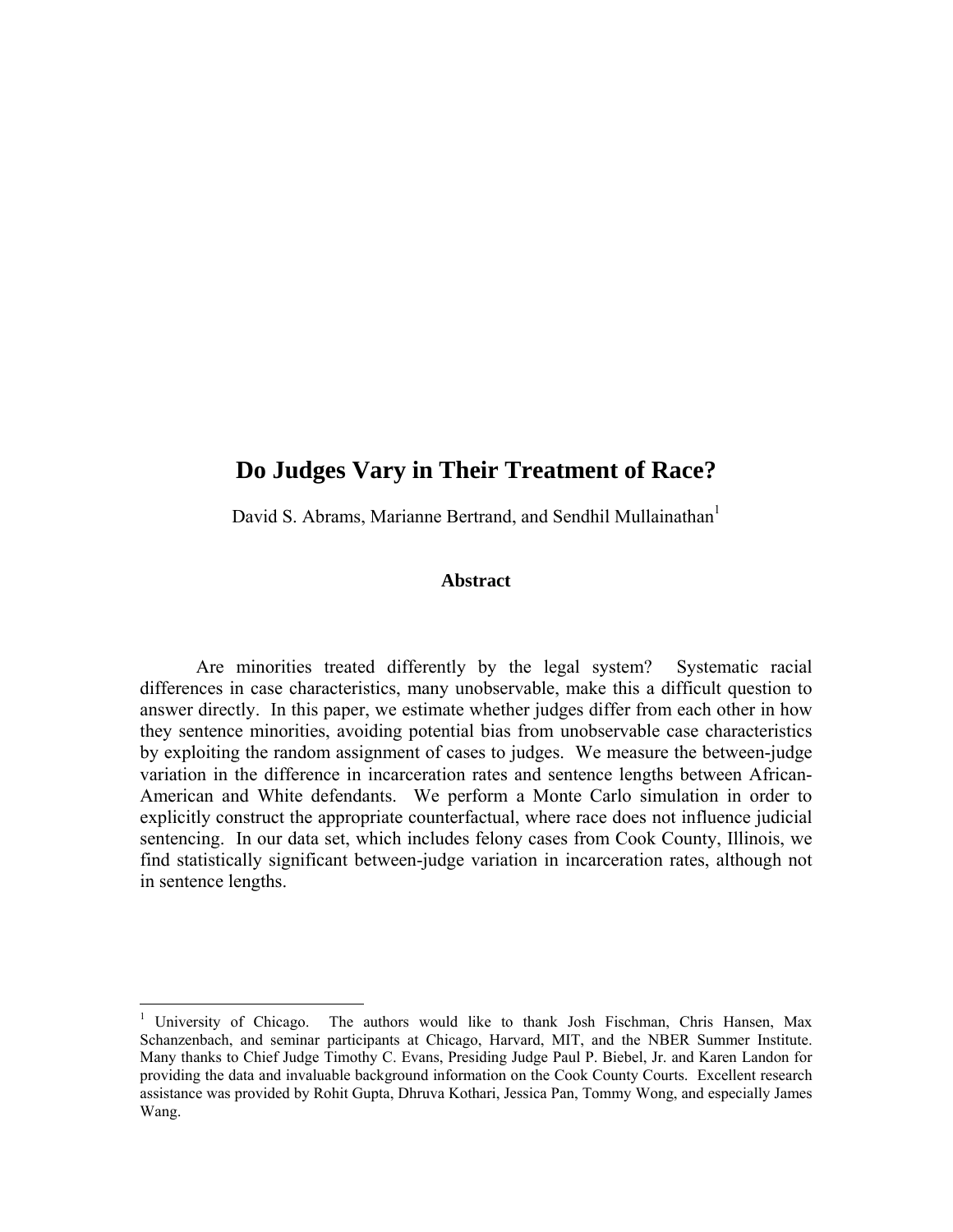## **I. Introduction**

In 2004, over 40% of sentenced inmates in the U.S. were African-American, with African-American males incarcerated at seven times the rate of White males.<sup>2</sup> Do these differences in incarceration rates merely reflect racial differences in criminal behavior, or are they also partly an outcome of differential prosecution or sentencing practices? A long-standing principle embedded in our system of justice is that defendants should not be treated differently because of their race. This principle is codified in the "Equal Protection" clause of the  $14<sup>th</sup>$  amendment to the Constitution.<sup>3</sup> Differential sentencing or conviction rates by race are presumably a violation of this clause, making this is an important question to answer on legal grounds. Establishing whether or not courts differentially treat minority defendants also has important social implications: such practices might contribute to further exacerbating social inequalities and might even lead to a self-confirming equilibrium where expectations of racial discrimination affect criminal behavior.

Numerous studies have examined this question, and most encountered empirical hurdles, particularly small sample size and omitted variables bias. First, although almost all records produced in U.S. courts are public record, as a practical matter it is quite challenging to obtain a statistically significant sample. A number of studies using small samples of archival data have produced mixed results. $4$  Second, and more seriously,

<sup>&</sup>lt;sup>2</sup> From "Prisoners in 2004", Bureau of Justice Statistics.

<sup>&</sup>lt;sup>3</sup> "No state shall make or enforce any law which shall abridge the privileges or immunities of citizens of the United States; nor shall any state deprive any person of life, liberty, or property, without due process of law; nor deny to any person within its jurisdiction the equal protection of the laws." Article XIV, US Constitution

<sup>4</sup> Given this difficulty, a number of studies (Devine, et al., 2000; Sommers and Ellsworth, 2000; MacCoun, 1989) have made use of experimental simulations of court cases, most often to understand the behavior of juries. While laboratory studies allow the careful manipulation of the variable of interest, defendant race,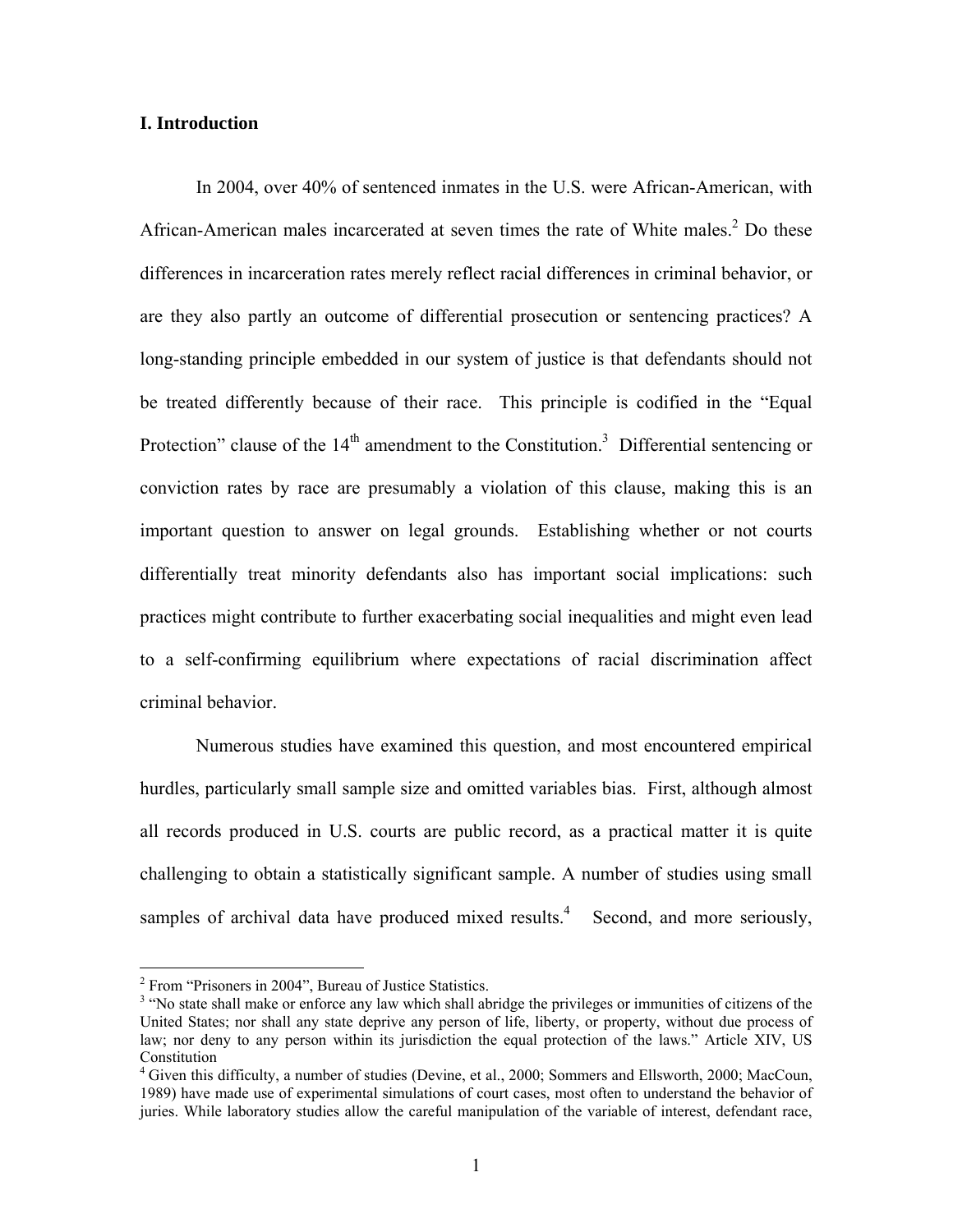cross-sectional studies suffer from a potentially severe omitted variables bias. Apparently significant effects of defendant race may actually be due to omitted case characteristics that are correlated with race, like criminal history or lawyer quality. Thus there are two potential reasons for finding a significant coefficient on race in a crosssectional regression: there may be discriminatory sentencing on the part of judges or juries, or it may be some case or other unobservable characteristics that drive the sentencing gap. The central difficulty with the cross-sectional methodology is that race is not randomly assigned. Therefore, any regression and interpretation thereof is likely to suffer from omitted variables bias.

In this paper, we take a new approach to studying the impact of race in judicial sentencing; this approach avoids some of the methodological pitfalls we just discussed, and helps shed light on the central issue.<sup>5</sup> Rather than asking whether there is a racial gap in sentencing, we ask whether there are systematic differences across judges in the racial gap in sentencing. At the heart of our research strategy is the ability to exploit the random assignment of cases to judges. This random assignment ensures that unobservable case and defendant characteristics are the same across judges. It allows us to distinguish between unobservable case and defendant variables on the one hand and judicial behavior on the other, as explanations for a racial gap in sentencing. Under the unobserved variables explanation, where no judge is discriminatory, we may see an overall difference in sentencing by race, but we do not expect systematic variation in that difference across

they suffer from questionable external validity. Many studies simply involve having subjects read transcripts of cases, which removes potentially important non-verbal elements of a trial. 5

<sup>&</sup>lt;sup>5</sup> Ayres and Waldfogel (1994) also take a novel approach to detecting discrimination in a different legal environment, bail setting. Consistent with the presence of racial prejudice, they show that courts set bail at much higher levels for minority defendants, "overdetering" them from fleeing (compared to White defendants) after release on bail.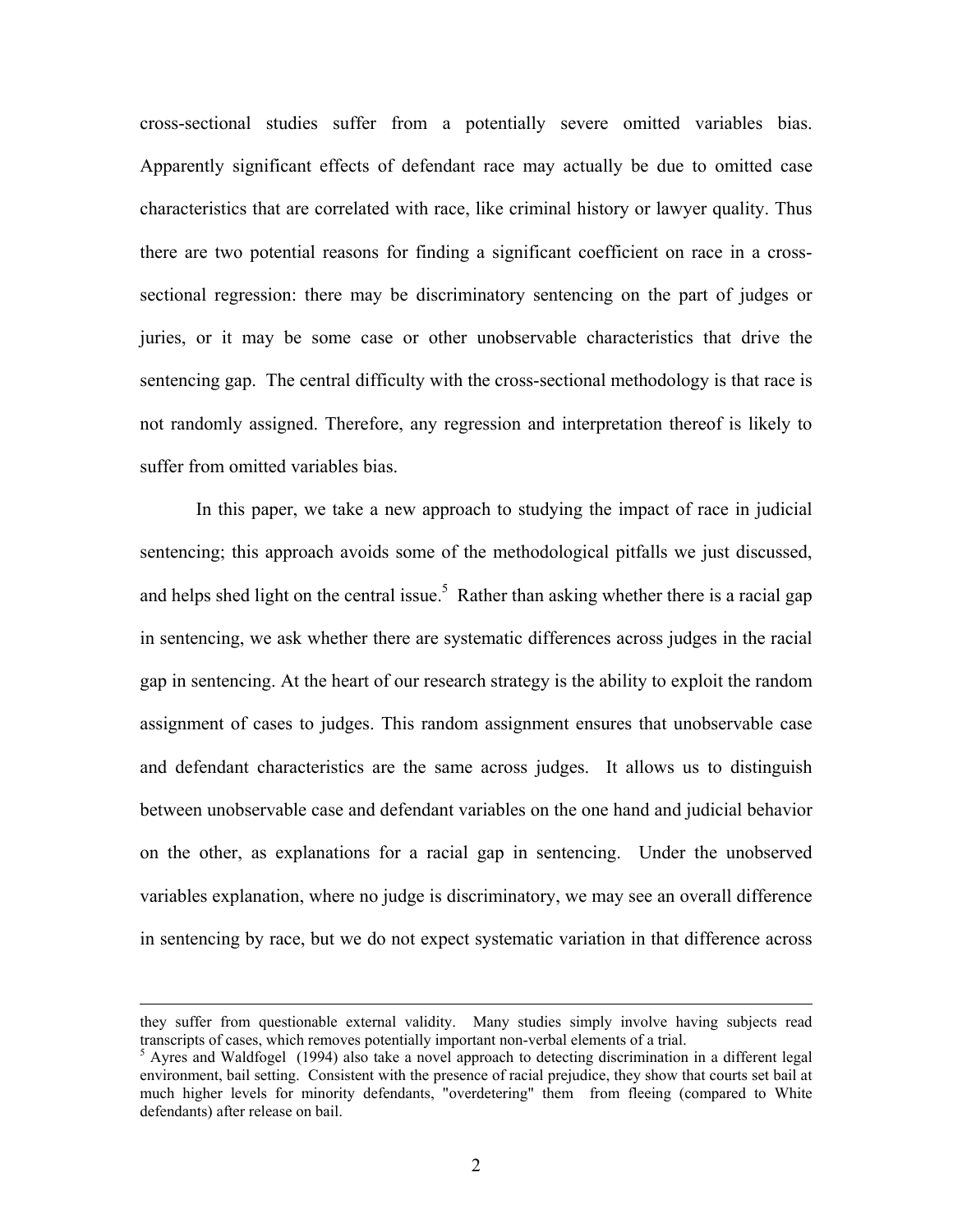judges, as random assignment ensures that each judge receives the same case-mix. Under the discriminatory sentencing explanation, as long as there is some between-judge heterogeneity in the level of differential treatment, we have the opposite prediction; that is, some judges will systematically sentence African-Americans at a higher rate and some will sentence them at a lower rate. This logic underlies the examination in this paper of whether there is significant inter-judge disparity in the racial gap in sentencing.<sup>6</sup>

To proceed, we use data from the state courts of Cook County, Illinois. Starting with data from felony cases over a twenty year period, we can compute the racial gap in sentence length and incarceration rate for each judge. The main empirical challenge is to identify the correct counterfactual, in which inter-judge variation is due solely to sampling variability. The standard F-test will not yield correct results in this data set because of the small number of observations at the level at which random assignment occurs. Thus we use a Monte Carlo methodology to explicitly construct the counterfactual where race has the same impact on sentencing for all judges. While not novel, this technique could benefit a large array of empirical studies facing similar constraints, without a great deal of learning costs.

We find evidence of significant inter-judge disparity in the racial gap in incarceration rates, providing support for the model where at least some judges differentially treat defendants based on their race. The magnitude of this effect is substantial. The gap in incarceration rates between White and African-American defendants increases by 18 percentage points (compared to a mean incarceration rate of 51% for African-Americans and 38% for Whites) when moving from the  $10^{th}$  to  $90^{th}$ 

<sup>&</sup>lt;sup>6</sup> There have been several previous studies that have examined overall inter-judge heterogeneity in sentencing, but none that have looked at the effect of defendant race on this heterogeneity. See e.g. Anderson, Kling, and Stith (1999), Payne (1997), and Waldfogel (1991).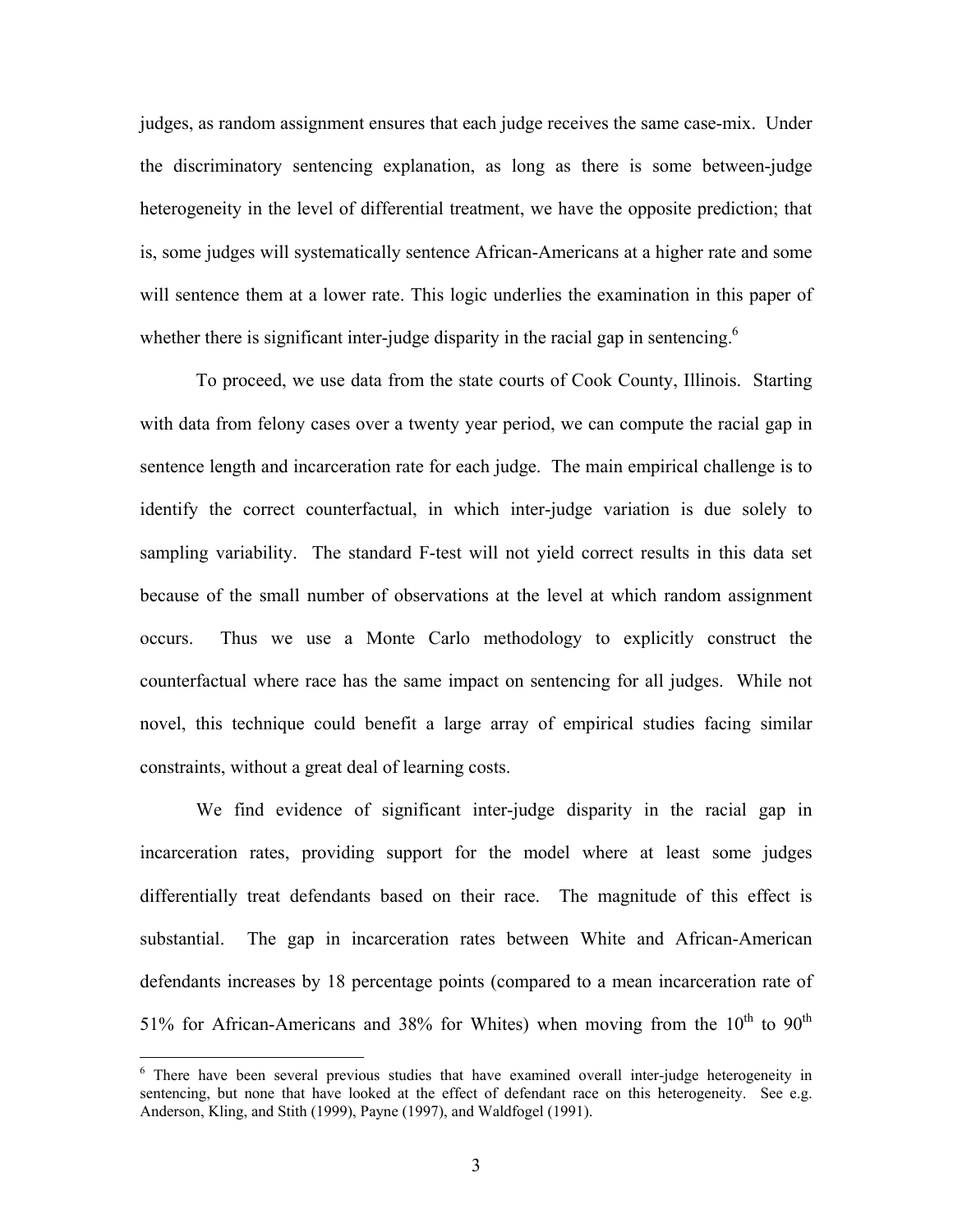percentile judge in the racial gap distribution. The corresponding sentence length gap increases by 10 months, but this cannot statistically be distinguished from a situation where race played no role in sentence length.

Although judges differ in the degree to which race influences their sentencing, we do not find evidence that observable characteristics such as judges' gender or age group significantly predict this differential treatment by race. Similarly, no systematic pattern emerges with respect to work history (such as whether the judge ever worked in public defense). However, there is somewhat stronger evidence that the racial gap in sentencing is smaller among African-American judges. Further, judges who are harsher overall (as measured by incarceration rate) are more likely to sentence African Americans to jail relative to Whites. We also explore an important potential confound: that the heterogeneity we observe in the racial sentencing gap may actually be due to heterogeneity in treatment of type of crime. The results of this analysis indicate that there may be a difference in treatment of drug and non-drug crimes, but that there is still a heterogeneous treatment of race within non-drug crimes.

One limitation to our approach is that, while we can statistically establish that race matters in the courtroom, we cannot formally detect whether this is due to some judges discriminating against African-Americans, or some judges discriminating against Whites, or a mixture of both. In itself, though, the evidence we uncover on the importance of race in judicial decision-making is of direct relevance on legal grounds.

The rest of the paper proceeds as follows. Section II provides a brief overview of prior work on the role of race in judicial decisions. In Section III we describe the data from the courts of Cook County, Illinois. We discuss our econometric methodology,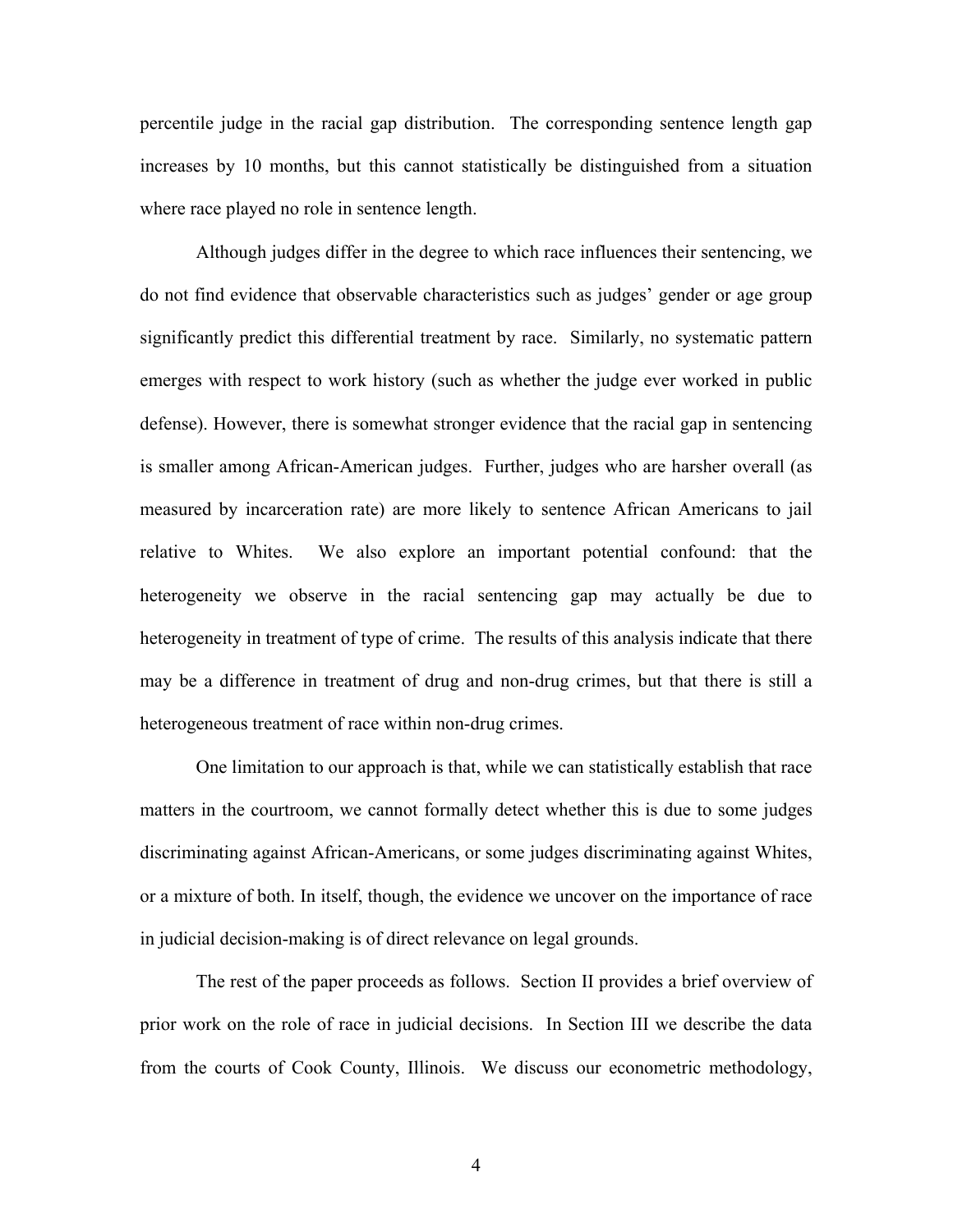including the simulation procedure in Section IV. In Section V we report our basic results, and we discuss the influence of the crime category in Section VI. Section VII concludes.

### **II. Literature Review**

 There has been a great deal of scholarship investigating the role of race in the courtroom. Here we briefly summarize some of the previous research most relevant to this study. Many early studies were cross-sectional, and frequently used data sets that were not rich enough to include controls for important case and individual characteristics, such as criminal history, crime severity, and income. Thus it is unsurprising that an early review of the literature found a lack of consensus among these studies. Kleck (1981) finds that half of the 40 studies on non-capital cases that he reviews either support a finding of discrimination in sentencing or have mixed results, while the other half do not find evidence of judicial discrimination. Written nearly two decades later, Spohn (2000) also reviews 40 recent studies on the role of race in sentencing, but splits outcomes into incarceration and sentence length. She reports that a majority of studies find that race impacts the incarceration decision, but fewer than one-quarter report evidence that race affects sentence length.

 Some of the earlier papers such as those by Thomson and Zingraff (1981), Humphrey and Fogerty (1987) rely on relatively small data sets and are unable to distinguish a race effect from the impact of unobservables. Klein, Petersilia, and Turner use a dataset from California state courts with a large number of covariates in their 1990 paper to try to minimize the concern about unobservables. They find no impact of race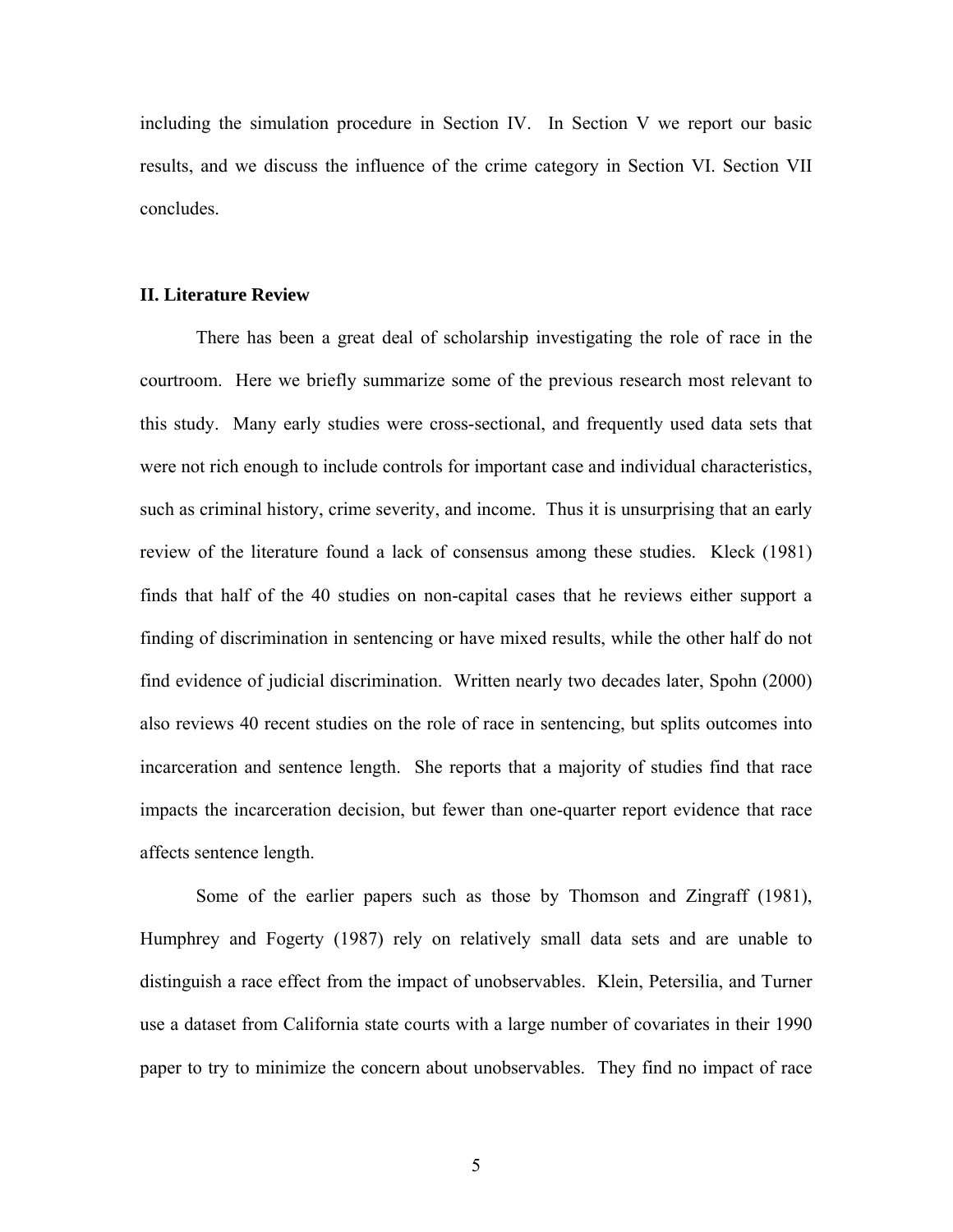on either the incarceration or sentencing decision, and little explanatory power. Albonetti (1997) uses federal data from the U.S. Sentencing Commission (USSC) on drug offenders. She finds that African-American and Hispanic defendants are more likely to be incarcerated and for longer duration. Steffensmeier and Demuth (2000) also use federal data collected by the USSC, and thus have a detailed and large data set with which to work. Their cross-sectional OLS and probit regressions indicate that African-Americans and Hispanics are jailed more frequently and receive longer sentences than white defendants. The same authors find similar results using state court data from Pennsylvania in their 2001 paper. This differs to some extent from the findings of Kramer and Steffensmeier (1993) which also used Pennsylvania state court data. This study found a small impact of race on the incarceration decision, but not on the length of imprisonment.

 A more recent paper by Mustard (2001) improves on previous work by including additional controls in the regression analysis. Using federal data provided by the USSC, he examines the impact of race on the incarceration and sentencing decisions, as well as on departures from the sentencing guidelines. His cross-sectional regressions include controls for income, as well as interaction terms between race and income, race and education, and race and criminal history. He finds that African-Americans are more likely to be incarcerated and receive longer sentences, although some of this appears to be due to more extensive criminal histories and more severe offenses.

Using state data from Maryland, Bushway and Piehl (2001) estimate a tobit model to isolate the impact of judicial discretion on sentence length. They find a greater impact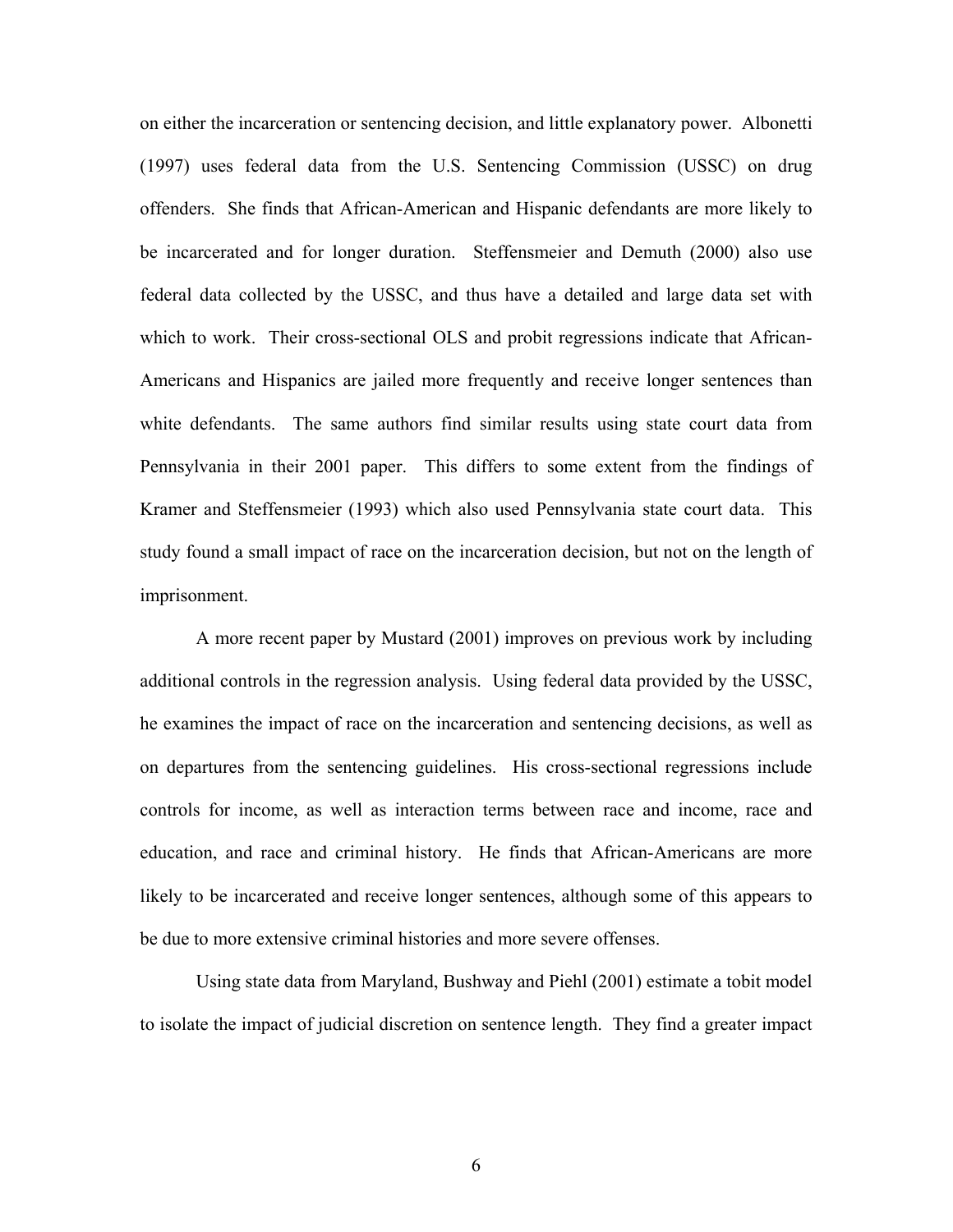of race than most prior work. A major strength of this paper is the use of guideline recommendations to instrument for potential unobservable case characteristics.

One of the most recent contributions to the literature is from Schanzenbach (2005). This study focuses on understanding the impact of judicial characteristics on case outcomes, using variation in judicial characteristics at the federal district level.<sup>7</sup> While he finds that female judges reduce sex disparity in sentencing, results on racial disparity are mixed. Also, he finds no main effect of judges' race on average sentence length.

## **III. Data Description**

Our data comes from the cases adjudicated in the Cook County Circuit of the Illinois state courts. Cook County is the largest unified court system in the country, with over 2.4 million cases processed per year in both civil and criminal courts. $8$  It is also a racially mixed urban area, with a population that is 48% White, 26% African-American, and 20% Hispanic (see Table 1). The racial breakdown in our data is 12% White, 72% African-American, and 16% Hispanic, reflecting the substantially different rates of representation by race in the criminal justice system.

Illinois state courts are governed by sentencing guidelines, which provide suggested sentencing ranges by category of offense.<sup>9</sup> Previous studies, such as Anderson, et al. (1999), have found that guidelines do mitigate interjudge sentencing variation, but

 $\overline{a}$ 

 $<sup>7</sup>$  Ashenfelter, et al (1995) is another study that focuses on the impact of judicial characteristics, using civil</sup> rights cases. They find no significant impact of the judges' race, sex, or political orientation on the case outcome.

<sup>&</sup>lt;sup>8</sup> See http://www.cookcountycourt.org/ for more detailed information about Cook County Courts.

<sup>&</sup>lt;sup>9</sup> A rough description of Illinois sentencing guidelines is available at

http://www.ilga.gov/commission/lru/2005PFC.pdf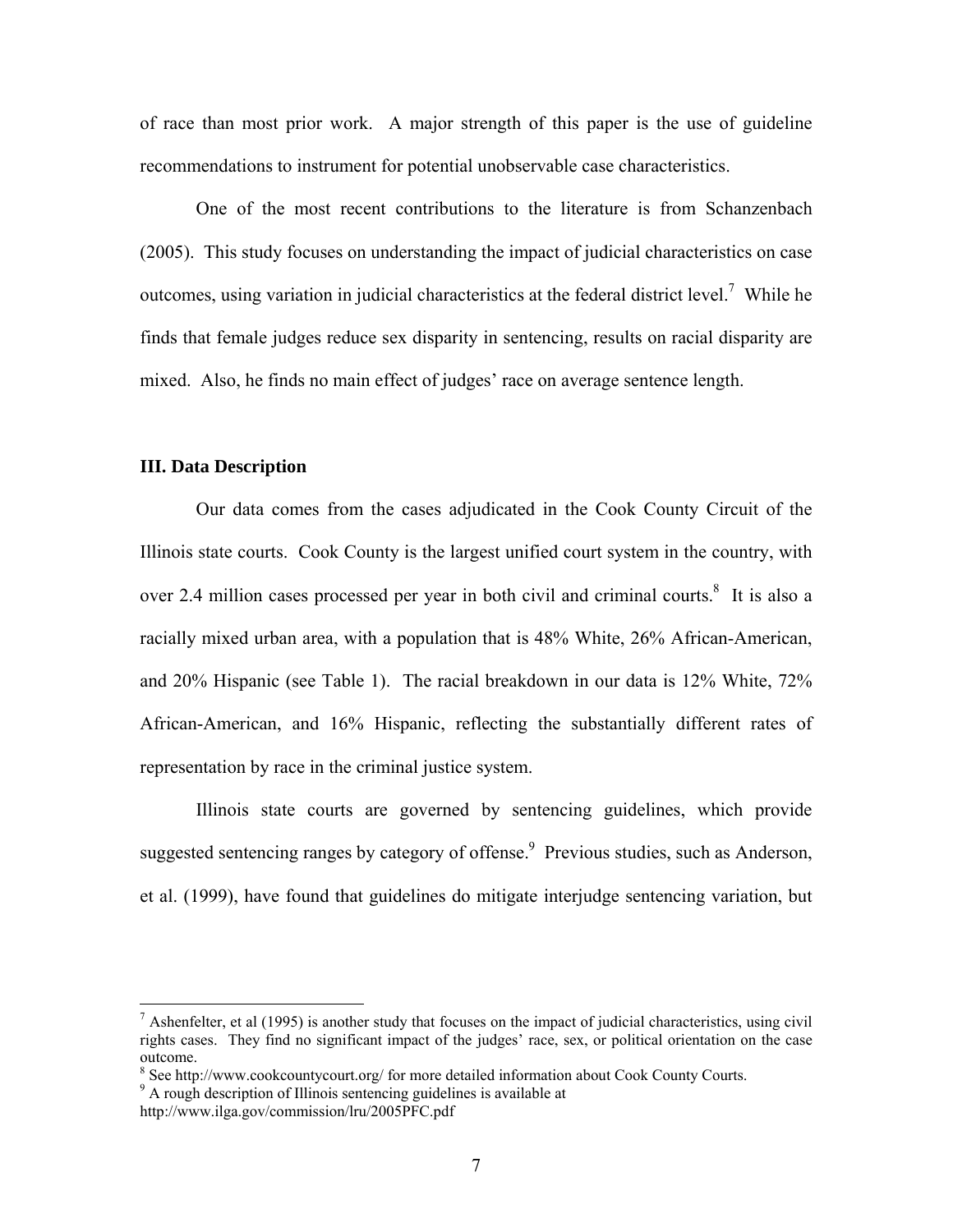not substantially. Judges in the Cook County court are initially appointed or elected, and subsequently subject to retention elections every six years.

While the original data set includes over 600,000 felony cases tried between 1985 and 2004, we use only a subset of the data. We discuss the primary restrictions used to obtain this subset here; further detail can be found in Appendix A. First, individual cases may have multiple defendants and multiple charges. In the data the number of charges per case ranges from 1 to 266 (see Table 2), but the median is 1. We retain one defendant and only the most severe charge for each case, since sentencing across charges for a given case will be highly correlated. Second, for the primary analysis, we restrict the data to defendants who are African-American or White (excluding the 16% of defendants classified as Hispanic).10 Third, we only retain cases that were initiated between 1995 and 2001. The start date is used because it was impossible to verify random assignment of cases prior to 1995. The end date is used to allow sufficient time for completion of cases initiated towards the end of the time range (since some cases can take several years to adjudicate). Fourth, murder cases were excluded from the analysis because assignment of these cases often excluded certain judges.

We further limit the data to those cases adjudicated by a subset of the judges in the Cook County Criminal Courts Building, which handles the bulk of the criminal cases in Cook County. We included judges based on the following criteria: adjudicated at least 10 total cases throughout the time period of study; adjudicated cases only at the central courthouse location (in order to insure that all case randomization was performed on the same set of cases); did not preside over a special type of court (like drug court); did not

 $\overline{a}$ 

 $10$  Below and in the appendix we report the equivalent analysis on a dataset including only White or Hispanic defendants, and excluding African-Americans.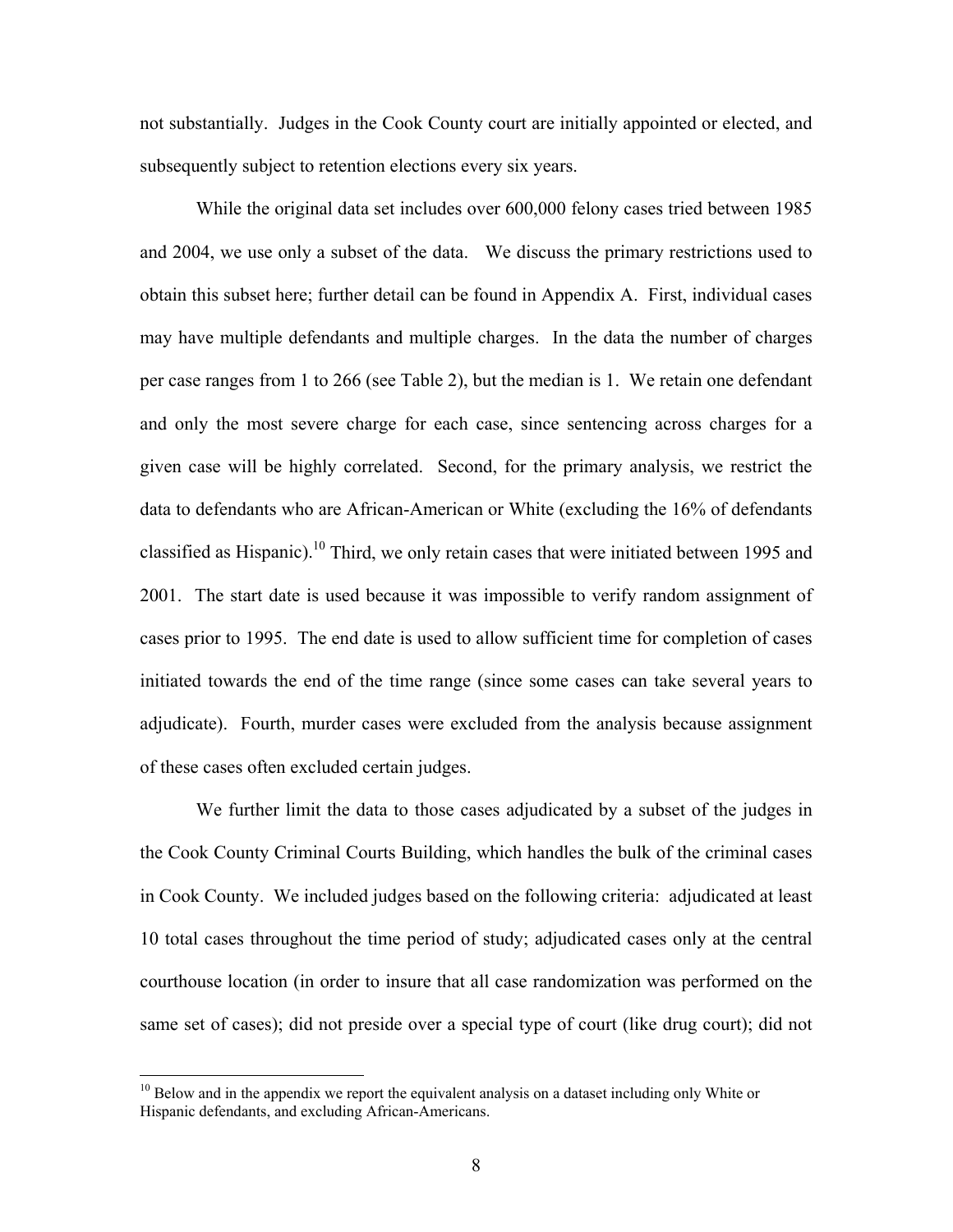have any unusual circumstances (such as lengthy capital trials) that would have resulted in non-random assignment of cases.

A full summary of the dataset we construct following the above criteria is provided in Tables 2A and 2B. Nearly all cases (92%) result in a guilty finding. The vast majority of defendants in the sample are African-American (86%), male (83%), and young (mean age is 29 and median age is 27). The mean length of incarceration is 20 months across all cases, and 42 months conditional on incarceration. Note that sentence length is top-coded at 60 years in our data. While the median case has only one charge associated with it in the original data, the average number of charges per case is 2.4. As Table 2B shows, sentencing varies substantially by type of crime, with violent crimes receiving the most severe sentences. African-American defendants receive longer sentences on average, and are over 30% more likely to be incarcerated as White defendants, not controlling for any case characteristics.<sup>11</sup>

Table 3 reports judicial characteristics collected from *Sullivan's Judicial Profiles*, *A Directory of State and Federal Judges in Chicago*, *The Directory of Minority Judges of the United States*, and several other sources listed in the references. The judiciary included in this study is largely White and male, with an average age of 49. Approximately half of the judges have some prior experience in private practice. Prior experience as a prosecutor is also a very common characteristic of these judges; over 70% have past experience as prosecutors, while 27% had previously served as public defenders or defense attorneys.

<sup>&</sup>lt;sup>11</sup> Tables A1 and A2 report similar characteristics for the subset of the data containing Hispanic and white defendants.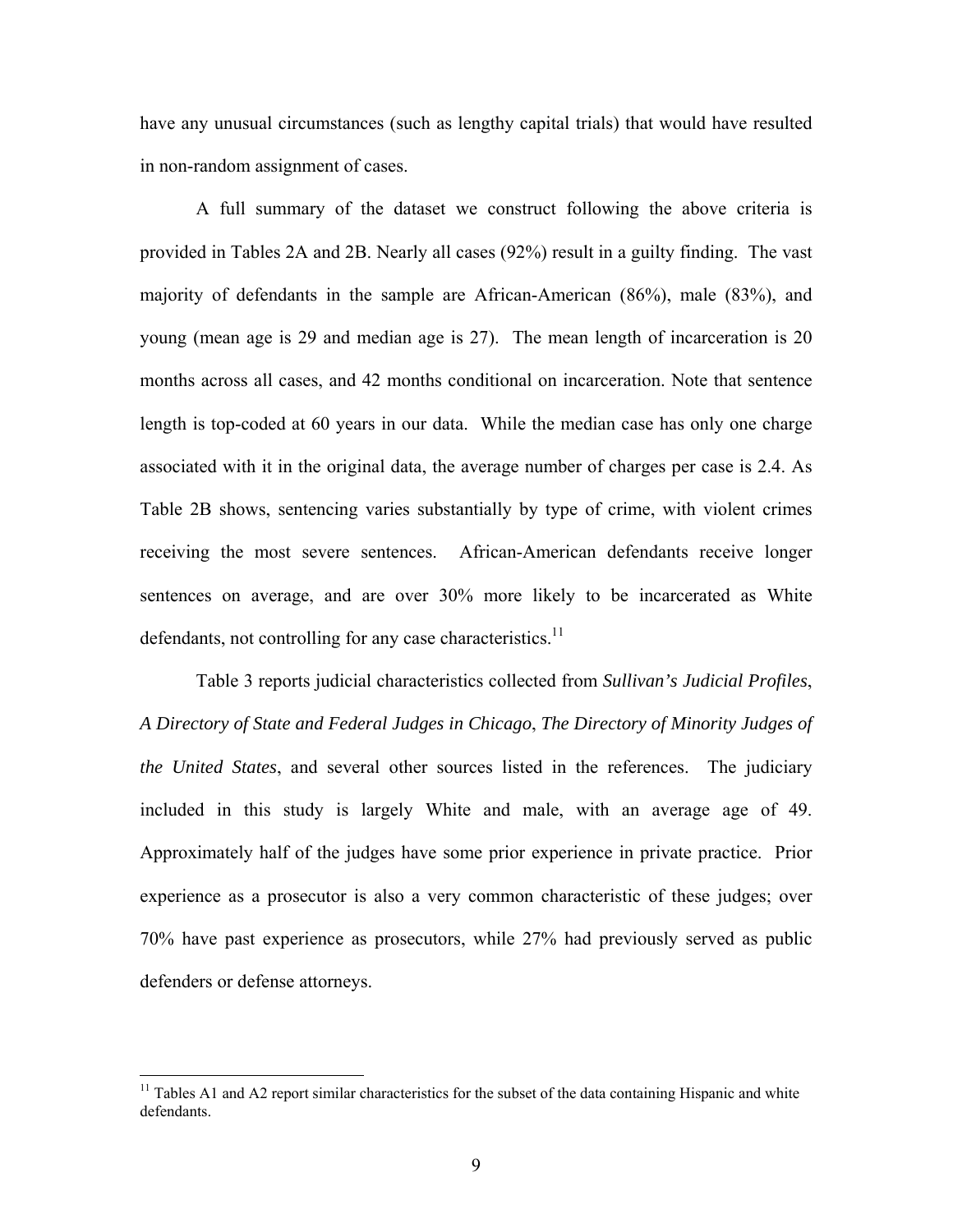## **IV. Econometric Methodology**

Determining whether the impact of defendant race on sentencing varies across judges is the main goal of this paper. There are two steps to testing this hypothesis. The first is to establish the random assignment of cases to judges, ensuring that sentencing outcomes can be fairly compared across judges. The second is to employ an appropriate method to evaluate whether there is excess heterogeneity in the racial gap in judicial sentencing beyond what would be expected due to sampling variability.

In theory, both steps may be accomplished using an ordinary least squares regression followed by an F-test. Under this approach, a random assignment of cases would be established by regressing a case characteristic, such as defendant age, on various controls and judge fixed effects, such as in Equation 1:

$$
age_{ijt} = \alpha + \beta X_{ijt} + \sum \delta_j D_j + m o_t + \epsilon_{ijt}
$$
 (1)

where age is defendant age in years, X is an array of control variables, D are judge fixed effects, and mo are month-year dummies. An F-test on the equality of the judge fixed effects tests the hypothesis that cases are randomly assigned (with respect to defendant age). Similarly, in order to test the equality of the racial sentencing gap across judges, one would regress sentence length on a vector of control variables, defendant race, judge fixed effects, and interactions between the judge fixed effects and defendant race, such as in Equation 2:

$$
sentence_{ijt} = \alpha + \beta X_{ijt} + race_{ijt} + \sum \delta_j D_j + \sum \gamma_j D_j * race_{ijt} + mo_t + \epsilon_{ijt}
$$
 (2)

An F-test on the equality of the judge-race fixed effects  $\gamma_i$  would be a test of excess heterogeneity in the racial gap in sentencing across judges.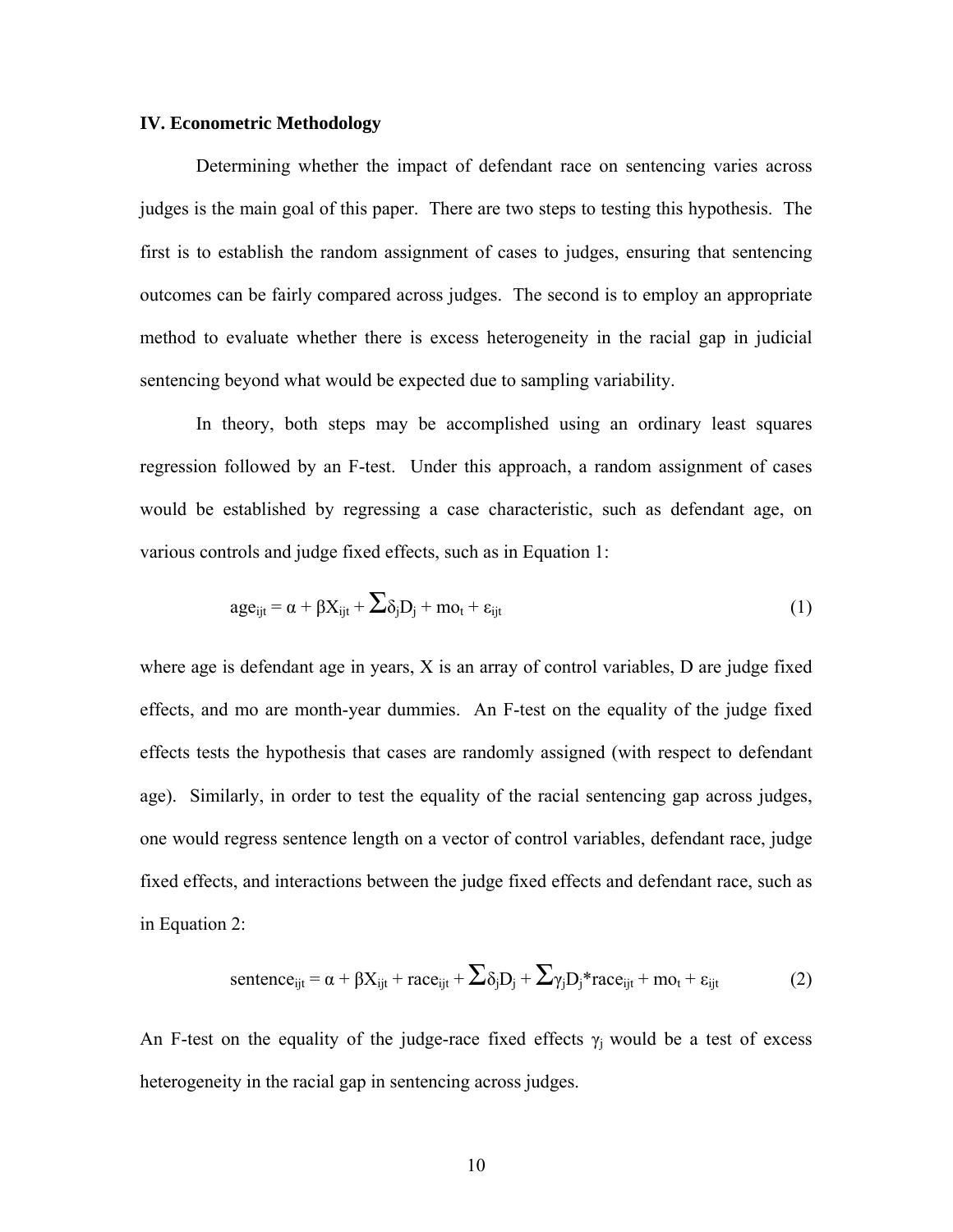In practice, we rely instead on a Monte Carlo simulation methodology. This methodology is analogous in spirit to that described above, but it addresses important shortcomings of using the F-tests with our data. Specifically, the methodology described above is likely to result in over-rejection of the null hypothesis (of random assignment, or no excess heterogeneity) for two reasons. First, although the overall sample is large, our regressions will suffer from finite sample bias because the sample cells are small within the short time periods that are of relevance. Indeed, it is necessary for the analysis to condition on short time periods because the random assignment of cases to judges occurs within these short periods, and there is substantial variation over time in the judges available and the mix of case attributes. Our data structure will therefore not satisfy the large N assumption that the distribution of the F-statistic relies on. A second reason for not using the conventional F-statistic is that it will over-reject the null hypothesis when the dependant variable is Bernoulli with a mean substantially different from 0.5. This is the case for several of the variables of interest here, such as race (test of random assignment) or incarceration (test of excess heterogeneity).

Figure 1 illustrates the need for the simulation methodology in this context. In order to generate it, we ran 1000 tests similar to those we describe below, where by construction the null should not be rejected. Theoretically this should yield a uniform distribution. The dark bars are produced using the simulation methodology, and is nearly uniform. The light bars are produced using the standard F-test methodology. There is clearly an excess of p-values less than 0.05, which would lead to an over-rejection of the null.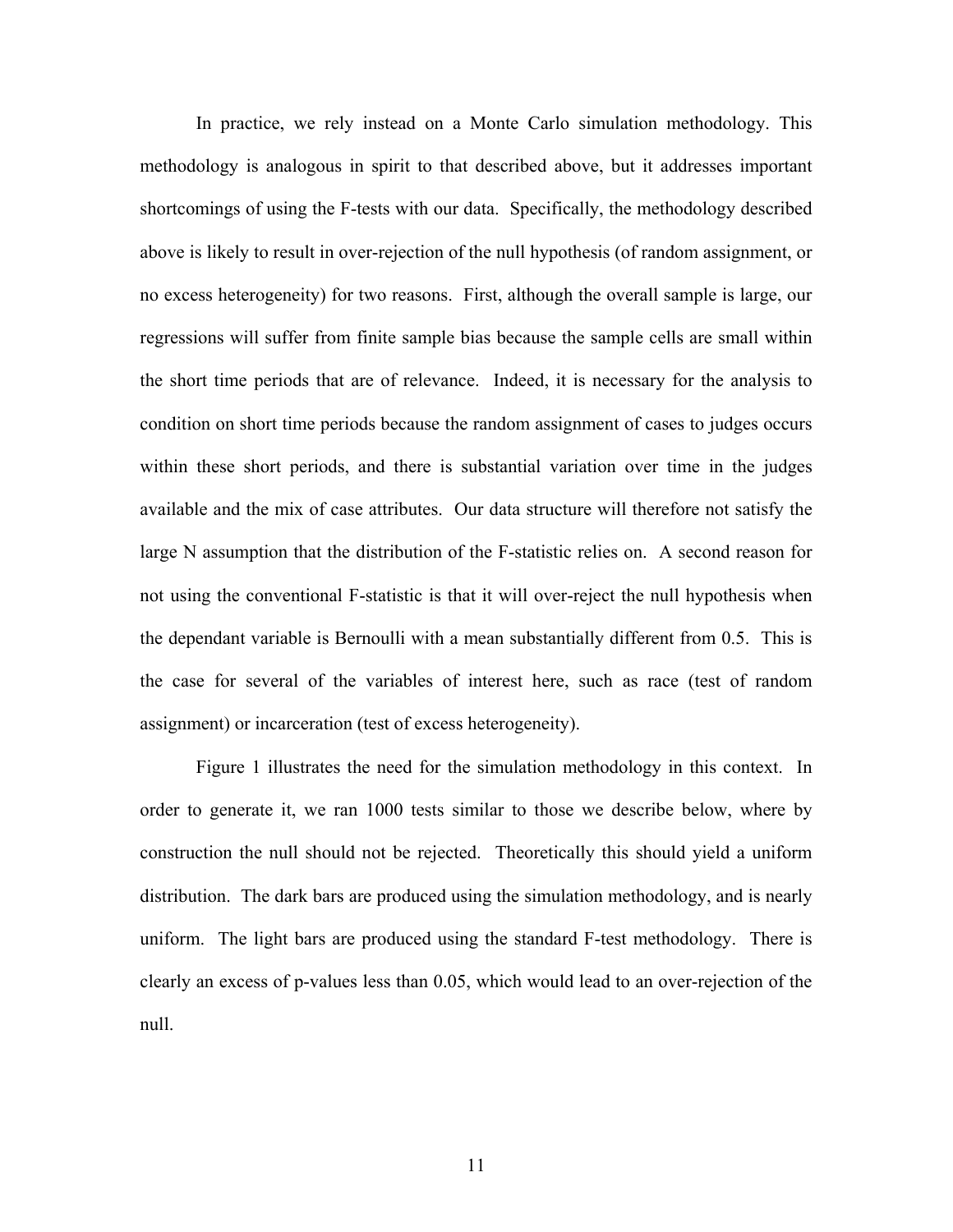For these reasons we instead use a Monte Carlo simulation methodology to both verify random assignment of cases to judges and to determine whether there is excess heterogeneity in the inter-judge racial gap in sentencing. Generally speaking, random assignment is tested by comparing the heterogeneity of the empirical distribution of case characteristics to that found in simulated data. The heterogeneity of the inter-judge racial gap is tested similarly. In both cases, statistical significance is determined by the dispersion of the empirical data relative to the distribution generated by the simulations. We now describe the implementation of the simulation method, first for the random assignment test, and then for the test of excess heterogeneity across judges.

#### **A. Testing for Random Assignment using a Monte Carlo Simulation**

If cases are randomly assigned to judges, all observable case characteristics should have approximately the same moments for each judge. For example, the mean defendant age in the full data set is 29 years, and therefore if cases are randomly assigned, most judges should have a set of defendants with mean age around 29. Similarly, since 16% of cases are in the violent crime category, we expect a court that uses a random assignment procedure to produce a distribution of cases where most judges see violent crimes in about 16% of their cases. The difficulty in determining whether a data set results from random assignment is in quantifying exactly what it means for "most" judges to have a mean age "around 29." The question is – how much variation would there be in a randomly assigned data set, simply due to sampling variability? A straightforward way to establish whether the Cook County data does result from a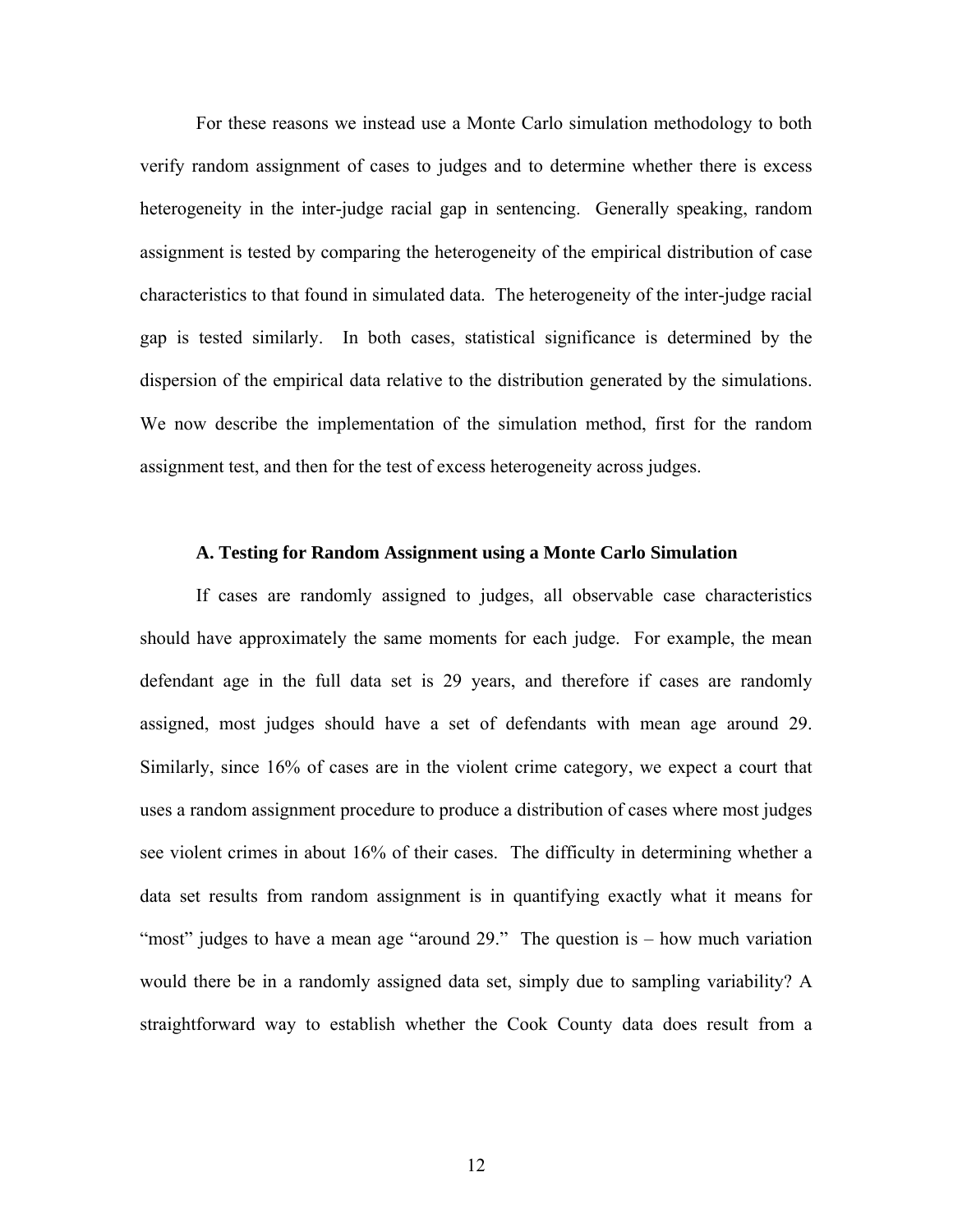random assignment process is by explicitly constructing a randomly assigned data set through simulation.

The procedure is as follows. Let X be a case characteristic of interest, such as defendant race, age, gender, or crime category. Denote a simulated observation by  $X_{iis}$ for observation i of judge j of simulation s  $(i,j,s \ge 0)$ .  $X_{ii0}$  refers to the empirical data set. The data is apportioned within cells (denoted by c) in order to approximate the actual random assignment procedure done in the courthouse.<sup>12</sup> Create a simulated observation  $X_{i\text{ics}}$  by choosing:

$$
X_{ijcs} = X_{\alpha\beta c0}
$$

distribution.

<u>.</u>

where  $\alpha$  is randomly chosen from the integers between 1 and  $I_c$  inclusive, where  $I_c$  is the number of observations in cell c ( $\beta$  is a function of  $\alpha$ ).

For each simulated data set, judge means may be computed:  $=\frac{1}{N_{j}}\sum_{i}\sum_{c}X_{ijcs}$  $j_s = \frac{1}{\sqrt{2}} \sum_{k} X_k$ *N*  $\overline{X}_{js} = \frac{1}{N} \sum_{i} \sum_{i} X_{ijcs}$ , where N<sub>j</sub> is the number of cases for judge j. Also, for each simulated dataset, a measure of inter-judge disparity (such as inter-quartile range,  $D_s^{25-75}$ ) may be calculated.<sup>13</sup> Finally, these measures can be ranked across simulations, and a pvalue found for the empirical distribution  $(D_0^{25-75})$  based on where it falls in the  $D_s^{25-75}$ 

We refer to Table 4 as an illustration of the simulation for the random assignment test. For the purpose of this illustration, the outcome variable used to test random

 $12$  Since random assignment is done on a daily basis in the courthouse, this is the ideal cell size to use. Because there is unlikely to be substantial variation in case mix and judge mix within a month, we use one month as the cell size for computational simplicity.

<sup>&</sup>lt;sup>13</sup> We use 3 different inter-percentile ranges, 25-75, 10-90, and 5-95. Other measures, such as standard deviation or absolute mean deviation could be used as well. We choose inter-percentile ranges because we are interested in the central tendencies of the distribution. These will not be substantially impacted by a small number of outliers.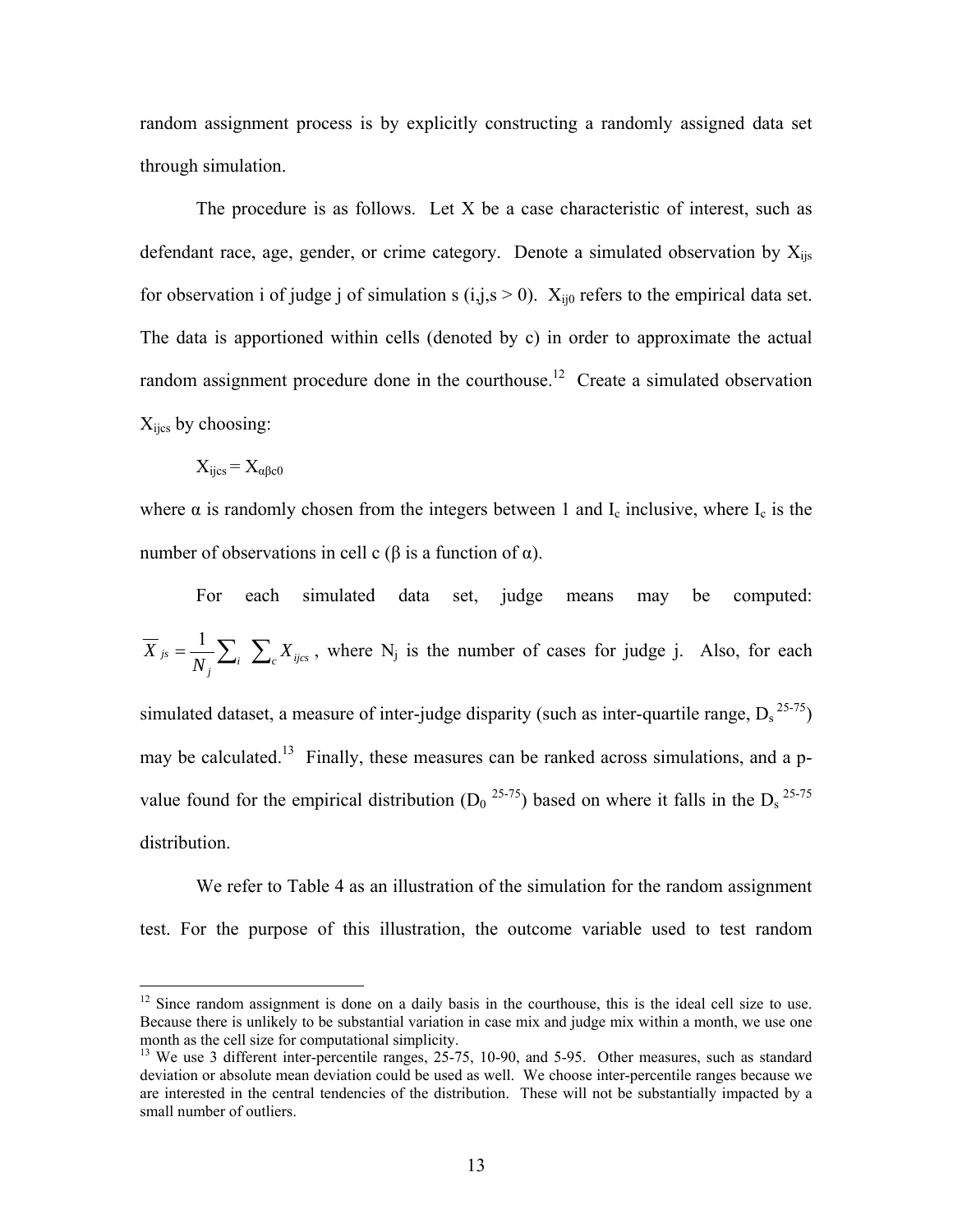assignment is race.<sup>14</sup> The null hypothesis is that each judge has the same fraction of African-American defendants. If the case mix and eligible judge mix were time invariant, we would not need to restrict ourselves in time. But given that there is substantial variation in both, we choose the cell size to be one month. In this abridged data set there are six total cases, four of which were assigned to judges in January. Thus the observation in simulation 1, case #1001 will be randomly chosen from cases 1001, 1414, 3141, and 2718. Since three of the four defendants in those cases are African-American, there is a 75% chance that the simulated data point will be African-American. In fact, in simulation 1, the simulated defendant race is indeed African-American.

This procedure is repeated for each observation in Table 4 to produce a full simulated data set. The process is then repeated 1000 times to produce 1000 simulated data sets. For each simulated data set, the mean of the race variable is then computed by judge, producing a distribution similar to the empirical distribution shown in Figure 2. We then calculate a measure of dispersion of this simulated distribution, for example, the interquartile range, which is denoted by the vertical lines in Figure 2. This measure is computed for each of the 1000 simulations. The data is then reduced to a distribution of these simulated interquartile ranges. We then compare the empirical interquartile range to the simulations to obtain an estimate of how likely it is that the empirical distribution occurred due to chance. Figure 3 shows the 1000 simulated interquartile ranges along with the empirical interquartile range.

## **B. Testing for Heterogeneous Sentencing by Race using a Monte Carlo Simulation**

<u>.</u>

<sup>&</sup>lt;sup>14</sup> Race is a dummy that is zero if the defendant race is White and one if African-American.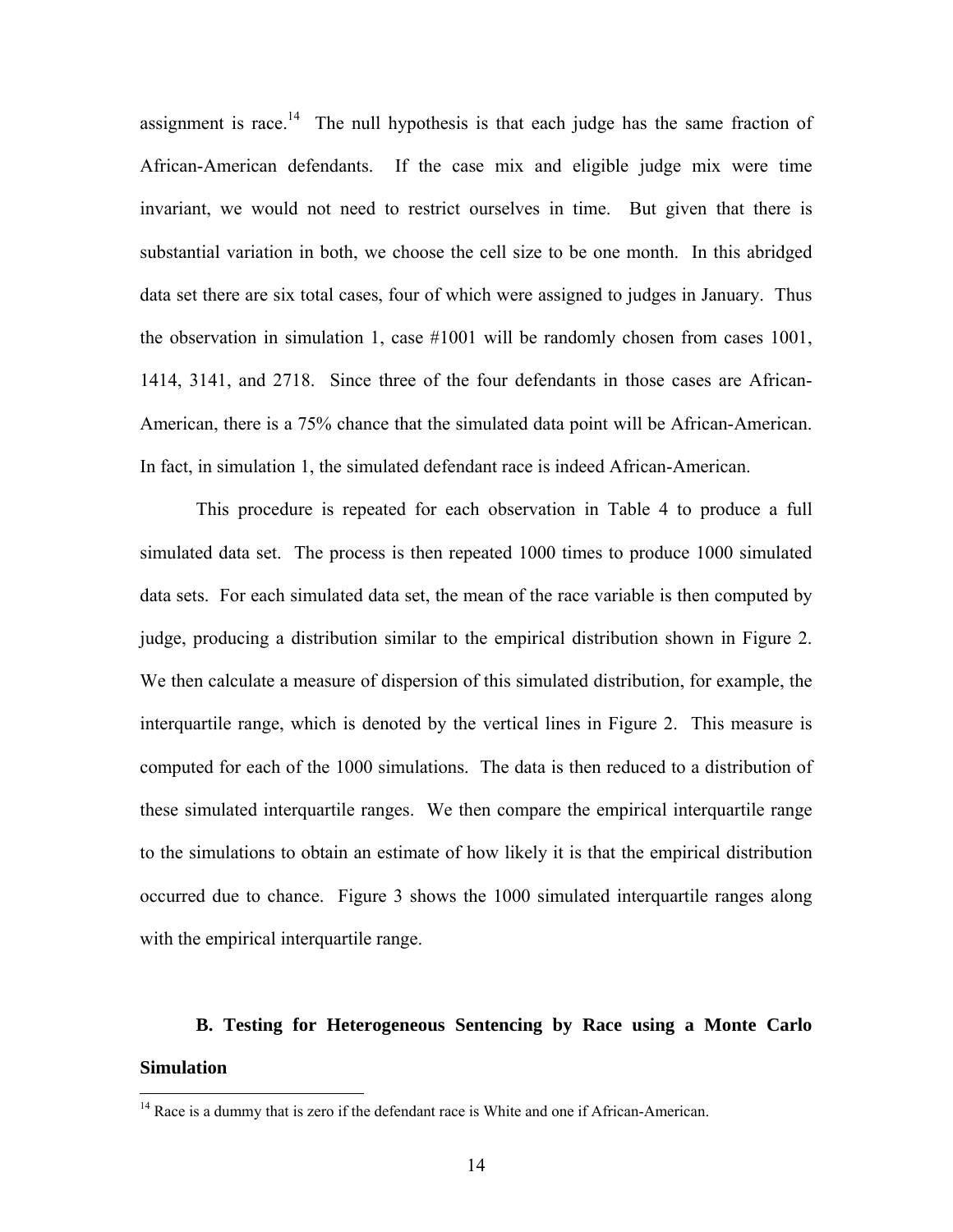Once random case assignment has been established, we can infer that any differences in judicial decisions are due to differences across judges, and not to differences in case or defendant characteristics. We may then test the hypothesis that all judges have identical sentencing propensities through a simulation procedure identical to the one described above. The only difference is replacing a case characteristic with a case outcome measure, like incarceration rate or sentence length.

In order to test whether defendant characteristics impact judicial decision making, the main goal of our study, we go through a similar simulation procedure. First, for each judge we compute the outcome of interest. For example, we compute for each judge the difference in average sentence length for African-American defendants to that for White defendants. If race has no impact on judicial decision-making, this difference should be very similar across judges. <sup>15</sup> We can test whether there is excess inter-judge disparity in this outcome by comparing the empirical dispersion with that from simulated data in which there is no excess disparity by construction.

To assess what the null distribution should look like, we exploit the random assignment of cases to judges. In order to construct this distribution, we simulate new data as above, replacing the original case data with that from a randomly chosen one. The only difference is that now the cells are restricted further – the simulated case must be from the same month *and* have the same defendant race as in the original case. In this way, we compute a simulated distribution of racial gaps by judge. We then calculate a measure of the inter-judge dispersion in the statistic of interest (here the difference in average sentence length by race) for each simulation. Finally, we compare the empirical measure of dispersion to the distribution of inter-judge dispersions from all the

<u>.</u>

 $<sup>15</sup>$  Alternatively, we would find the same result if race impacted all judges' decisions the same way.</sup>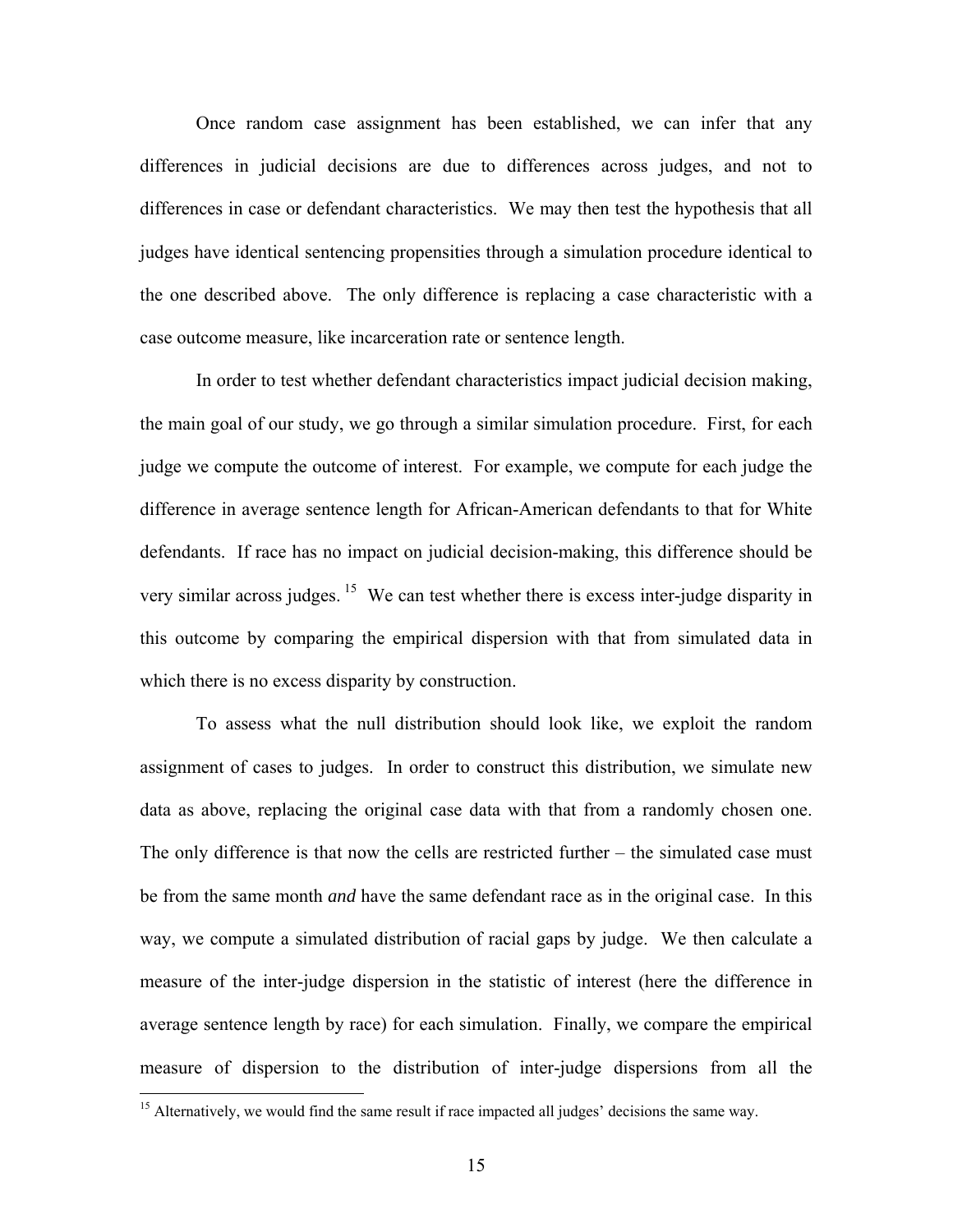simulations. This allows us to determine, for example, what proportion of the simulated distributions has a larger 5-95 spread than the empirical distribution. This proportion will give us the probability that the empirical distribution would exhibit greater dispersion by chance, and thus test the hypothesis of the impact of race in judicial decision-making.

This procedure has three benefits. First, it allows us to simulate the sentencing gap for each judge.16 Second, it allows us to address the small sample problem. The simulated data produces an unbiased distribution of the inter-judge disparity measure which is not reliant on a large N assumption. Finally, this distribution allows us to compute a traditional p-value. Using it, we can determine the probability of observing the empirical inter-judge disparity measure if cases are randomly assigned to judges and race has no impact on judicial decision-making.

All of the procedures described above focused on the racial gap, but may of course also be used to identify the impact of any case characteristics on judicial decisionmaking. We further examine subsets of the data by crime category, to determine whether these racial variables have greater impact for certain types of crime.

#### **V. Results**

1

First, we apply the Monte Carlo methodology discussed in the previous section to the Cook County felonies data set in order to confirm the random assignment of cases. Random assignment is critical to any further analysis of inter-judge heterogeneity, and we test it in several ways.

<sup>&</sup>lt;sup>16</sup> Because judges may vary in the time periods they serve, the expected racial gap may be different across judges.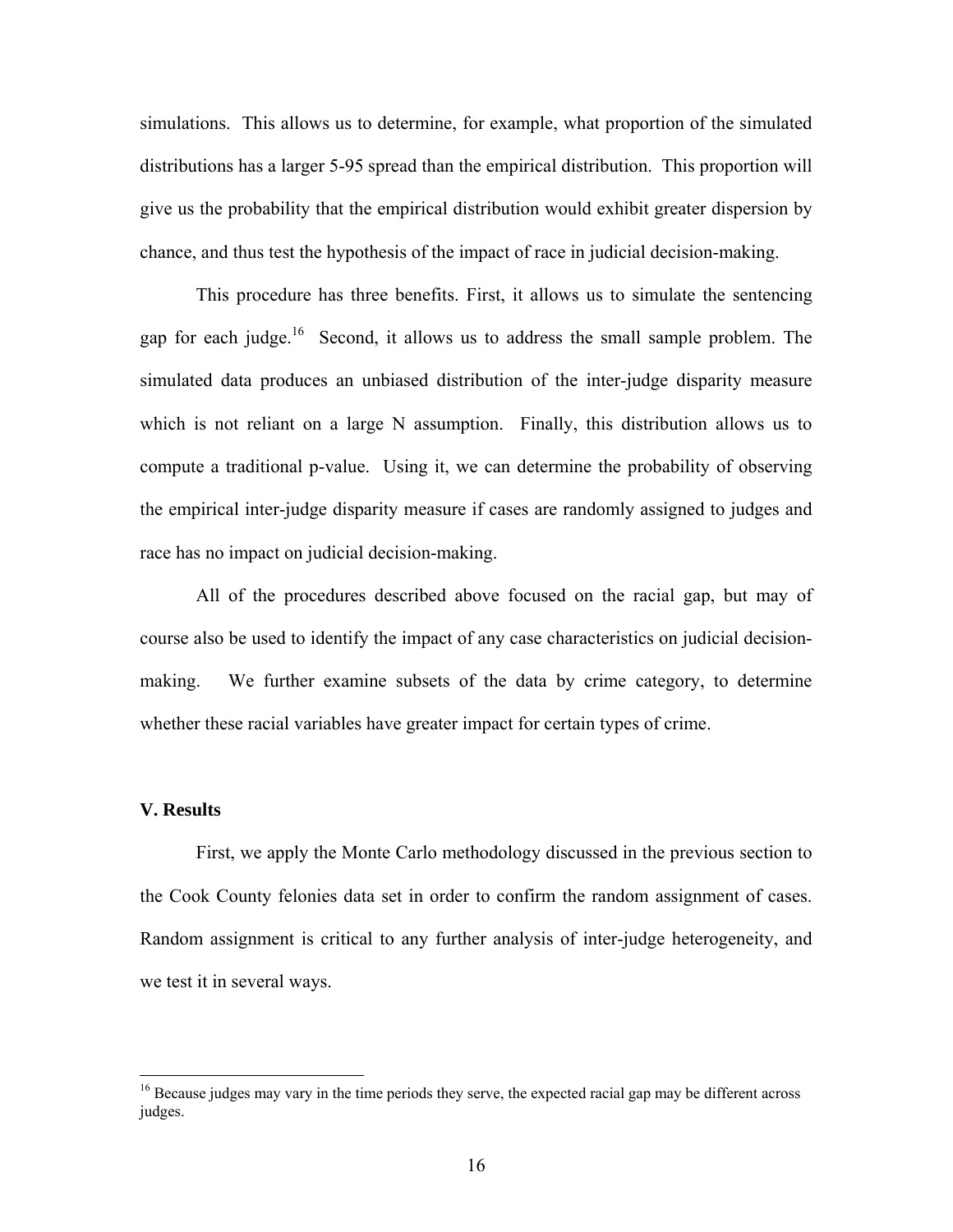Figure 3 displays the results of the simulation using defendant race as a check for random assignment of cases. Since the empirical interquartile range falls squarely in the middle of the simulated distribution, with a p-value of .26, we conclude that there was no systematic bias in the distribution of defendant race among judges in our sample. Figure 4 reports the results of the random assignment check using defendant gender as the case characteristic of interest. We find a p-value of .57 and therefore cannot reject the null hypothesis that cases were also randomly assigned to judges with respect to defendant gender.

We find similar results when we perform the same Monte Carlo simulations using other specifications. In particular, we test case type and defendant age as case characteristics, and we also test defendant characteristics by subset of case types. These test results are presented in Table 5 where we report, for each defendant or case characteristic, the empirical interquartile range (IQR), mean and standard deviation of the simulated IQRs, as well as the associated p-value.

Additional measures of the spread of the distribution of observable case characteristics, including 10-90 percentile range and 5-95 percentile range, all support the basic hypothesis that cases were randomly assigned to judges. Based on the random assignment of all observables we can test, we conclude that judges will receive the same distribution of unobservable case characteristics as well. Thus differences in sentencing between judges are attributable solely to their characteristics and preferences, and not to differences in case types.

Having established a random assignment of cases to judges, we examine incarceration rates and sentence length. Even independent of defendant characteristics,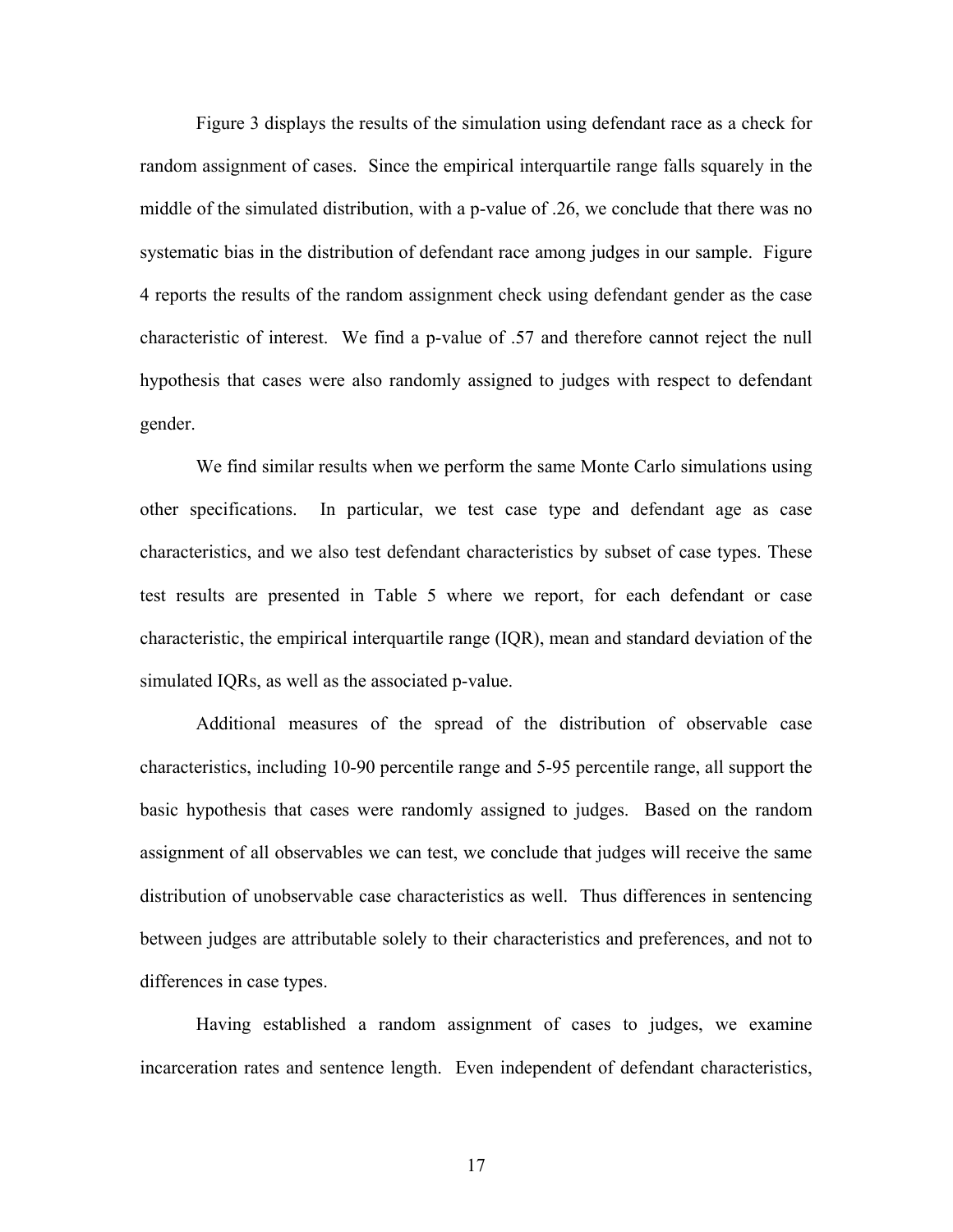judges in our sample demonstrate excess heterogeneity in their sentencing decisions. Table 6 shows the results of a Monte Carlo methodology. In comparison with a simulated dispersion, judges' decisions show excess heterogeneity in all measures including incarceration ("jail"), average sentence length ("sentence"), and average sentence length conditional on receiving a non-zero jail sentence ("sentence2"). This is true not only in the inter-quartile range but also in the 10-90 gap and the 5-95 gap. Figure 5 shows the inter-judge variability in incarceration rate. We can reject the null hypothesis that the average incarceration rate does not vary across judges with a p-value of less than .001. Thus there appears to be substantial heterogeneity in judicial sentencing in our dataset. This finding of inter-judge sentencing disparity is consistent with previous research focusing on other courts. In particular, Anderson et al. (1999) found significant interjudge sentencing variation in federal courts. They further found that this disparity was reduced only slightly by federal sentencing guidelines.

We now turn to the main objective of this paper, which is to study whether there is excess heterogeneity across judges with regard to the racial gap in sentencing. Table 7 summarizes the results of the Monte Carlo simulations. Figure 6 shows that the interquartile range of the empirical distribution of the racial difference in incarceration rates is significantly more heterogeneous (with a p-value of .01) than if judges were sentencing without regard to race. That is, we find significant judge-race interactions in rate of incarceration. This result indicates that there is a differential behavior across the judges in our sample when it comes to the decision of whether or not to incarcerate defendants of different races.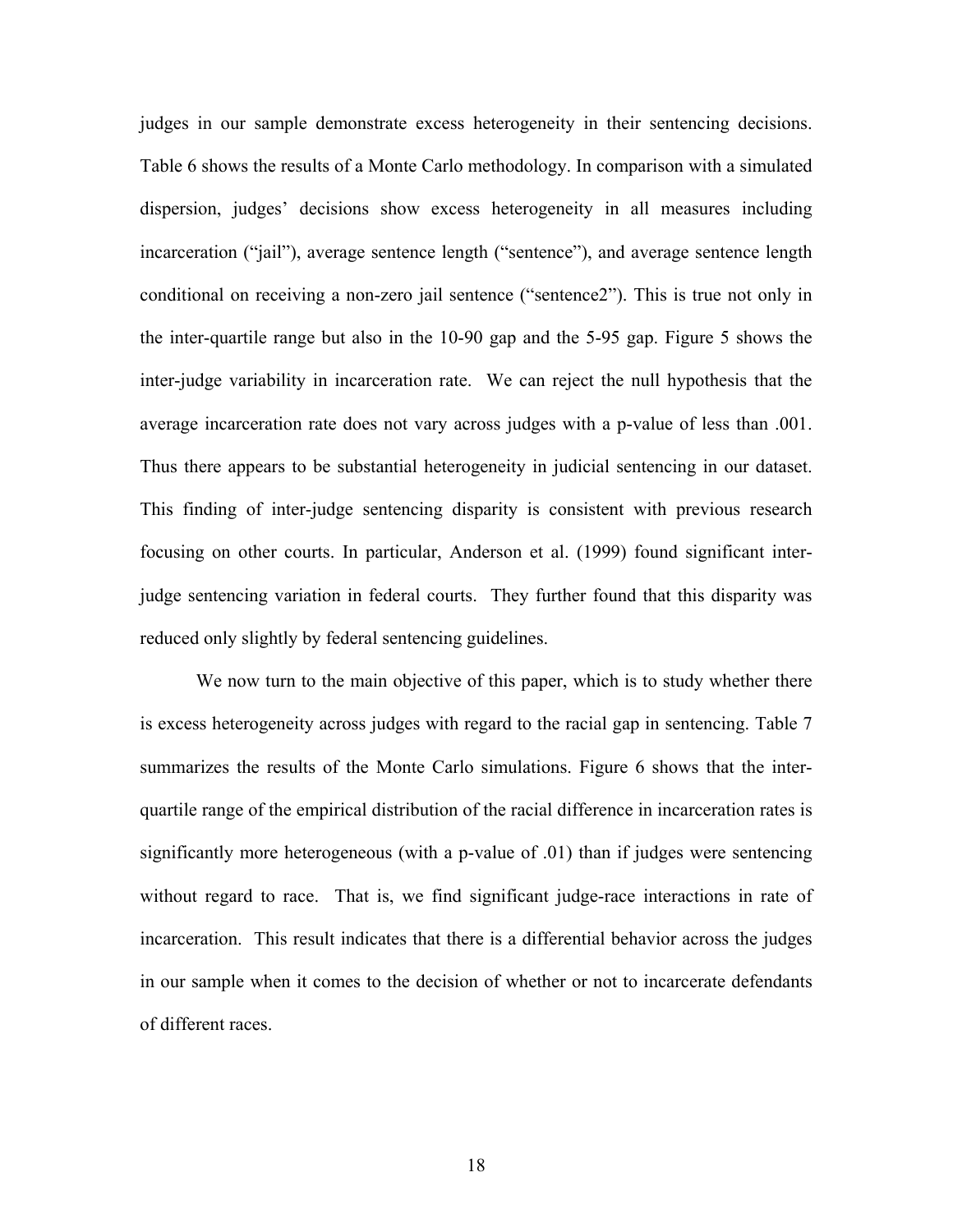We next examine whether there is an analogous impact of defendant race on sentence length. Table 7 and Figure 7 present the empirical interquartile range and simulated interquartile ranges for the racial gap in sentence length. Unlike incarceration, there is no statistical evidence of excess inter-judge variation in the racial sentencing gap beyond what we would expect from sampling variation alone. Thus it appears there are substantial differences in behavior across the judges when it comes to the decision of whether or not to incarcerate defendants of different races, but not to the same extent when it comes to the decision of setting sentence length. Table 7 also shows that the lack of excess inter-judge heterogeneity in the racial gap in sentence length extends to conditioning on strictly positive sentences. $^{17}$ 

These findings are consistent with recent criminology literature describing attempts to measure the direct effect of race on sentence length. For example, Spohn (2000) notes that the evidence is more compelling for a racial impact in the incarceration decision, rather than the sentence length. While none of the studies reviewed avoid the omitted variables bias difficulty, it is interesting that these earlier findings are consistent with those in this study.

It is important to gain an idea of the magnitude of the inter-judge racial gap in incarceration rate. Table 8 reports the effect of a shift from a judge at the  $25<sup>th</sup>$  percentile of the racial sentencing gap to the  $75<sup>th</sup>$  percentile judge to be an increase of 11 percentage points in probability of incarceration and nearly 3 months in sentence length. This

 $\overline{a}$ 

 $17$  We conducted the same analysis that is reported in Table 7 for a Hispanic subset of data (that is the original data restricted to Hispanic and White defendants). We follow the same criteria in constructing this subset as we did for the African-American subset (see Section III and Appendix A for detail). The main characteristics of the Hispanic subset are reported in Tables A1 and A2. Like African-American defendants, the Hispanic defendants also have higher raw incarceration rates than White defendants. However, the difference is much smaller, and is not statistically significant. The main finding reported in Table A3 is that, unlike for the African-American sample, we find no evidence of excess inter-judge heterogeneity in the Hispanic-White gap in incarceration rate or sentence length.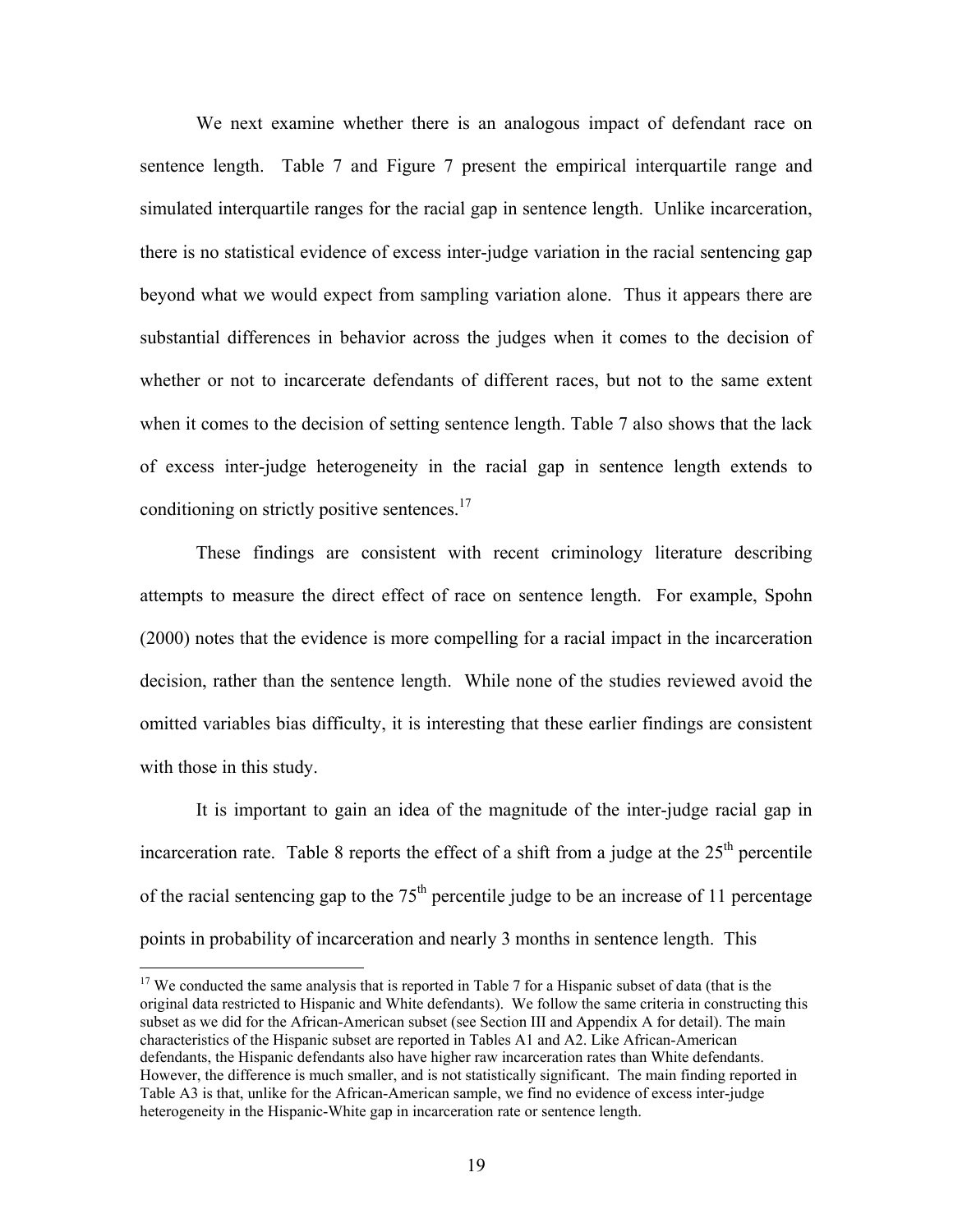compares with a mean incarceration rate of 49% and racial gap of 13 percentage points, and mean sentence length of 20 months and racial gap of 5 months. The difference between a defendant who is randomly assigned to the  $10<sup>th</sup>$  percentile judge versus one assigned to the  $90<sup>th</sup>$  percentile judge is (not surprisingly) even more striking. There, the racial gap in incarceration rate rises by a full 18 percentage points while expected sentence length increases by 10 months. While the sentencing gap is large in magnitude, this gap cannot, as we established above, statistically be distinguished from that which would arise simply due to sampling variability (See Figure 7 and Table 7).

Given the significant heterogeneity between judges, a further question suggests itself: are any observable judge characteristics predictive of where judges fall in the empirical distribution of the racial gap in sentencing? We examine this question in Table 9. To perform this analysis, we construct a dataset of judge fixed effects and regress these fixed effects on judge-level characteristics such as those reported in Table 3. We estimate the judge fixed effects  $\gamma_j$  in Equation (2) above for both incarceration rate and sentence length. We use the inverse of the square of the estimated standard error to weight each observation in the judge-level regressions. For the sake of completeness, we also estimate judge fixed effects in average incarceration rate and average sentence length and also relate those to observable judge characteristics. We do this by estimating the judge fixed effects  $\delta_i$  in Equation (1) above using both incarceration rate and sentence length as dependent variables. Estimated standard errors are again used for weighting in the judgelevel regressions.

As the first two columns of Table 9 indicate, there is no systematic relationship between judges' characteristics such as their race, gender, age or prior experience in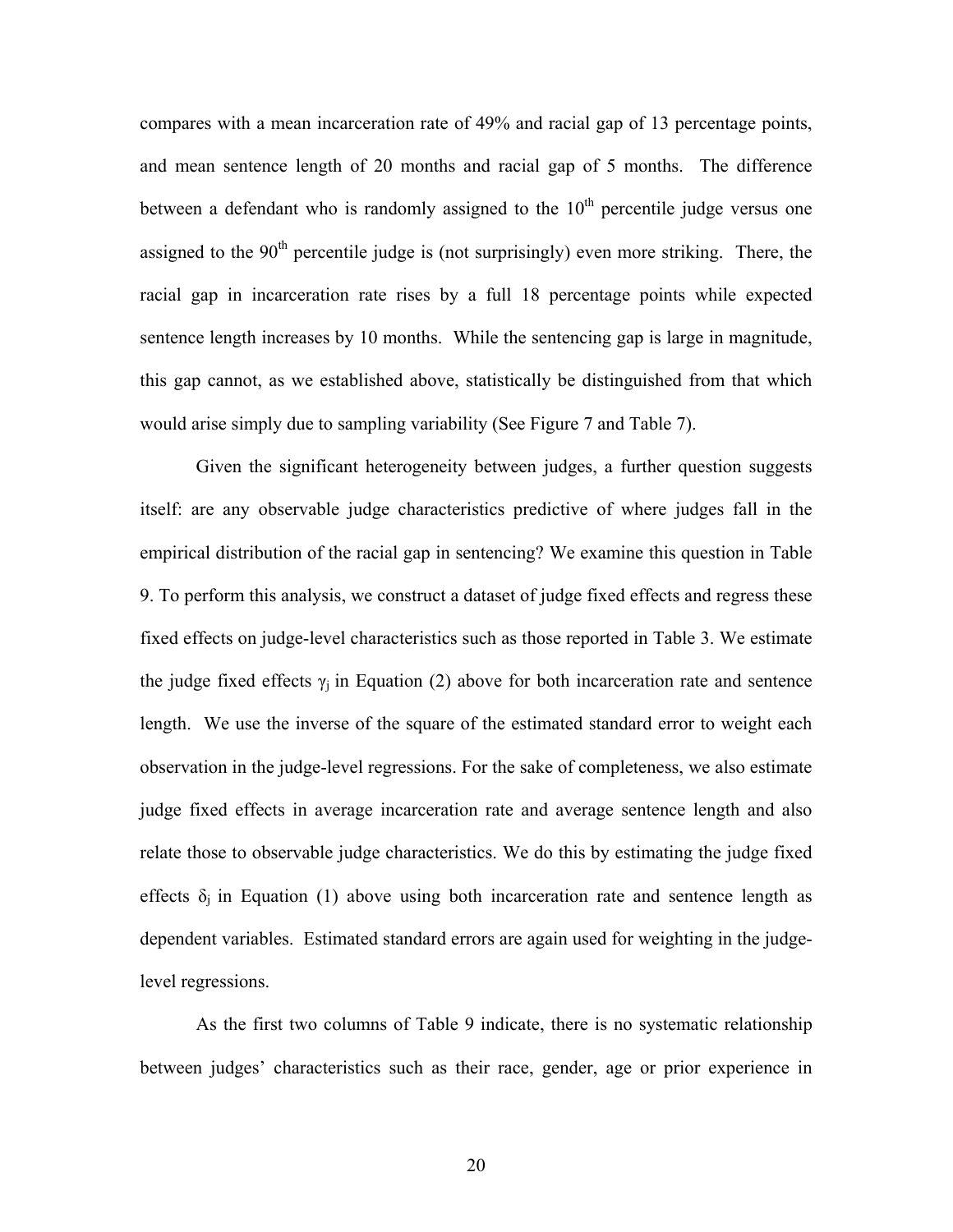public defense and how harsh judges are on average. For example, while the point estimates indicate that male judges give sentences that are on average about 50 days longer (column 1) and that they incarcerate about 3 percentage points more (column 2), these differences are not statistically significant. The point estimates in columns 1 and 2 are of different signs for African-American judges; they are associated with longer sentences on average but incarcerate at a lower rate, though again, neither of these is statistically significant.

The remaining columns of Table 9 relate judge fixed effects in the racial gap in sentencing (columns 3 and 4) and in the racial gap in incarceration rate (columns 5 and 6) to judge characteristics. A few somewhat more robust patterns emerge from these regressions. First, and most interestingly, it appears that African-American judges are associated with a smaller racial gap in sentence length. This effect is substantial (about 150 days) and statistically significant. The point estimates indicate that African-American judges are also associated with smaller racial differences in incarceration rate (about 3 percentage points) but this effect is not statistically significant. The point estimates indicate that older male judges might be associated with larger racial differences but these effects are statistically insignificant and smaller in magnitude than the "African-American judge" effect. Also, no clear pattern emerges based on whether the judge has prior experience in public defense.

In columns 4 and 6, we include as an additional control the judge fixed effects on average sentence length (column 4) or average incarceration rate (column 4). Both are positively correlated with the fixed effects on racial differences in sentencing. Hence, judges that are tougher on average are also relatively tougher on African Americans.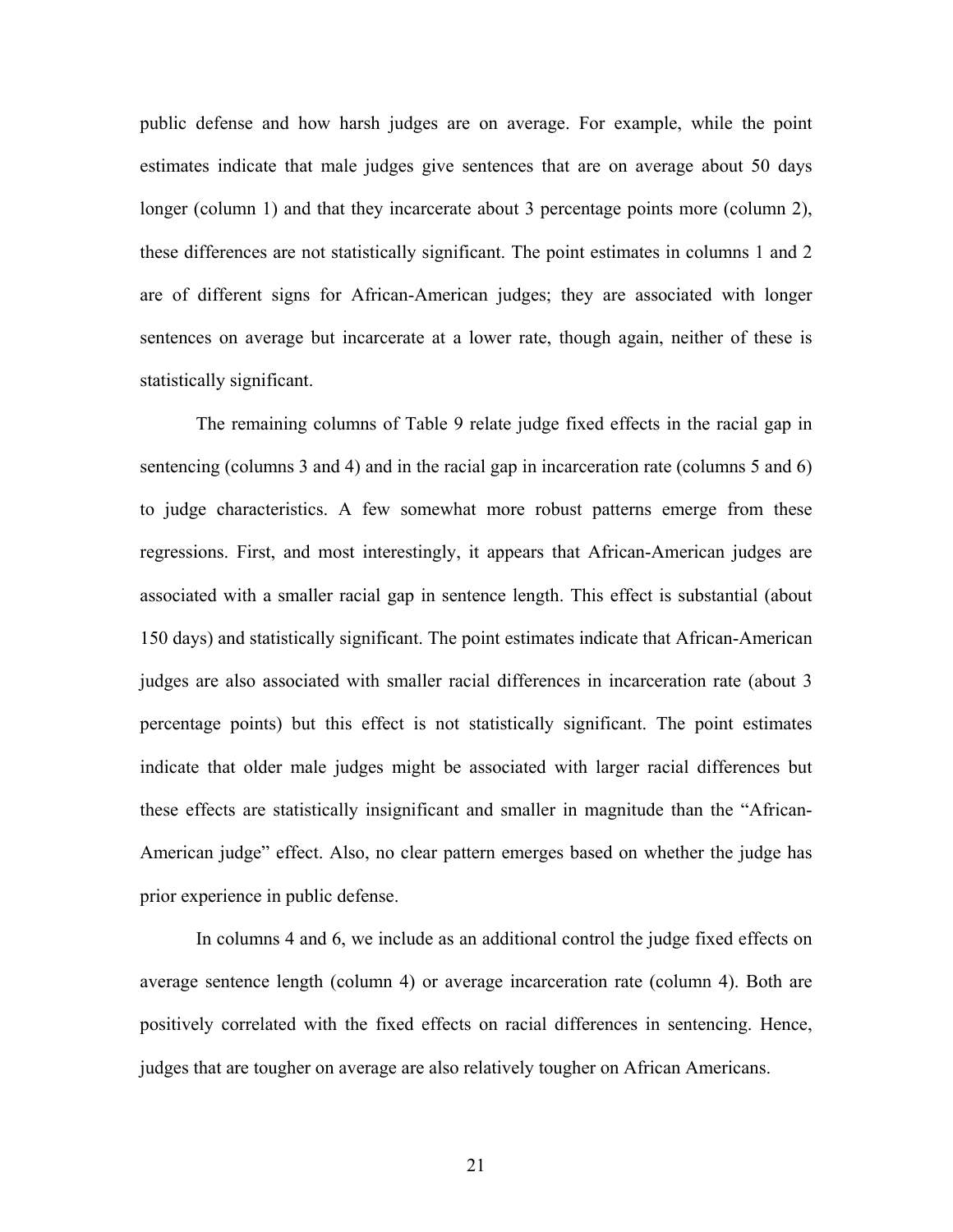#### **VI. Analysis by Crime Category**

Our results are consistent with the judicial system differentially treating minority defendants, at least with regard to the decision to incarcerate. Some judges show a much larger racial gap in incarceration rates than other judges. A caveat, however, should be raised regarding the interpretation of these results.

African-Americans may commit different crimes than Whites and judges may have different sentencing policies for different crimes. For example, suppose some judges are stricter on violent crimes than others. Suppose also that African-Americans commit more violent crimes. This correlation would then lead to the appearance of heterogeneity in racial gaps in sentencing even if judges were race blind. One strategy for accounting for these differences in crime categories is to look separately in different categories of crime. The difficulty with this approach is that once divided this way, each category contains a relatively small number of observations. In performing this analysis (not reported in tables) we find no evidence for excess heterogeneity in racial gap in any crime category. This result is almost certainly due to lack of power.

In order to address the problem of diminishing the sample size, we run our central analysis while controlling for the category of crime committed. We implement this by subtracting out judge-specific means by crime category for both incarceration and sentence length. The results are reported in Panel A of Table 10. We find very similar results to those in the main specification. There is evidence of excess heterogeneity in the racial gap in incarceration rates, but not sentence lengths.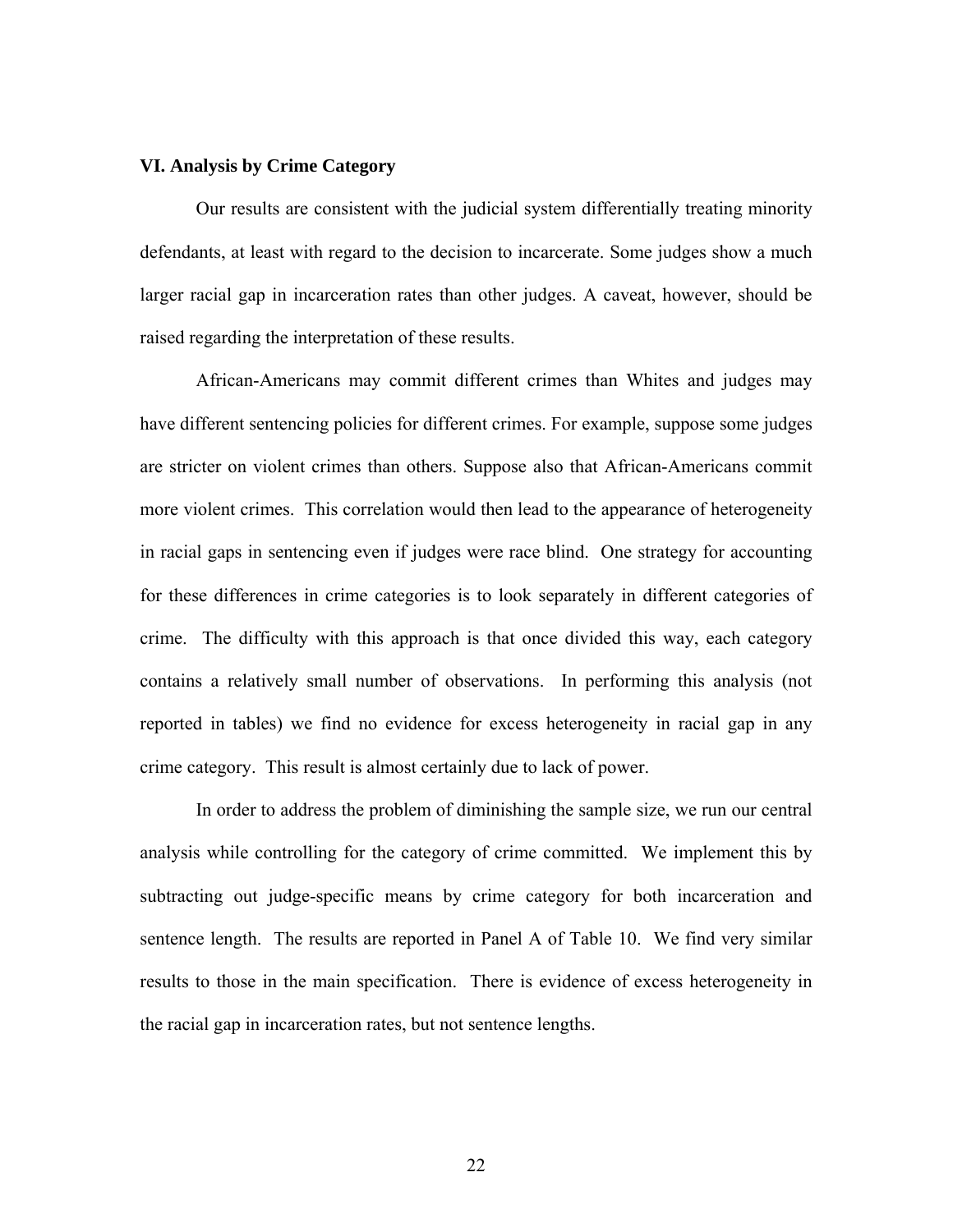In order to get some purchase on whether there is any variation in judicial decisions by case type, while maintaining sufficient observations to ensure a meaningful test, we subdivide the data into drug and non-drug cases. The results from this analysis are reported in Panels B and C of Table 10. Focusing on the incarceration racial gap, we find excess dispersion for non-drug cases ( $p = .043$ ), but not drug cases ( $p = .868$ ). Although there are fewer drug cases than non-drug cases, the disparity is only 35% and thus a lack of power is unlikely to be the cause of the difference. One plausible explanation is that the Illinois sentencing guidelines provide less judicial discretion in the incarceration decision for drug offenses than with non-drug offenses.<sup>18</sup>

#### **VII. Conclusion**

 $\overline{a}$ 

In this paper we have sought to shed some light on the influence of race in judicial sentencing practices. Previous research has largely made use of OLS regressions in addressing this topic. This approach may suffer from an omitted variables problem, which could substantially bias any estimate of the influence of race on sentencing.

We make use of the random assignment of cases to judges in order to address omitted variables bias. With random assignment of cases, judges will receive the same distribution of case characteristics, both observed and unobserved. Thus if all judges are unbiased, one would expect the racial gap in sentencing to be the same across judges, to

<sup>&</sup>lt;sup>18</sup> A related confound produces more problems. Suppose there are unobservable (to us) features of the case, which some judges care more about than others. For example, there may be details of the crime that are not captured by the statute the person is being charged under. Alternatively, there may be details of the evidence (such as use of DNA tests), which are not in our data set. These unobservable case features could in principle generate the type of variation we observe if these unobserved features vary systematically across racial groups. This would happen in the above example if DNA evidence were more used against one race group than another. It is, however, unlikely that under this model, a characteristic such as judge's race would systematically predict the racial gap in sentencing (Table 9).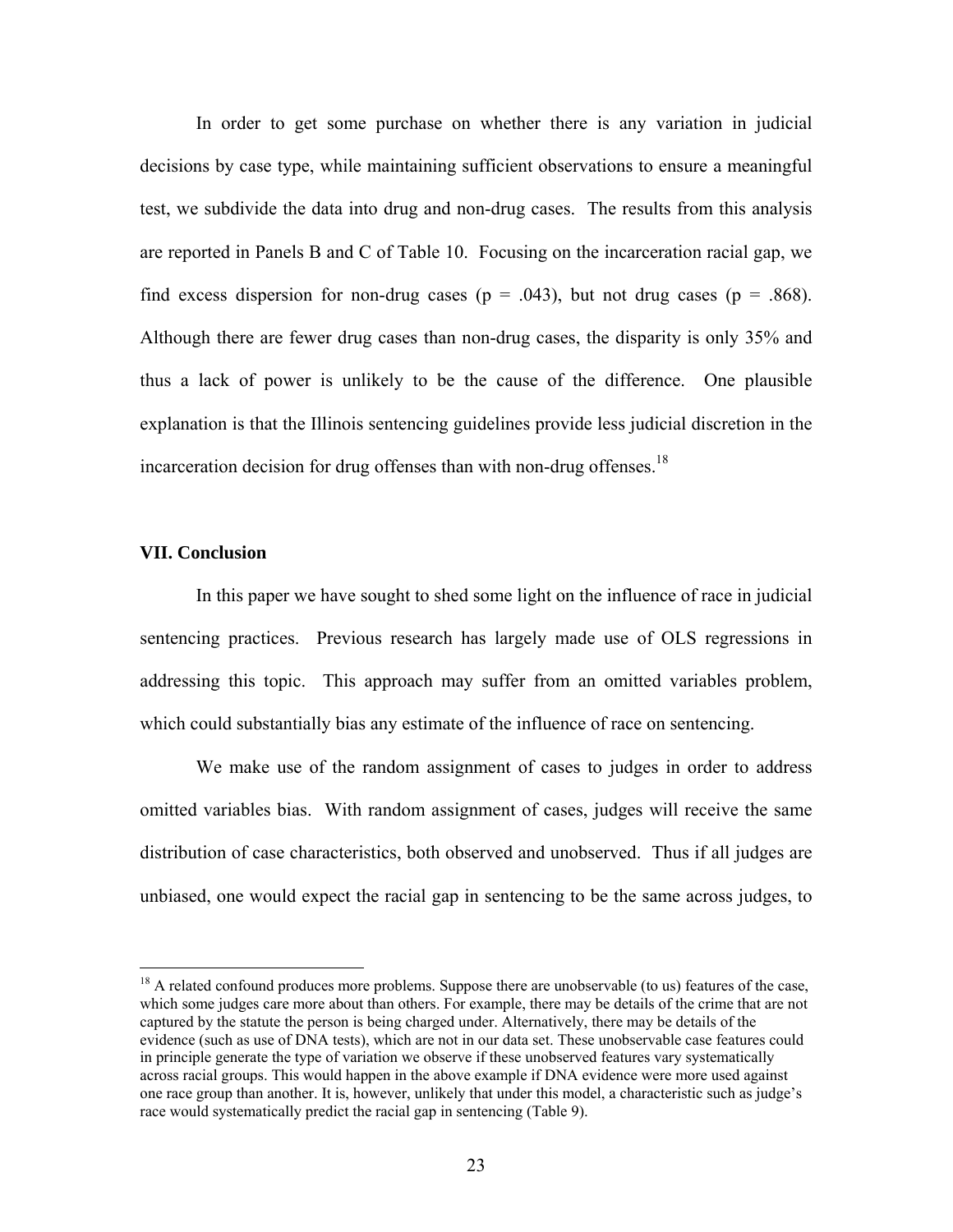within sampling error. The core of our analysis is establishing what the gap would be for unbiased judges, and comparing this with the actual data.

This is accomplished using a Monte Carlo simulation, sampling from the actual data, but mechanically breaking the judge-defendant race link. We find that there is substantial excess heterogeneity in the empirical distribution of the racial gap in incarceration rate. The quantitative impact of this gap on sentencing disparity is of considerable magnitude. In moving from a defendant that was assigned to the  $10<sup>th</sup>$ percentile judge to the  $90<sup>th</sup>$  percentile judge, the racial gap in incarceration rate rises by a full 18 percentage points.

One important limitation of our work is that, while we show that race appears to play a role in judicial decision-making, we cannot make statements about its optimality. That is, we can say that judges vary in their treatment of race, but not whether this is evidence of discrimination or reverse discrimination. It is theoretically possible that the heterogeneity in the racial gap in incarceration reflects favoritism by some judges towards African-American defendants. For example, suppose unobservable case characteristics dictated that an unbiased racial gap in sentencing would be 50%. In this case heterogeneity in the race gap between 20% and 50% would indicate a great deal of favoritism towards African-Americans, not discrimination. In future work, we plan to use information on between-judges differences in the racial gap in recidivism to further guide the interpretation of our findings. In particular, we propose to relate the variation we observe in the racial gap in sentencing to possible variation in the racial gap in recidivism.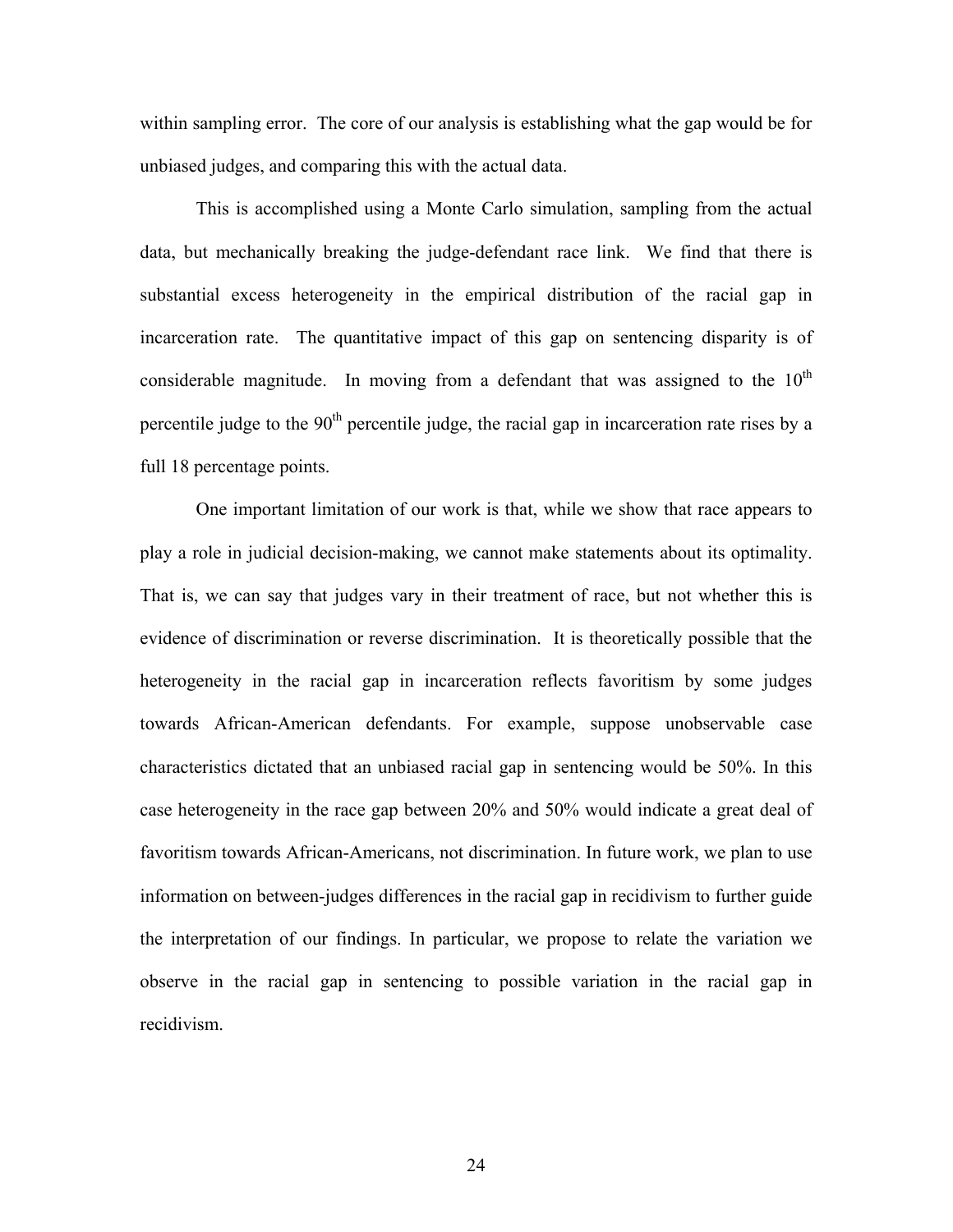Despite this interpretational limitation, our findings nevertheless raise important legal questions. Heterogeneity across judges in sentencing by race suggests that courtroom outcomes are not race blind and that his could possibly contribute to the overrepresentation of African-Americans in the prison population.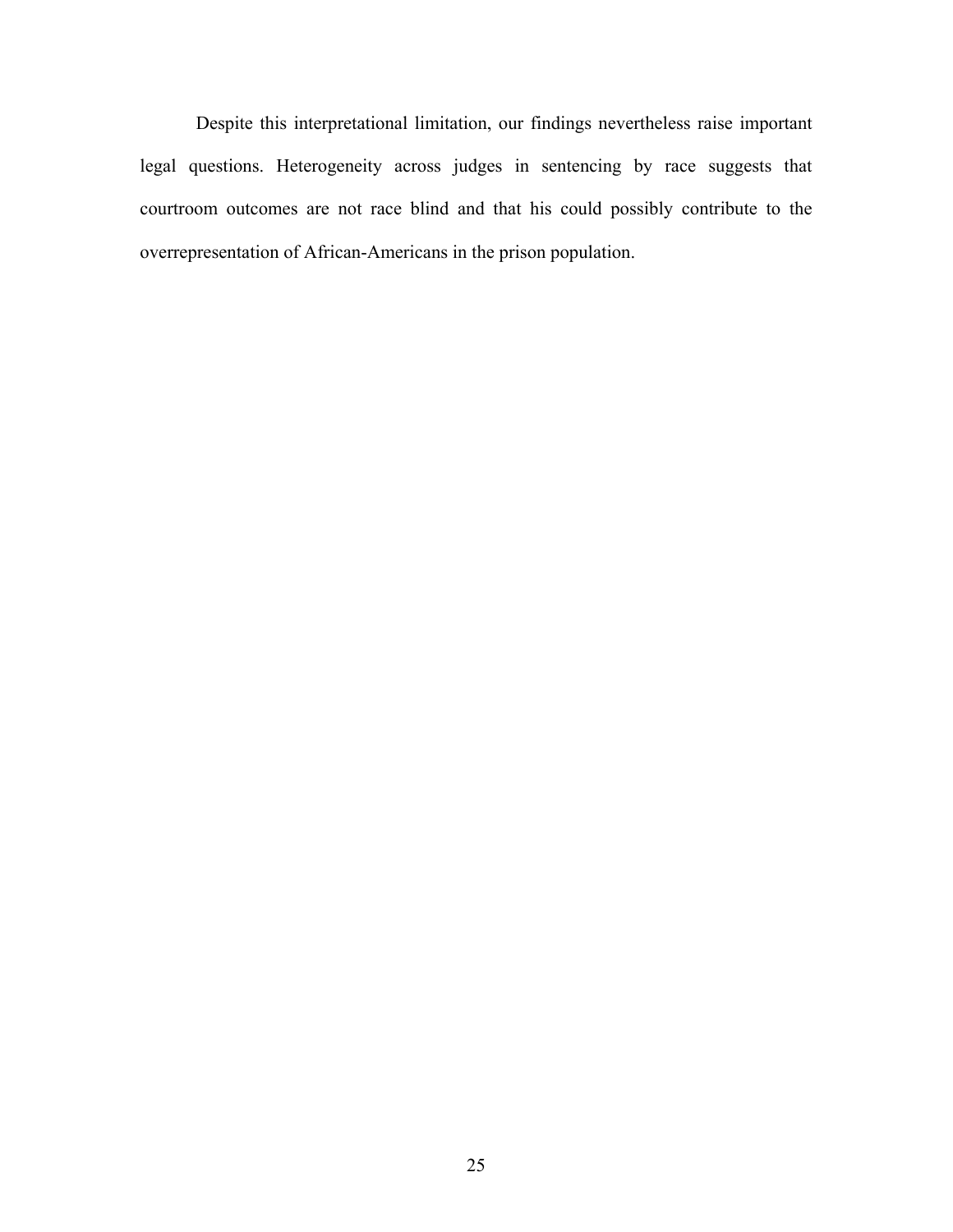## **Appendix A. Data Cleaning Procedure**

The data for this study comes from the Cook County Circuit of the Illinois state courts. For each felony case that is prosecuted, a record is made of key case details including defendant characteristics (race, sex, age, etc.), case traits (crime type, assigned judge, court location), and outcomes (sentence length, plea, finding of guilt). A substantial amount of data cleaning was necessary to prepare the data for analysis. This appendix details that process.

The initial data processing removed observations with erroneous data. For example, observations where the sentence length was inaccurate or unintelligible, such as "2 months 400 days" were excluded. Other dropped observations include those with erroneous dates (too far in the past or in the future), negative sentences, duplicate observations based on case number, and missing race.

Sentences were top coded to 60 years under the assumption that defendants were unlikely to serve longer, based on the median defendant age. Life sentences were also coded as 60 years. The guilty binary indicator was set to equal guilty when sentences were nonzero and the guilty variable was missing. We dropped any observation where the guilty and sentence variables both were non-missing and contradicted each other (i.e. defendant found not guilty but with non-zero sentence length).

Defendants with cases already pending in the courts are sometimes assigned to the same judge, thus we keep only the first time a defendant appears in the data, because only these cases are likely to be truly random. Establishing unique defendant identities is difficult due to frequent miscoding, which we attempt to address with several procedures.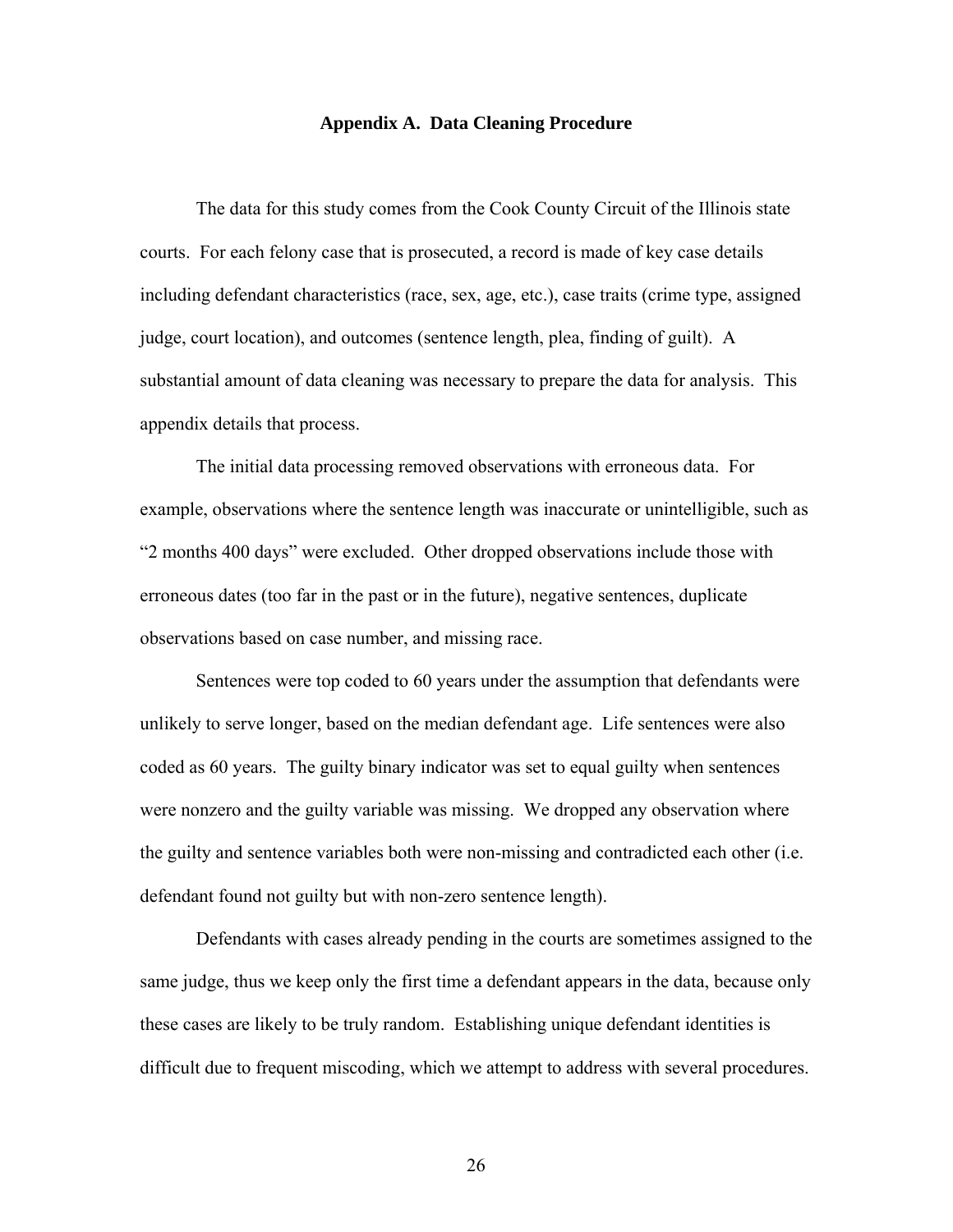A unique defendant ID is defined by last name, race, and sex. Last name is defined as the last word in the defendant's name. The identification is further refined by a fuzzy match on date of birth. Due to miscoding of this variable, we count two observations as having the same defendant if they match on last name, race, and sex, and have at most one digit different in their dates of birth. For example, Kev Marshall with birthday 124278 (with the tens digit in day miscoded) would be the same individual as Kevin Marshall with birthday 120278.

Once the dataset is composed of a single observation per defendant, there are still a number of other data cleaning procedures we undertake, due to further idiosyncrasies of the dataset and coding errors. Homicide cases are not allocated using the standard random assignment method, (their assignment takes into account judicial caseload) and thus we exclude them from our sample. The variable indicating the courthouse location is often miscoded. This poses a serious problem because cases arising in Rolling Meadows, Skokie, and other suburban courthouses have vastly different characteristics than cases from Chicago. We use two procedures to attempt to exclude cases actually originating from suburban locations. First, we drop all of the cases in a given year of a judge who has any cases outside the main Chicago courthouse (located at  $26<sup>th</sup>$  & California) in that year. For example, Judge Roberts may have 100 cases at  $26<sup>th</sup>$  & California every year from 1994 to 2003, but in 1996, he took on a case at Rolling Meadows. This would drop all of his cases for 1996. Second, we compute a measure of the dispersion of defendant home zip codes for each judge. We drop all cases for a judge in a year in which this measure deviates from the mean by over 10%.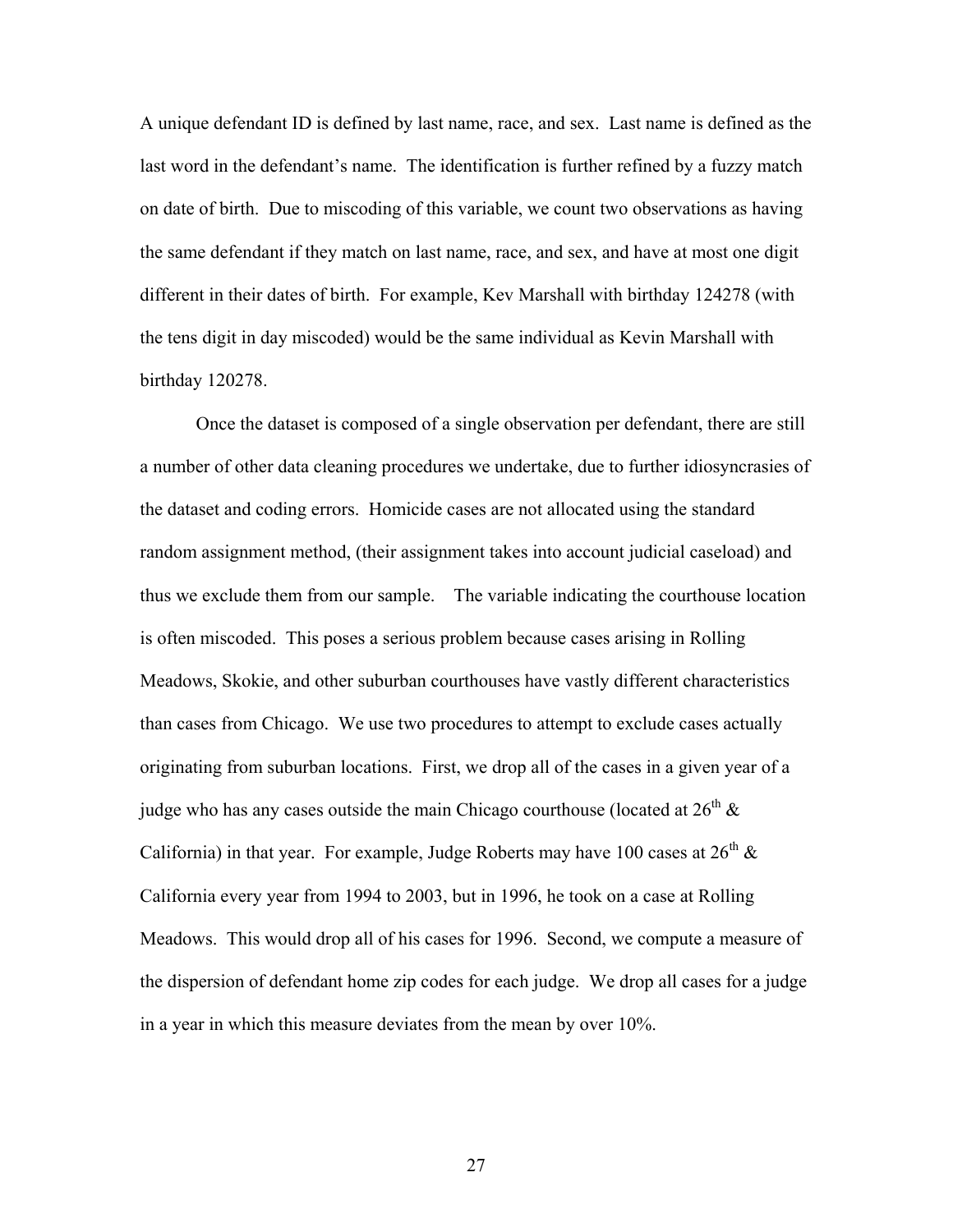For certain years in our range, the Cook County courts had judges who adjudicated only drug cases. The cases assigned to these judges were clearly non-random along the case type dimension. In order to exclude them, we drop cases heard by judges for whom drug cases comprise more than 70% of their caseload for the year.

 After the preceding case culling we ran the random assignment check across multiple dimensions on the remaining data at the month level. We were unable to verify random assignment prior to 1995, so we exclude this data. We further restrict ourselves to cases begun before 2002, in order to prevent truncation bias from impacting the results, as cases can often stretch on for several years.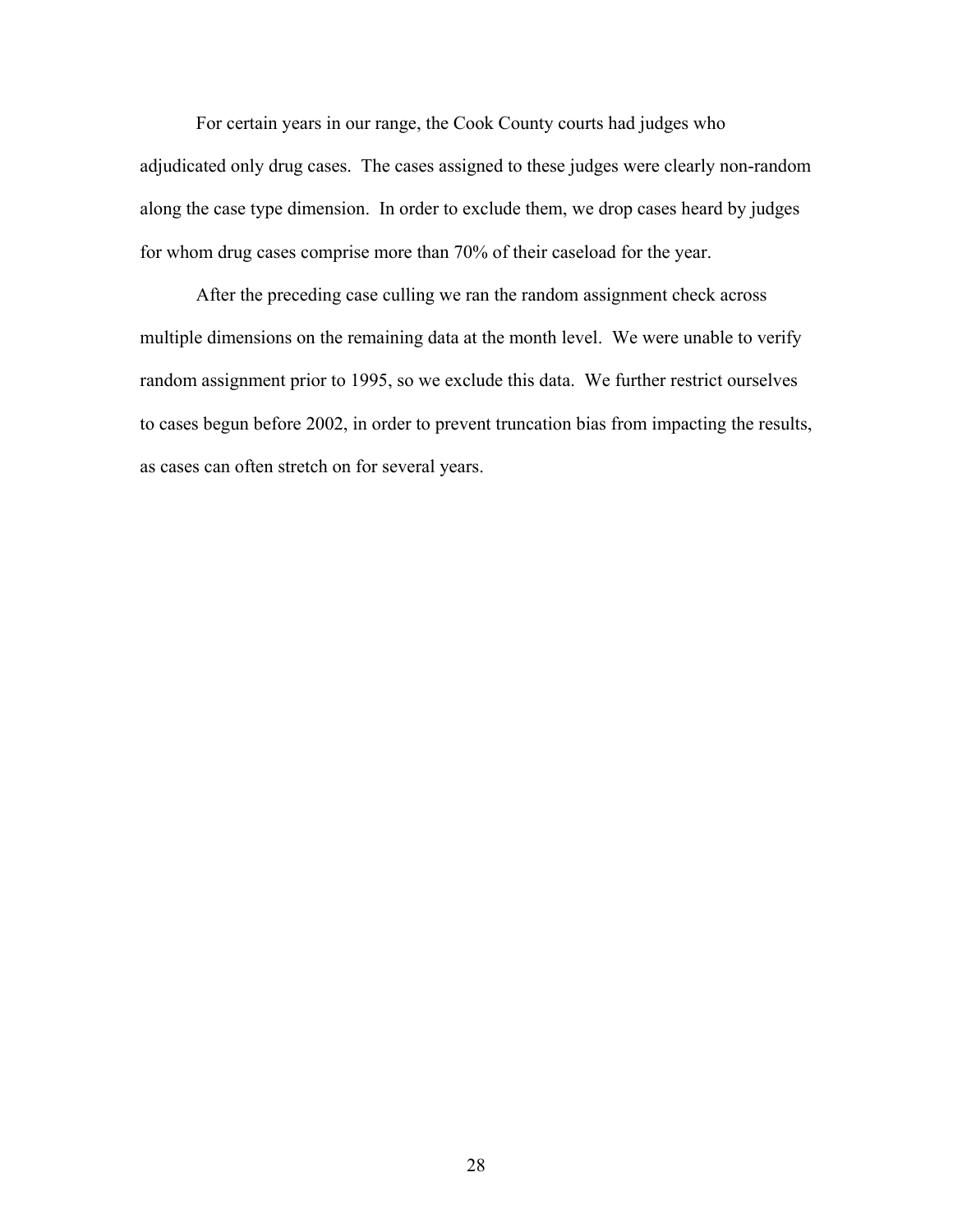|                            | Mean  | Standard<br>Deviation |
|----------------------------|-------|-----------------------|
| Fraction Hispanic          | 0.56  | 0.5                   |
| <b>Fraction Male</b>       | 0.88  | 0.32                  |
| Age                        | 29    | 10                    |
| Cases Per Judge            | 174   | 133                   |
| Charges per Case           | 2.4   | 4.2                   |
| Plea                       | 0.76  | 0.43                  |
| <b>Guilty Verdict</b>      | 0.92  | 0.27                  |
| Probation                  | 0.29  | 0.46                  |
| Incarceration              | 0.41  | 0.49                  |
| Sentence Length (months)   | 18    | 37                    |
| Sentence length (non-zero) | 43    | 46                    |
| Judges                     | 75    |                       |
| <b>Total Cases</b>         | 11946 |                       |

## **Table A1: Summary Statistics Hispanic Subset**

Table reports means and standard deviations of case characterstics. Cases involve felony offenses in Cook County District Court initiated from 1995-2001 in which the defendant was Hispanic or White (see appendix for further detail on dataset).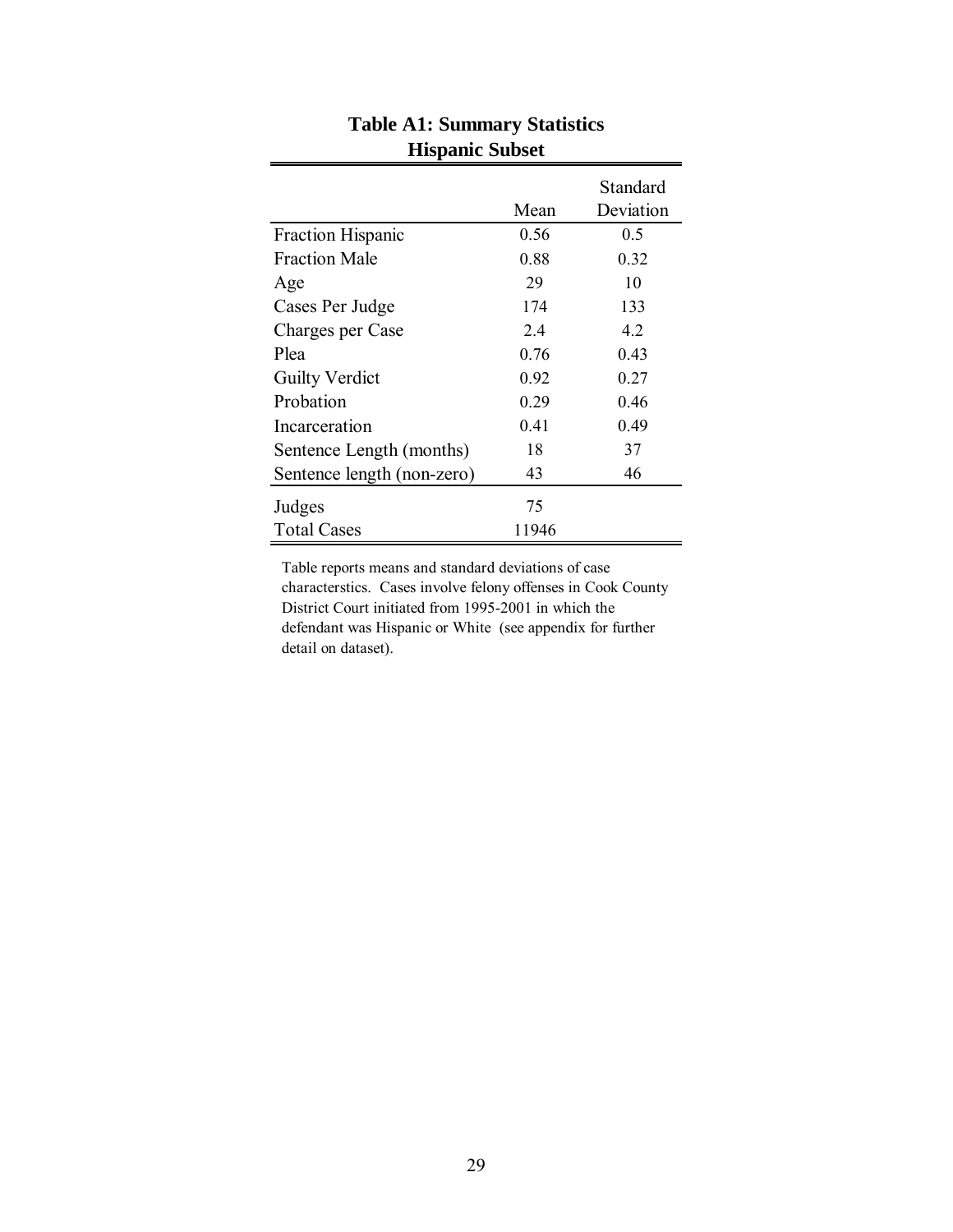| Incarceration Rate<br>Sentence Length |          |      | Sentence Length<br>Conditional on non-zero |      |         |
|---------------------------------------|----------|------|--------------------------------------------|------|---------|
| Mean                                  | St. Dev. | Mean | St. Dev.                                   | Mean | St. Dev |
| 0.41                                  | 0.49     | 18   | 37                                         | 43   | 46      |
|                                       |          |      |                                            |      |         |
| 0.34                                  | 0.48     | 7.1  | 16                                         | 20   | 22      |
| 0.41                                  | 0.49     | 21   | 40                                         | 50   | 49      |
| 0.48                                  | 0.5      | 19   | 29                                         | 40   | 30      |
| 0.41                                  | 0.49     | 22   | 46                                         | 55   | 59      |
|                                       |          |      |                                            |      |         |
| 0.44                                  | 0.5      | 21   | 39                                         | 47   | 49      |
| 0.38                                  | 0.49     | 15   | 32                                         | 39   | 42      |
| 75                                    |          |      |                                            |      |         |
|                                       | 11946    |      |                                            |      |         |

## **Table A2: Sentencing Breakdown Hispanic Subset**

Table reports means and standard deviations of case characterstics by charge category and race. Cases involve felony offenses in Cook County District Court initiated from 1995-2001 in which the defendant was African-American or White (see appendix for further detail on dataset). Sentence length measured in months.

| Table A3: Dispersion of Racial Gap in Sentencing and Incarceration Rates, |
|---------------------------------------------------------------------------|
| <b>Hispanic Subset</b>                                                    |

| <b>Variable Name</b>  | IOR    | Empirical Simulation Simulation<br>Mean | St Dev | P Value | Observations |
|-----------------------|--------|-----------------------------------------|--------|---------|--------------|
| jail                  | 0.06   | 0.09                                    | 0.02   | 0.97    | 11946        |
| sentence              | 172.58 | 193.31                                  | 32.52  | 0.75    | 11946        |
| sentence <sub>2</sub> | 288.84 | 383.91                                  | 66.68  | 0.93    | 4888         |

The Empirical IQR column reports the interquartile range of the distribution of the racial gap judge fixed effect for the given variable. Simulation mean reports the mean of the interquartile range from 1000 simulations; St Dev reports the standard deviation from the simulations. The p-value indicates the percentile of the simulated data to which the empirical data corresponds. Simulations randomly choose an outcome chosen from cases initiated in the same month and with the same defendant race as the original case. jail is a binary variable indicating whether the defendant was incarcerated. sentence2 is sentence length conditional on receiving a non-zero sentence. sentence and sentence2 measured in days. Cases involve felony offenses in Cook County District Court initiated from 1995-2001 in which the defendant was Hispanic or White. See additional explanation in the text.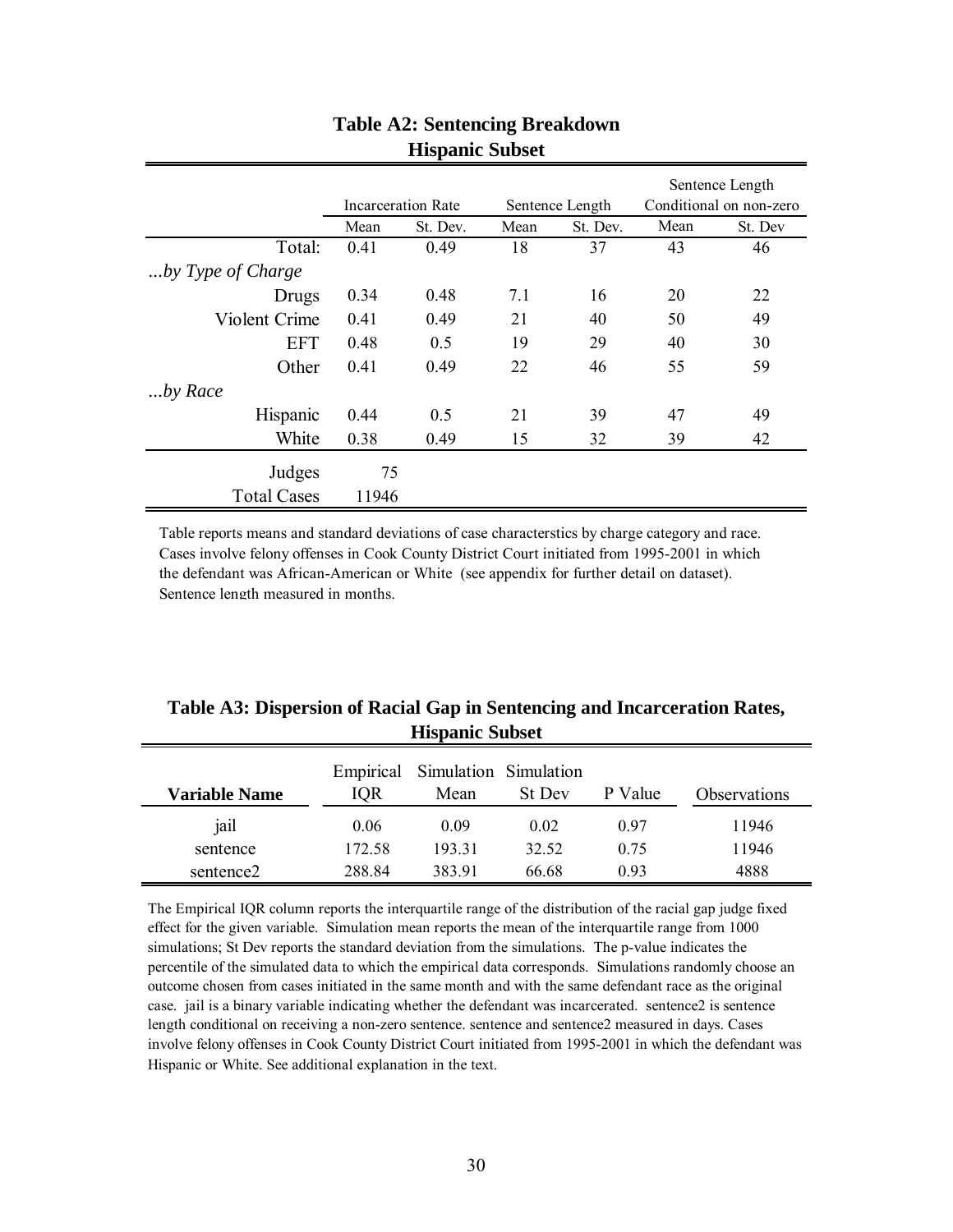## References

- Albonetti, Celesta A. "Sentencing under the Federal Sentencing guidelines: Effects of defendant characteristics, guilty pleas, and departures on sentence outcomes for drug offenses, 1991-1992." *Law and Society Review*, pp. 789-822, 1997.
- Anderson, James M; Kling, Jeffrey R and Stith, Kate. "Measuring Interjudge Sentencing Disparity: Before and after the Federal Sentencing Guidelines." *Journal of Law and Economics*, 1999, 42(1; 2), pp. 271-307 38 pages.
- Ashenfelter, Orley, Theodore Eisenberg, and Stewart J. Schwab. "Politics and the Judiciary: The Influence of Judicial Background on Case Outcomes." *Journal of Legal Studies* 24:257–81, 1995.
- Ayres, Ian and Joel Waldfogel. "A Market Test for Race Discrimination in Bail Setting." Stanford Law Review, Vol. 46 (5), pp. 987-1047, 1994.
- Bushway, Shawn D. and Anne M. Piehl. "Judging Judicial Discretion: Legal Factors and Racial Discrimination in Sentencing." *Law and Society Review*, Vol. 35 (4), pp. 733- 764, 2001.
- Devine, Dennis J., et al. "Jury Decision Making: 45 Years of Empirical Research on Deliberating Groups." *Psychology, Public Policy, and Law*, Vol. 7(3), pp. 622-727, 2000.
- Harrison, Paige M. and Allen J. Beck. "Prisoners in 2004." US Department of Justice, Bureau of Justice Statistics. (Washington, DC: US Department of Justice, Oct. 2005) Available at http://www.ojp.usdoj.gov/bjs/abstract/p04.htm
- Humphrey, John A. and Timothy Fogarty. "Race and Plea Bargained Outcomes: A Research Note." *Social Forces*, Vol. 66 (1), pp. 176-182, 1987.
- Klein, Stephen, Joan Petersilia, and Susan Turner. "Race and Imprisonment Decisions in California." *Science*, Vol. 247 (4944), pp. 812-816, 1990.
- Kramer, John H. and Darrell Steffensmeir. "Race and Imprisonment Decisions." *Sociological Quarterly*, Vol. 342 (2), pp. 357-376, 1993.
- MacCoun, Robert J. "Experimental Research on Jury Decision-Making." *Science*, Vol. 244, pp. 1046-1050, 1989.
- Mustard, David B. "Racial, ethnic, and gender disparities in sentencing: Evidence from the U.S. federal courts." *Journal of Law and Economics*, Vol. 44, pp. 285-314, 2001.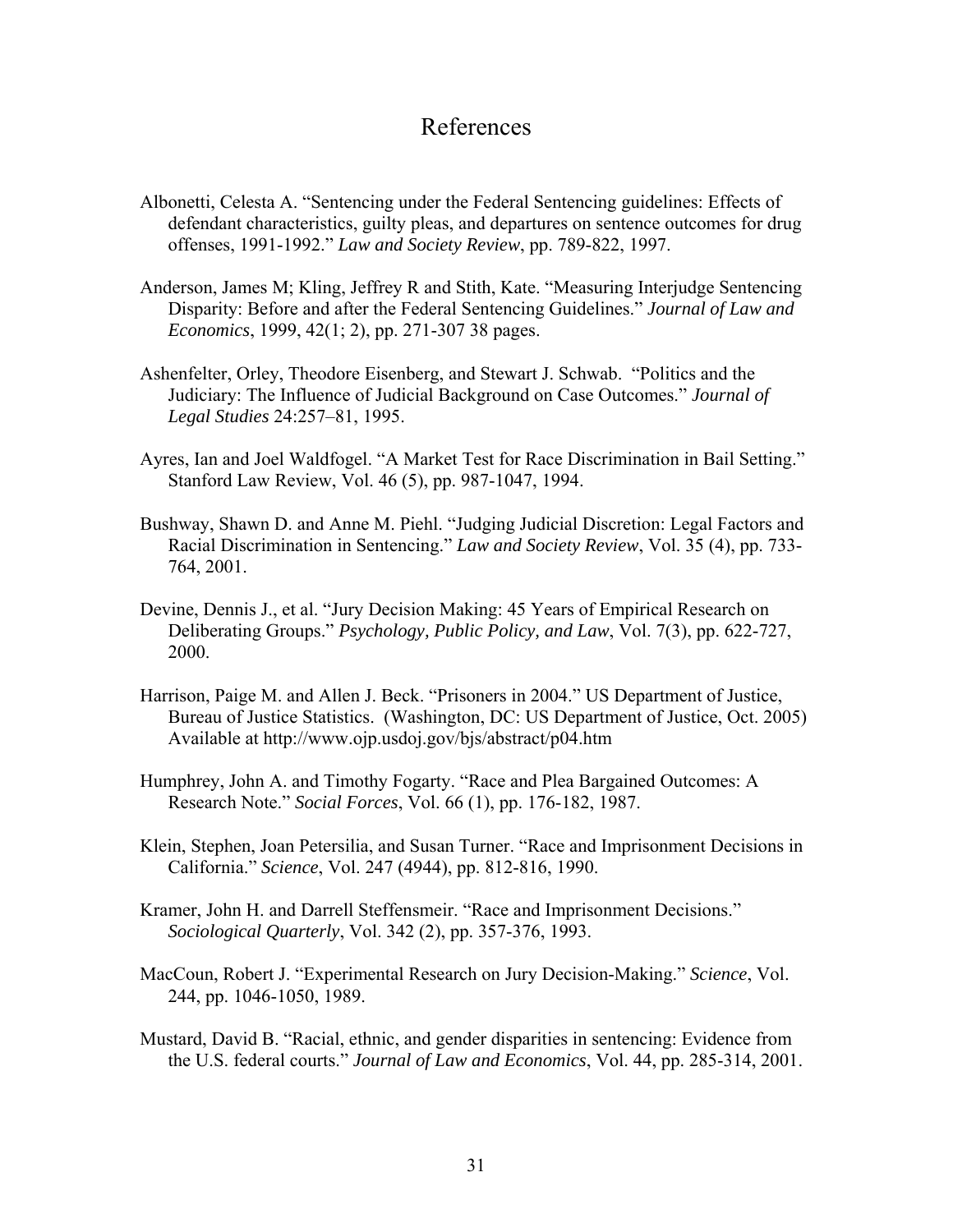- Payne, A. Abigail. "Does inter-judge disparity really matter? An analysis of the effects of sentencing reforms in three federal district courts." *International Review of Law and Economics*, Vol. 17, pp. 337-366, 1997.
- Schanzenbach, Max. "Racial and Sex Disparities in Prison Sentences: The Effect of District-Level Judicial Demographics." *Journal of Legal Studies*, Vol. 34, pp. 57-92, 2005.
- Sommers, Samuel R. and Phoebe C. Ellsworth. "Race in the Courtroom: Perceptions of Guilt and Dispositional Attributions." *Personality and Social Psychology Bulletin*, Vol 26 (11), pp. 1367-1379, 2000.
- Spohn, Cassia C. "Thirty Years of Sentencing Reform: The Quest for a Racially Neutral Sentencing Process." in *Policies, Processes, and the Decisions of the Criminal Justice System*, vol. 3. Washington, DC: Department of Justice, 2000.
- Steffensmeier, Darrel and Stephen Demuth. "Ethnicity and Sentencing Outcomes in U.S. Federal Courts: Who is Punished More Harshly?" *American Sociological Review*, Vol. 65 (5), pp. 705-729, 2000.
- Steffensmeier, Darrel and Stephen Demuth. "Ethnicity and Judges' Sentencing Decisions: Hispanic-Black-White Comparisons" *Criminology*, Vol. 39, pp. 154-178, 2001.
- Thomson, Randall J. and Matthew T. Zingraff. "Detecting Sentencing Disparity" Some Problems and Evidence." *The American Journal of Sociology*, Vol. 86 (4), pp. 869- 880, 1981.
- Waldfogel, Joel. "Aggregate Inter-Judge Disparity in Sentencing: Evidence from Three Districts." *Federal Sentencing Reporter*, Vol. 4, pp. 151-154, 1991.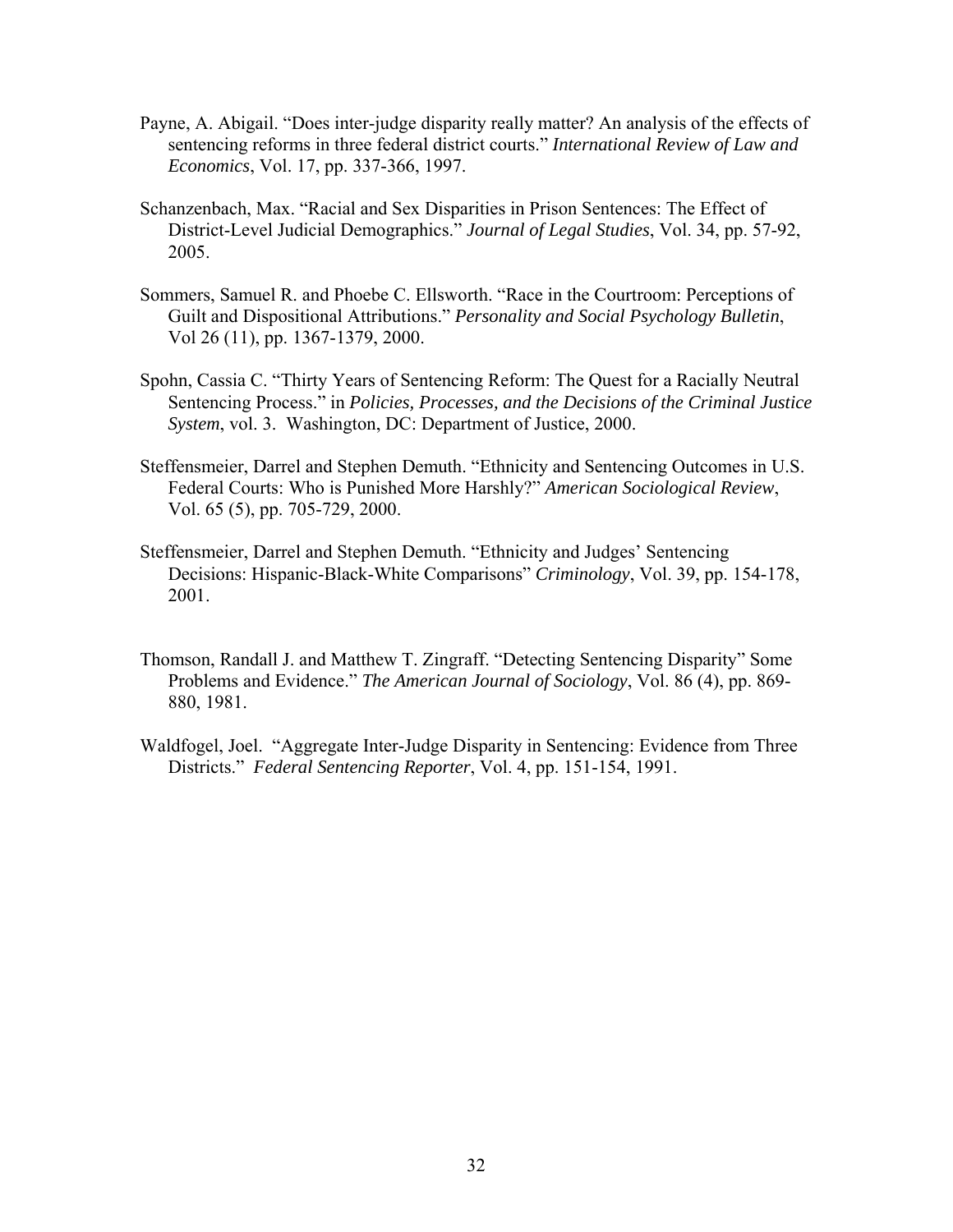**Figure 1** 



**Figure 2**

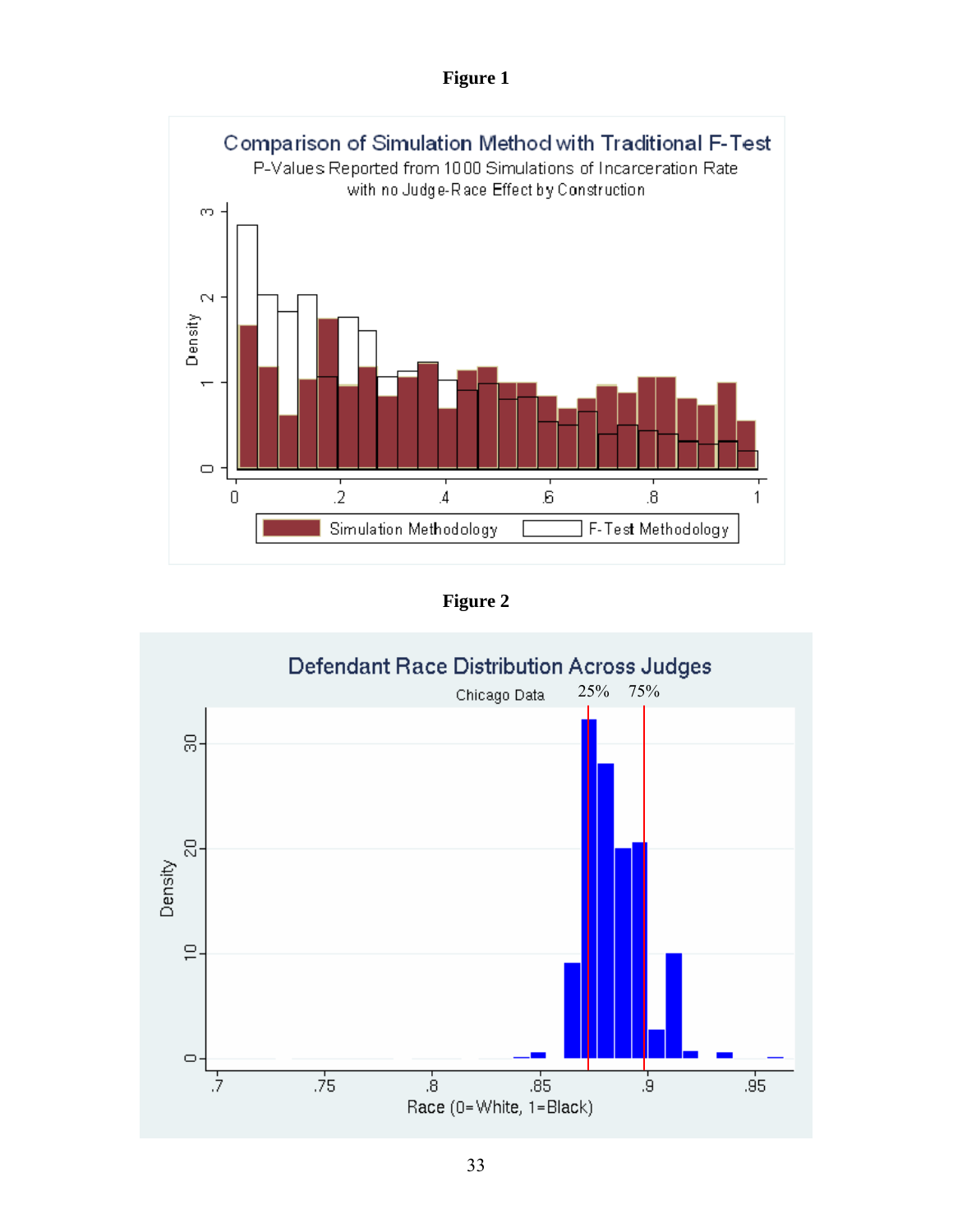| Ø111' |
|-------|
|-------|



**Figure 4** 

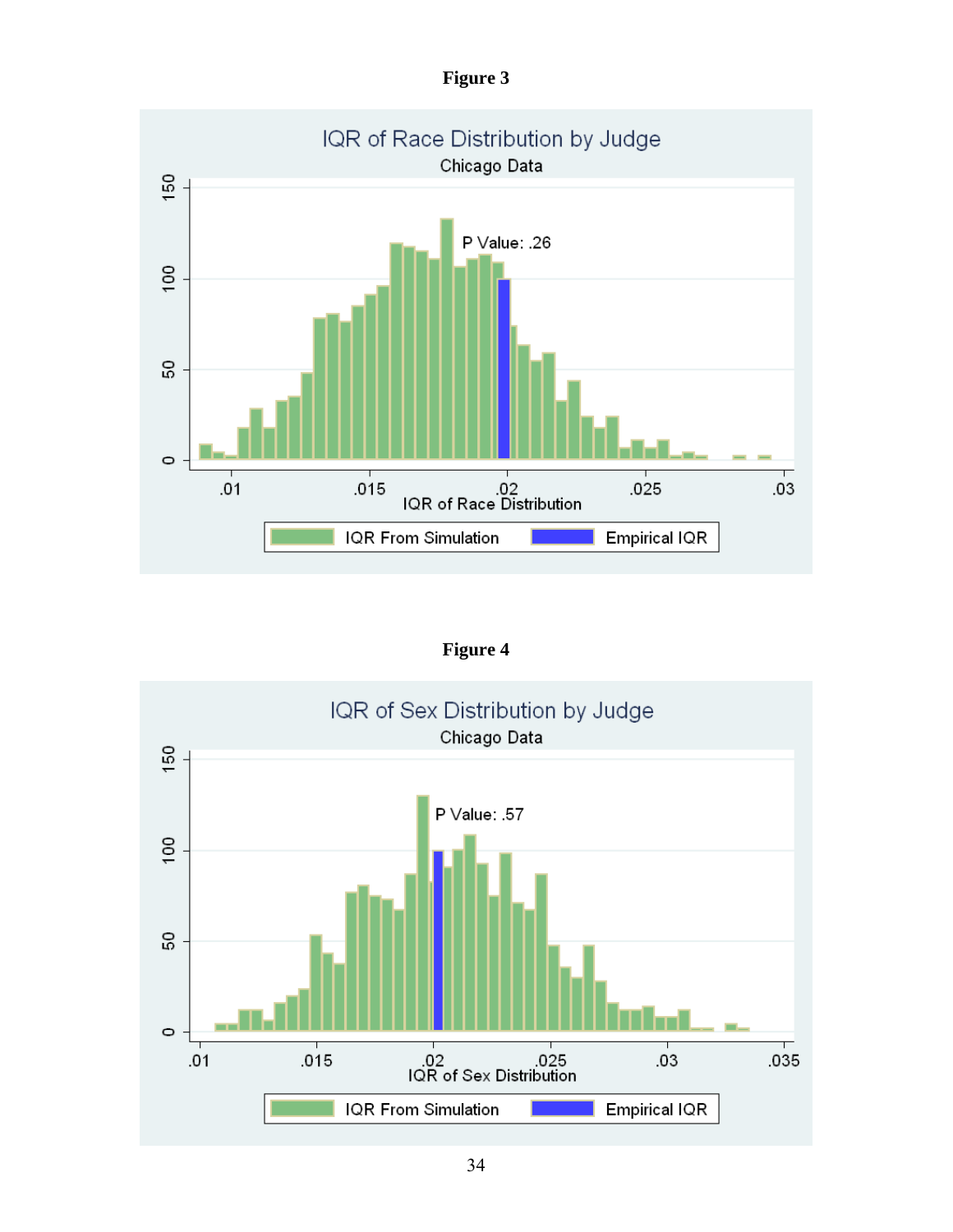| рш<br>г |  |
|---------|--|
|---------|--|



**Figure 6** 

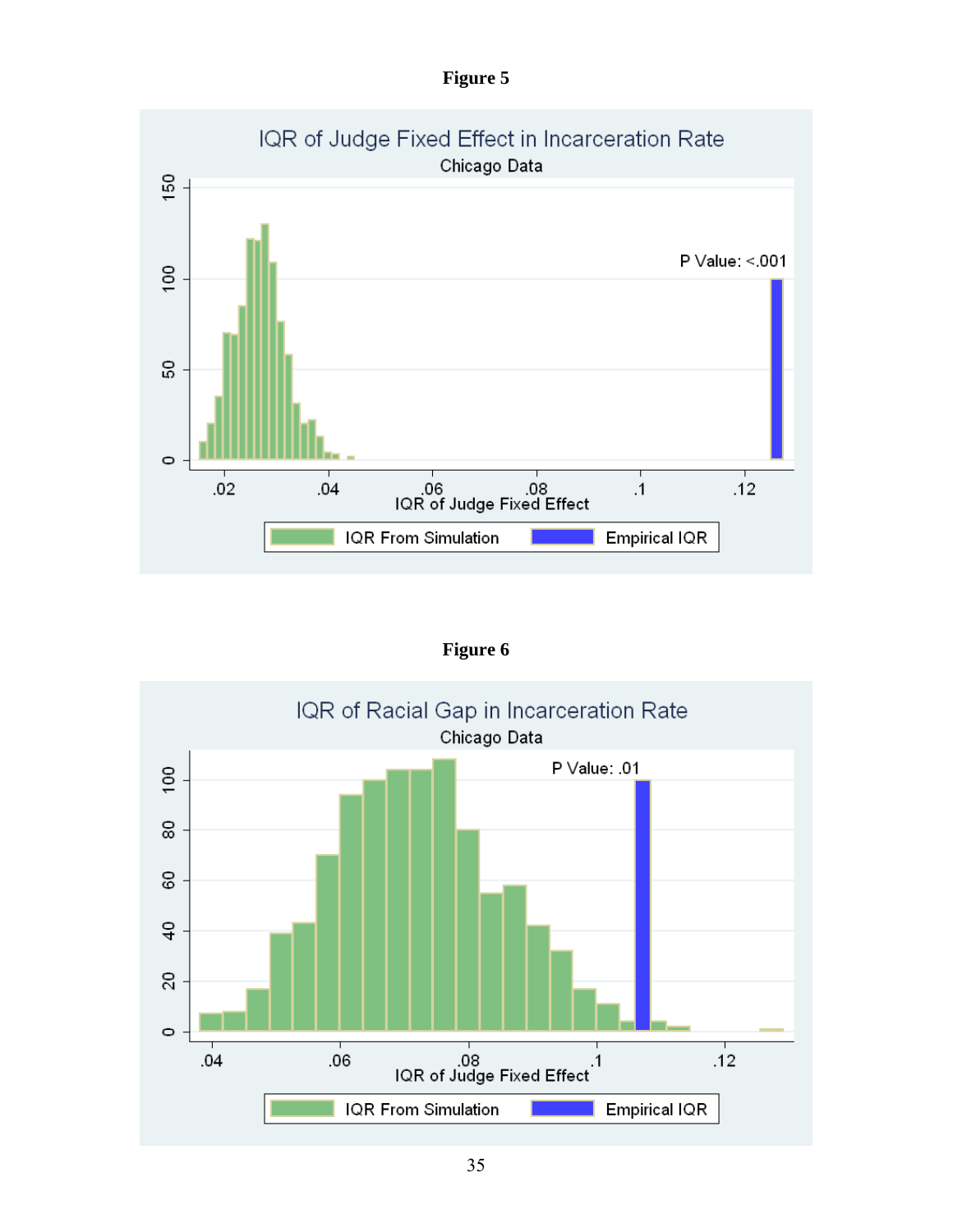**Figure 7** 

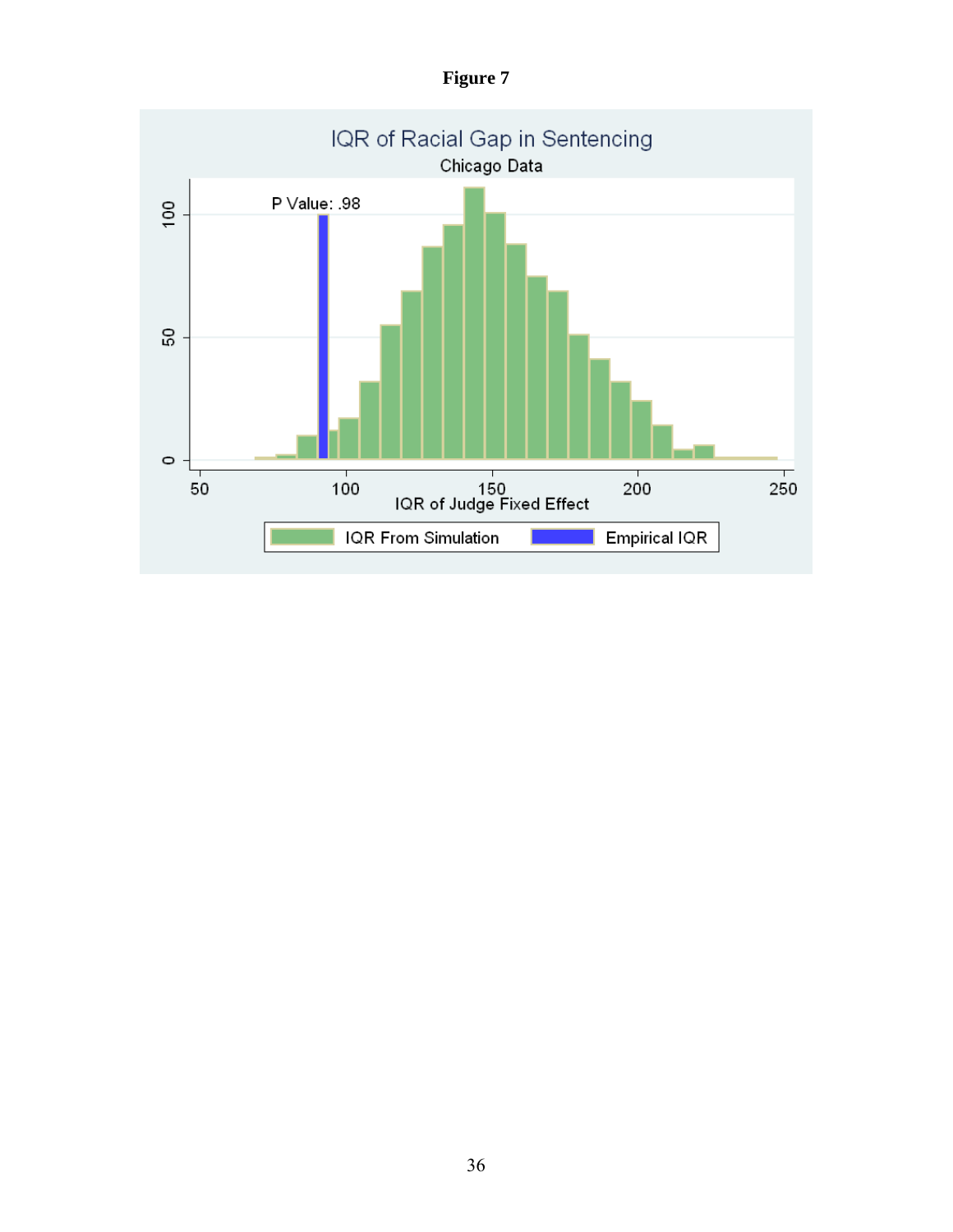|                      | <b>Cook County</b> |         | Chicago            |         | <b>Court Data</b>  |         |
|----------------------|--------------------|---------|--------------------|---------|--------------------|---------|
|                      | Population Percent |         | Population Percent |         | Population Percent |         |
| White (Non-Hispanic) | 2,558,709          | 47.6%   | 907,166            | 31.3%   | 120,389            | 18.0%   |
| Black (Non-Hispanic) | 1,390,448          | 25.9%   | 1,053,739          | 36.4%   | 487,732            | 73.1%   |
| Other                | 355,844            | $6.6\%$ | 181,467            | $6.3\%$ | 3,031              | $0.5\%$ |
| Hispanic             | 1,071,740          | 19.9%   | 753,644            | 26.0%   | 56,328             | 8.4%    |
| Total                | 5,376,741          |         | 2,896,016          |         | 667,480            |         |

## **Table 1: Summary Statistics for Cook County and Chicago, IL**

Source: U.S. Census Bureau, Census 2000

Cook County District Court felony cases 1985-2005

| <b>African-American Subset</b> |       |                       |  |  |  |  |
|--------------------------------|-------|-----------------------|--|--|--|--|
|                                | Mean  | Standard<br>Deviation |  |  |  |  |
| African American               | 0.86  | 0.35                  |  |  |  |  |
| Male                           | 0.83  | 0.38                  |  |  |  |  |
| Age                            | 29    | 10                    |  |  |  |  |
| Cases Per Judge                | 489   | 417                   |  |  |  |  |
| Charges per case               | 2.4   | 5.1                   |  |  |  |  |
| Plea                           | 0.69  | 0.46                  |  |  |  |  |
| Guilty verdict                 | 0.92  | 0.27                  |  |  |  |  |
| Probation                      | 0.25  | 0.44                  |  |  |  |  |
| Incarcertation                 | 0.49  | 0.5                   |  |  |  |  |
| Sentence Length (months)       | 20    | 36                    |  |  |  |  |
| Sentence length (non-zero)     | 42    | 42                    |  |  |  |  |
| Judges                         | 70    |                       |  |  |  |  |
| <b>Total Cases</b>             | 34227 |                       |  |  |  |  |

# **Table 2A: Summary Statistics**

Table reports means and standard deviations of case characterstics. Cases involve felony offenses in Cook County District Court initiated from 1995-2001 in which the defendant was African-American or White (see appendix for further detail on dataset).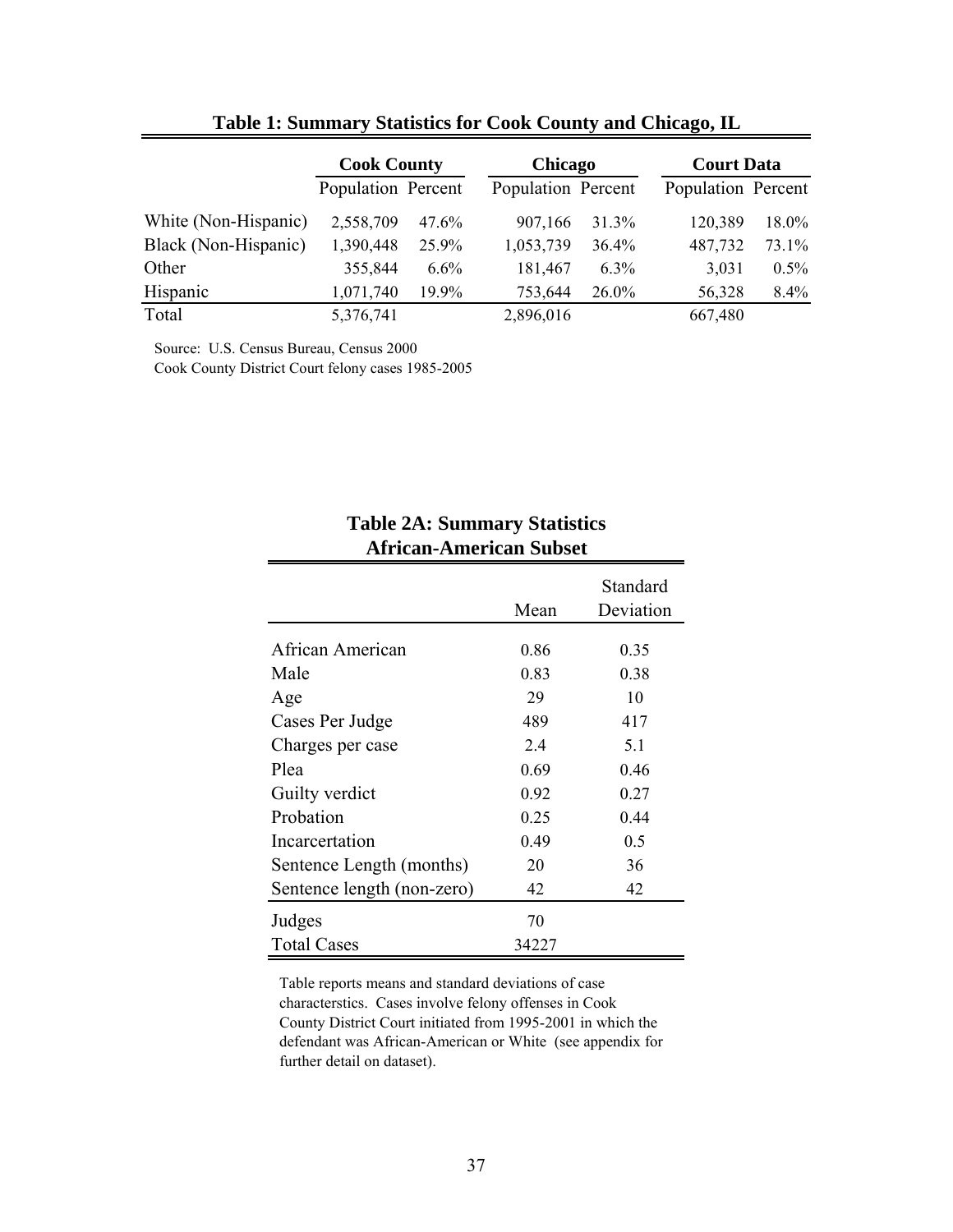|                    | <b>Incarceration Rate</b><br>Sentence Length |          | Sentence Length<br>Conditional on non-zero |          |      |         |
|--------------------|----------------------------------------------|----------|--------------------------------------------|----------|------|---------|
|                    | Mean                                         | St. Dev. | Mean                                       | St. Dev. | Mean | St. Dev |
| Total:             | 0.49                                         | 0.5      | 20                                         | 36       | 42   | 42      |
| by Type of Charge  |                                              |          |                                            |          |      |         |
| Drugs              | 0.5                                          | 0.5      | 15                                         | 22       | 30   | 23      |
| Violent Crime      | 0.47                                         | 0.5      | 24                                         | 43       | 52   | 50      |
| <b>EFT</b>         | 0.56                                         | 0.5      | 23                                         | 31       | 41   | 31      |
| Other              | 0.46                                         | 0.5      | 24                                         | 48       | 53   | 31      |
| by Race            |                                              |          |                                            |          |      |         |
| African American   | 0.51                                         | 0.5      | 21                                         | 36       | 42   | 41      |
| White              | 0.38                                         | 0.48     | 16                                         | 33       | 42   | 43      |
| Judges             | 70                                           |          |                                            |          |      |         |
| <b>Total Cases</b> | 34227                                        |          |                                            |          |      |         |

## **Table 2B: Sentencing Breakdown African-American Subset**

Table reports means and standard deviations of case characterstics by charge category and race. Cases involve felony offenses in Cook County District Court initiated from 1995-2001 in which the defendant was African-American or White (see appendix for further detail on dataset). Sentence length measured in months.

|                  | Mean |
|------------------|------|
| Male             | 0.82 |
| White            | 0.86 |
| Age              | 49   |
| Private Practice | 0.49 |
| Defense attorney | 0.27 |
| Prosecutor       | 0.70 |
| Judges           |      |

## **Table 3: Judge Characteristics**

Table reports judge characteristics for cases involve felony offenses in Cook County District Court initiated from 1995-2001 in which the defendant was African-American or White (see appendix for further detail on dataset).

Source: Sullivans Judicial Profiles Directory of State and Federal Judges in Chicago The Directory of Minority Judges in the United States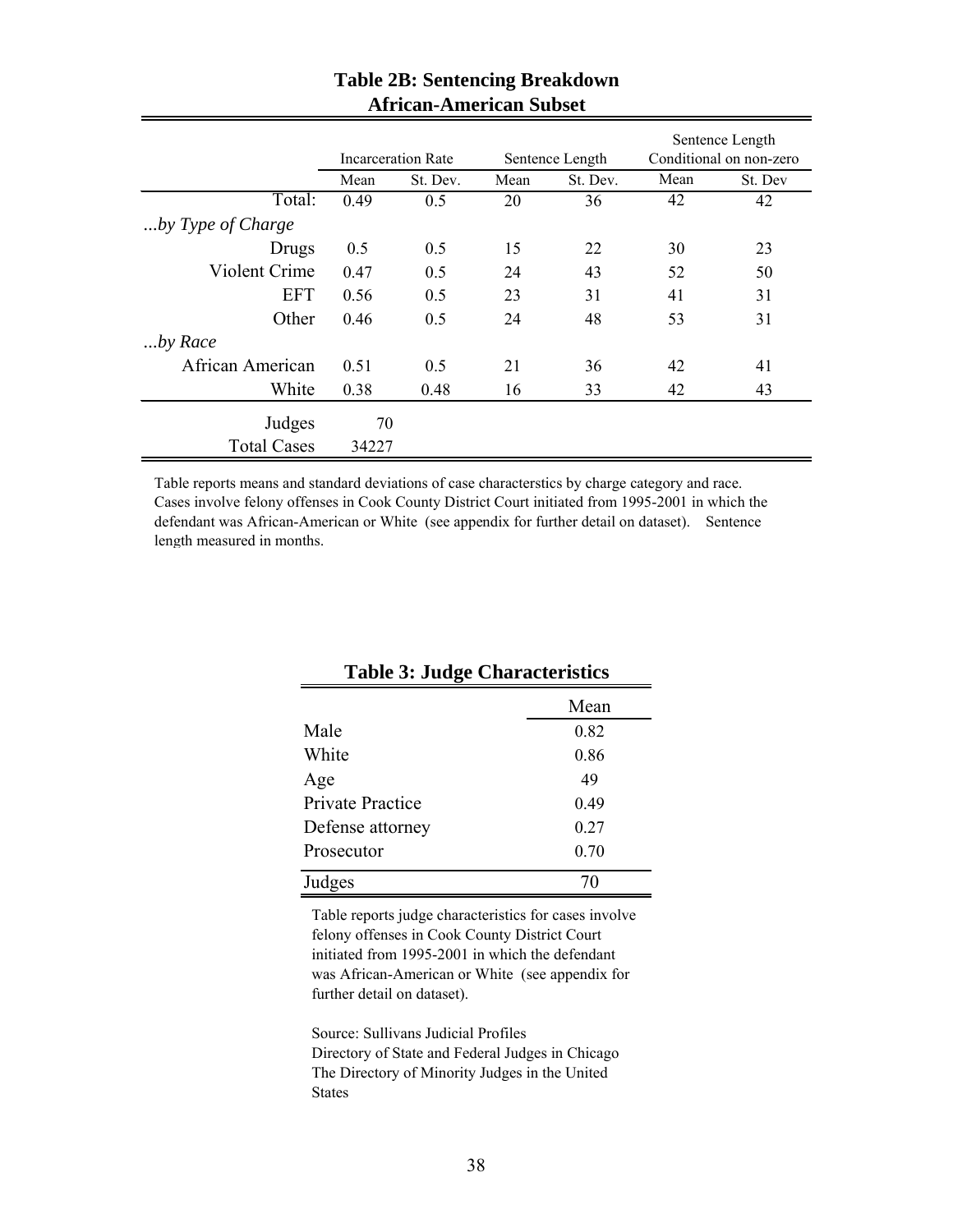|        |                                |                        |                              |                       | Real Data Simulation 1 Simulation |
|--------|--------------------------------|------------------------|------------------------------|-----------------------|-----------------------------------|
| Judge  | Case #                         | Date                   | Race                         | Race                  | Race                              |
| Wapner | 1001                           | 1/1/2000               | <b>Black</b>                 | <b>Black</b>          | White                             |
|        | 1414                           | 1/15/2000              | White                        | <b>Black</b>          | <b>Black</b>                      |
| Judy   | .<br>3141<br>6789              | 1/5/2000<br>3/12/2000  | <b>Black</b><br>White        | <b>Black</b><br>White | <b>Black</b><br><b>Black</b>      |
| Dredd  | .<br>2718<br>8765<br>$\ddotsc$ | 1/20/2000<br>2/29/2000 | <b>Black</b><br><b>Black</b> | White<br><b>Black</b> | <b>Black</b><br>White             |

**Table 4: Monte Carlo Race Simulation Example**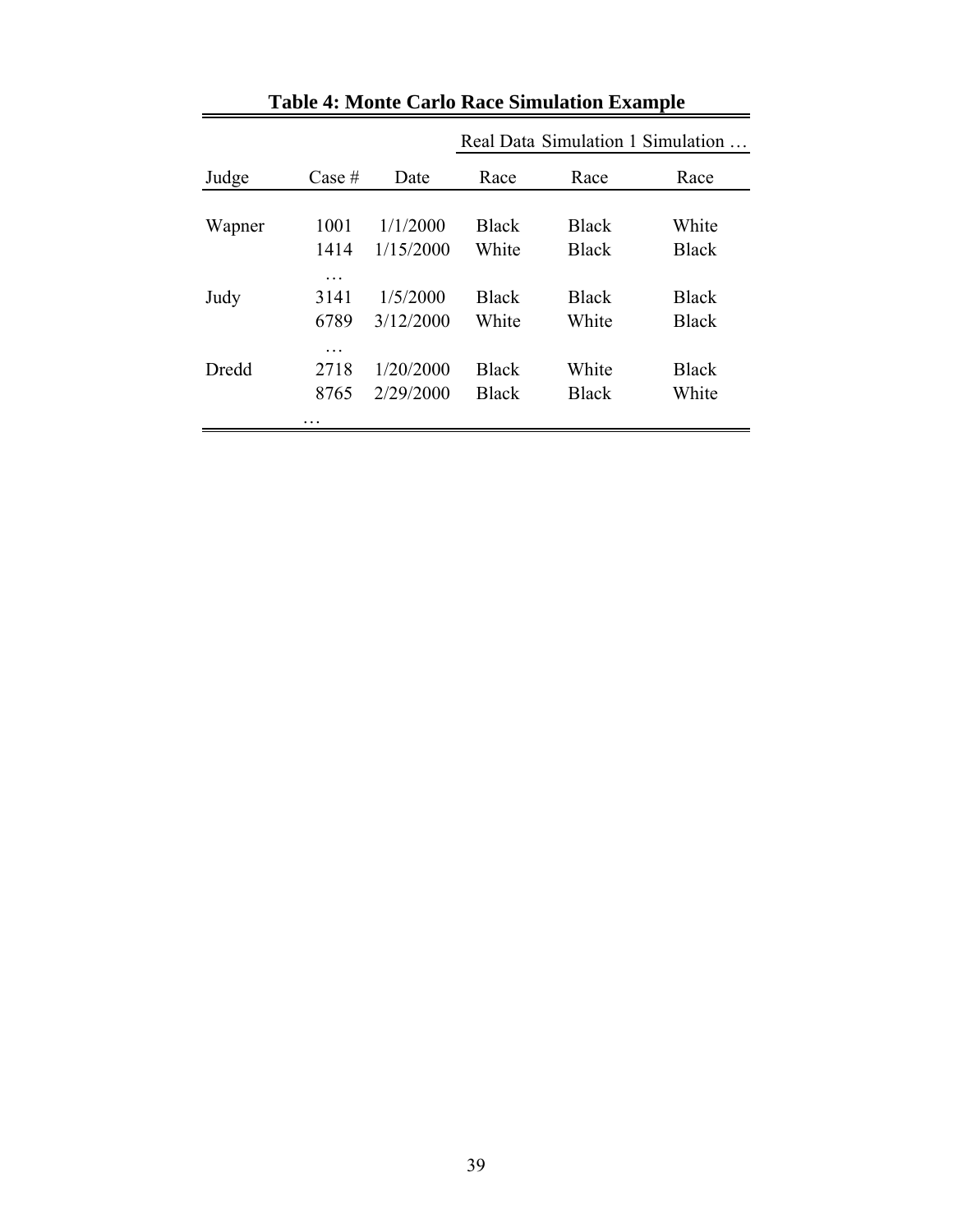| <b>Subset</b>  | <b>Variable</b><br><b>Name</b> | IQR  | <b>Mean</b> | <b>Simulation Simulation</b><br><b>St Dev</b> | P Value | <b>Observations</b> |
|----------------|--------------------------------|------|-------------|-----------------------------------------------|---------|---------------------|
|                |                                |      |             |                                               |         |                     |
| ALL            | race                           | 0.02 | 0.02        | 0.00                                          | 0.26    | 34298               |
|                | age                            | 0.03 | 0.02        | 0.00                                          | 0.11    | 34298               |
|                | sex                            | 0.02 | 0.02        | 0.00                                          | 0.57    | 34298               |
|                | violent                        | 0.03 | 0.03        | 0.00                                          | 0.12    | 34298               |
|                | drugs                          | 0.02 | 0.03        | 0.00                                          | 0.53    | 34298               |
|                | eft                            | 0.02 | 0.02        | 0.00                                          | 0.53    | 34298               |
|                | other                          | 0.03 | 0.03        | 0.00                                          | 0.45    | 34298               |
| <b>Violent</b> | race                           | 0.04 | 0.04        | 0.01                                          | 0.30    | 5482                |
|                | age                            | 0.06 | 0.06        | 0.01                                          | 0.60    | 5482                |
|                | sex                            | 0.04 | 0.03        | 0.01                                          | 0.09    | 5482                |
| <b>Drugs</b>   | race                           | 0.01 | 0.02        | 0.00                                          | 0.97    | 13322               |
|                | age                            | 0.05 | 0.04        | 0.01                                          | 0.15    | 13322               |
|                | sex                            | 0.03 | 0.03        | 0.01                                          | 0.37    | 13322               |
| <b>EFT</b>     | race                           | 0.07 | 0.05        | 0.01                                          | 0.04    | 6484                |
|                | age                            | 0.06 | 0.06        | 0.01                                          | 0.50    | 6484                |
|                | sex                            | 0.06 | 0.05        | 0.01                                          | 0.10    | 6484                |
| <b>Other</b>   | race                           | 0.03 | 0.04        | 0.01                                          | 0.96    | 9010                |
|                | age                            | 0.05 | 0.05        | 0.01                                          | 0.62    | 9010                |
|                | sex                            | 0.04 | 0.04        | 0.01                                          | 0.25    | 9010                |

**Table 5: Random Assignment Simulation Results** 

The IQR column reports the interquartile range of the distribution of judge fixed effects for a given variable. Simulation mean reports the mean of the interquartile range from 1000 simulations; St Dev reports the standard deviation from the simulations. The p-value indicates the percentile of the simulated data to which the empirical data corresponds. Simulations randomly choose an outcome chosen from cases initiated in the same month as the original case. Cases involve felony offenses in Cook County District Court initiated from 1995-2001 in which the defendant was African-American or White See additional explanation in the text.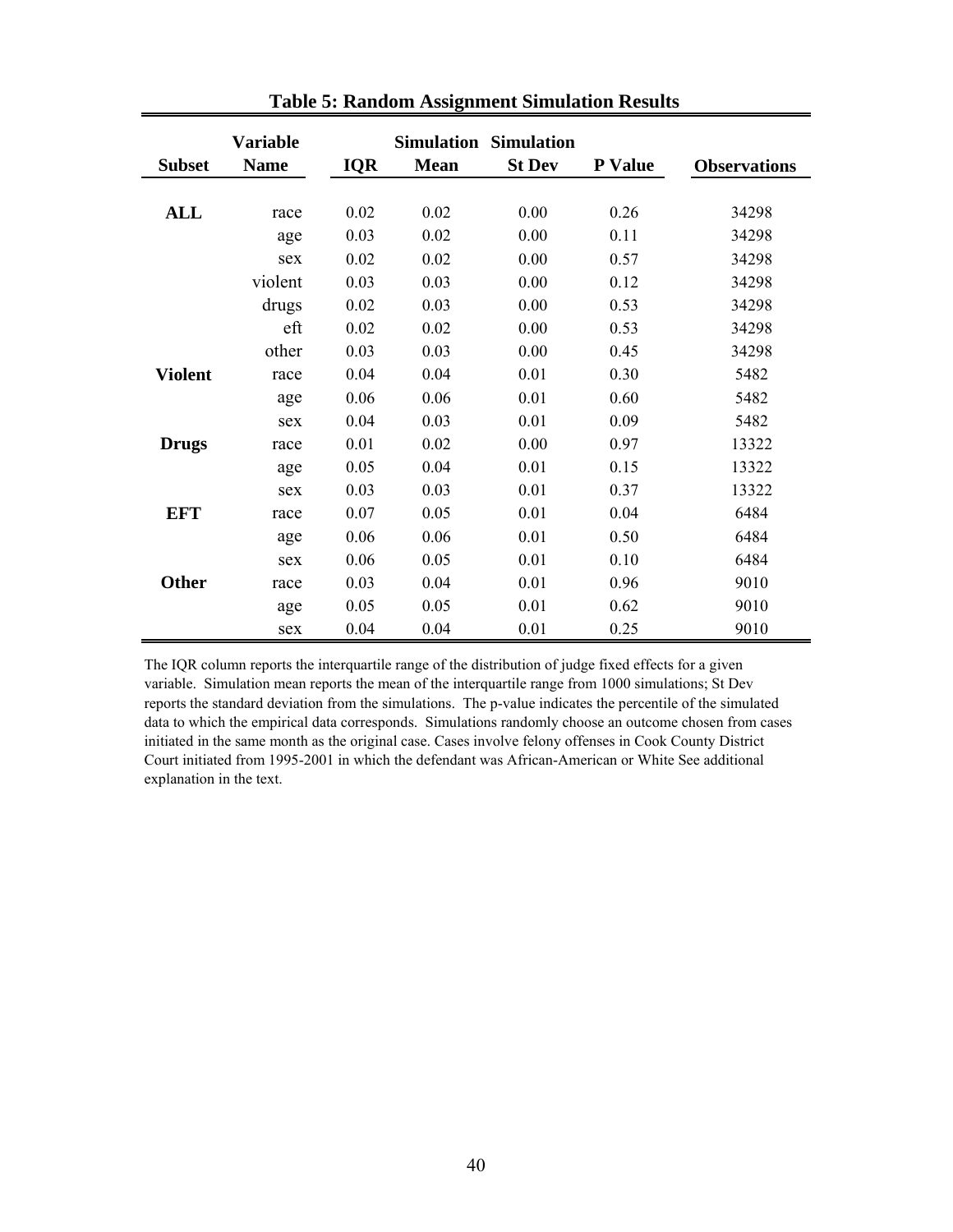|                     |                        | jail   | sentence | sentence <sub>2</sub> |
|---------------------|------------------------|--------|----------|-----------------------|
| 25-75 Percentile    | <b>Empirical Value</b> | 0.13   | 148.28   | 257.14                |
|                     | Simulation Mean        | 0.03   | 68.24    | 110.52                |
|                     | Simulation St Dev      | 0.00   | 13.17    | 19.25                 |
|                     | P Value                | < 001  | < 0.01   | < 0.01                |
| 10-90 Percentile    | <b>Empirical Value</b> | 0.20   | 251.19   | 527.25                |
|                     | Simulation Mean        | 0.05   | 143.69   | 231.50                |
|                     | Simulation St Dev      | 0.01   | 19.27    | 30.98                 |
|                     | P Value                | < 0.01 | < 0.01   | < 0.01                |
| 5-95 Percentile     | <b>Empirical Value</b> | 0.25   | 390.72   | 684.25                |
|                     | Simulation Mean        | 0.07   | 200.40   | 323.26                |
|                     | Simulation St Dev      | 0.01   | 24.50    | 41.88                 |
|                     | P Value                | < 001  | < 0.01   | < 0.01                |
| <b>Observations</b> |                        | 34298  | 34298    | 16825                 |

## **Table 6: Dispersion of Judicial Sentencing and Incarceration Rates**

Each panel reports analogous measures of the empirical and simulated distributions of judge fixed effects for a given variable, using either IQR, 10-90 range, or 5-95 range. Empirical value reports the empirical measure. Simulation mean reports the mean of the measure from 1000 simulations; St Dev reports the standard deviation from the simulations. The p-value indicates the percentile of the simulated data to which the empirical data corresponds. Simulations randomly choose an outcome chosen from cases initiated in the same month as the original case. jail is a binary variable indicating whether the defendant was incarcerated. sentence2 is sentence length conditional on receiving a non-zero sentence. sentence and sentence2 measured in days. Cases involve felony offenses in Cook County District Court initiated from 1995-2001 in which the defendant was African-American or White. See additional explanation in the text.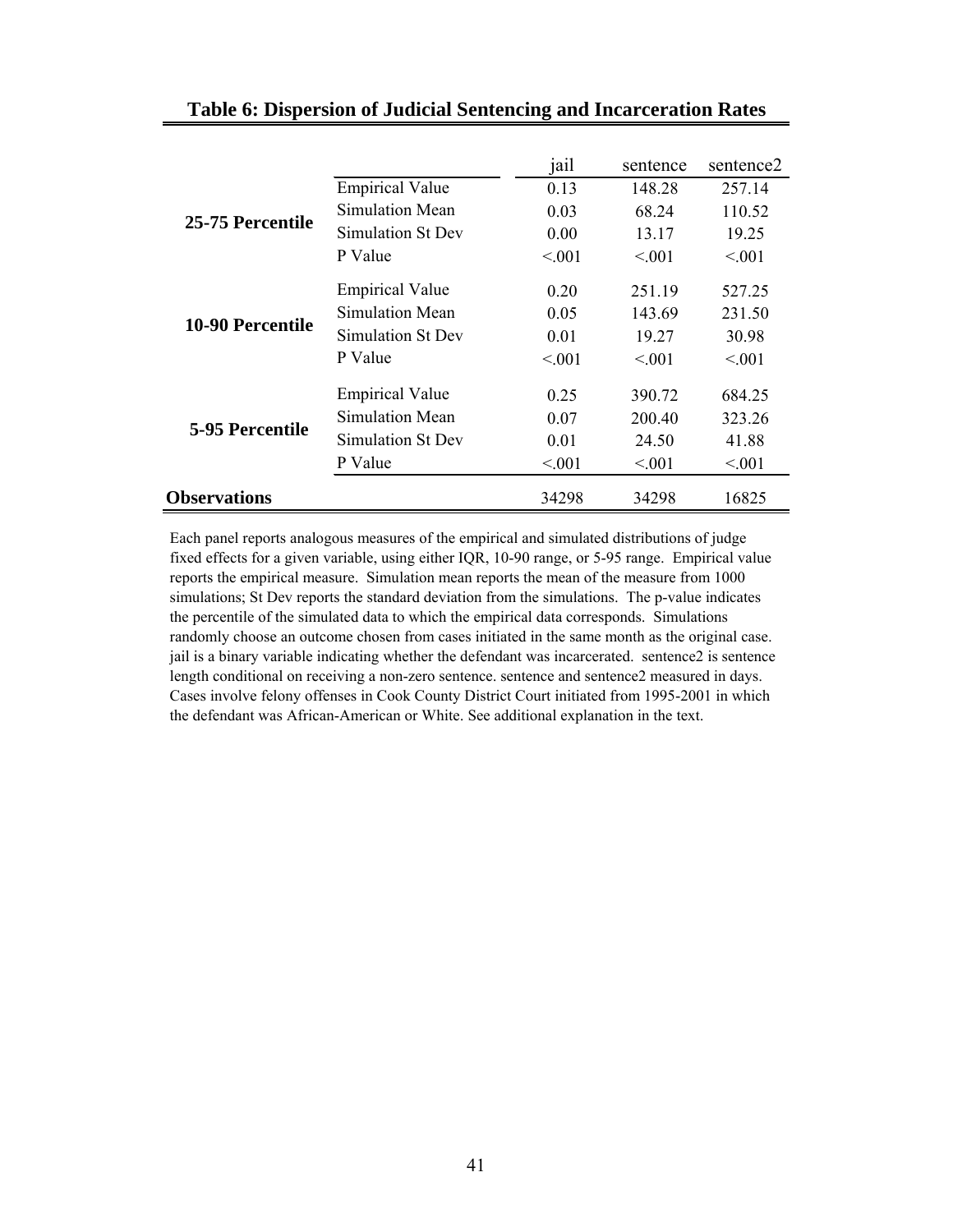| <b>Variable Name</b> | IOR    | Empirical Simulation Simulation<br>Mean | St Dev | P Value | Observations |
|----------------------|--------|-----------------------------------------|--------|---------|--------------|
| jail                 | 0.11   | 0.07                                    | 0.01   | 0.01    | 34298        |
| sentence             | 90.50  | 150 35                                  | 29.17  | 0.98    | 34298        |
| sentence2            | 238.36 | 295 21                                  | 53.51  | 0.85    | 16825        |

**Table 7: Dispersion of Racial Gap in Sentencing and Incarceration Rate**

The Empirical IQR column reports the interquartile range of the distribution of the racial gap judge fixed effect for the given variable. Simulation mean reports the mean of the interquartile range from 1000 simulations; St Dev reports the standard deviation from the simulations. The p-value indicates the percentile of the simulated data to which the empirical data corresponds. Simulations randomly choose an outcome chosen from cases initiated in the same month and with the same defendant race as the original case. jail is a binary variable indicating whether the defendant was incarcerated. sentence2 is sentence length conditional on receiving a non-zero sentence. sentence and sentence2 measured in days. Cases involve felony offenses in Cook County District Court initiated from 1995- 2001 in which the defendant was African-American or White. See additional explanation in the text.

| Table 8: Impact of Judicial Heterogeneity in Sentencing by Race |                                                        |           |                                                  |           |  |  |
|-----------------------------------------------------------------|--------------------------------------------------------|-----------|--------------------------------------------------|-----------|--|--|
|                                                                 | Change in Black-White<br><b>Incarceration Rate Gap</b> |           | Change in Black-White<br>Sentencing Gap (months) |           |  |  |
|                                                                 | Simulation mean                                        |           | Simulation mean                                  |           |  |  |
| Judge Percentile Shift                                          | (sd)                                                   | Empirical | (sd)                                             | Empirical |  |  |
| $25\% - 75\%$                                                   | 0.07(0.01)                                             | 0.11      | 4.85(0.94)                                       | 2.92      |  |  |
| $10\% - 90\%$                                                   | 0.14(0.02)                                             | 0.18      | 9.52(1.38)                                       | 10.47     |  |  |

Table compares the empirical shift in the racial gap in sentencing with the counterfactual of no interjudge variation in racial gap, as produced by simulation. Second and fourth columns report empirical impact on incarceration and sentencing, respectively, of moving from the 25th (10th) percentile judge to the 75th (90th) percentile judge in the 1st (2nd) row. Analogous simulation means are reported in the first and third columns, along with the standard deviation. Cases involve felony offenses in Cook County District Court initiated from 1995-2001 in which the defendant was African-American or White. See additional explanation in the text.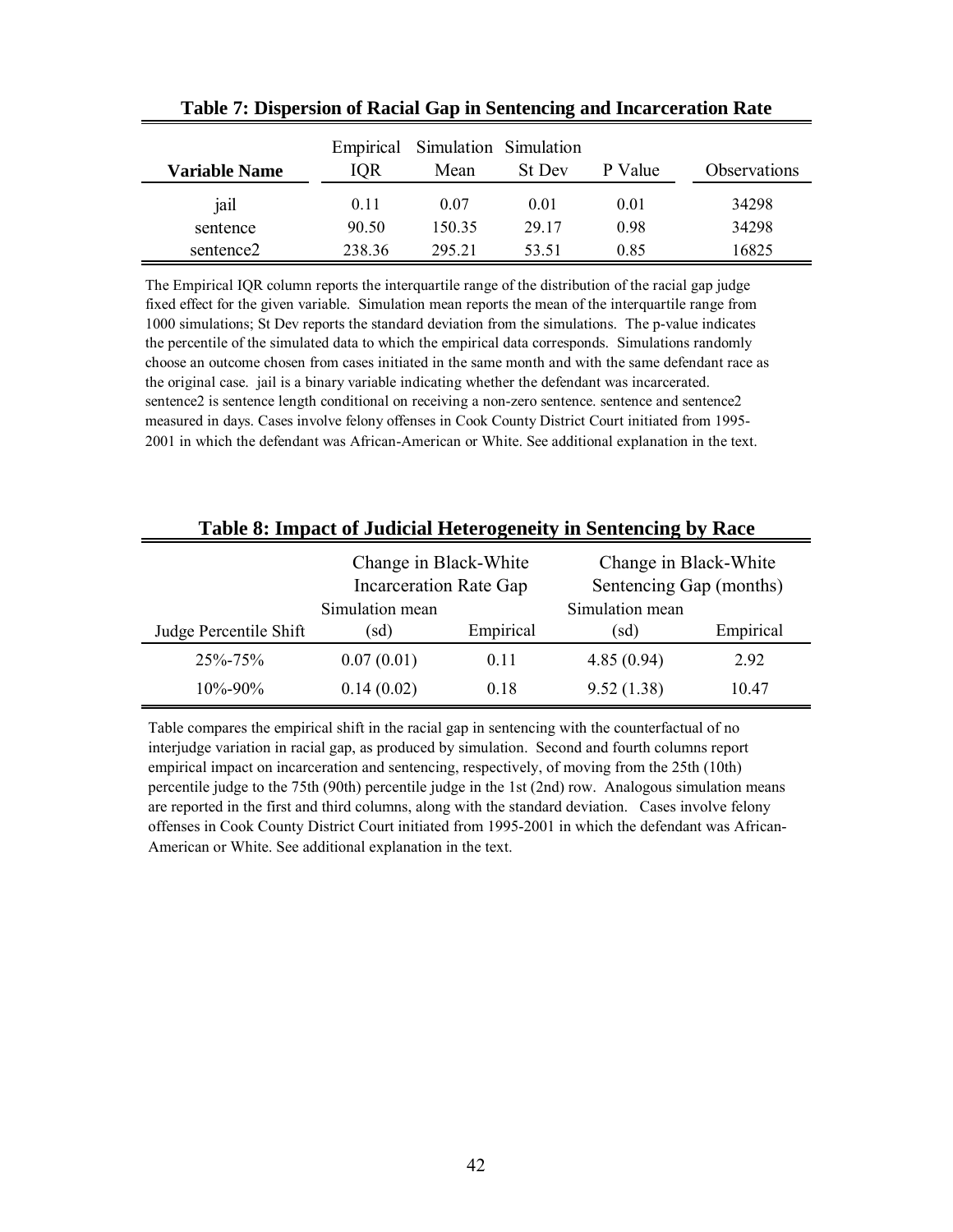|                        | $D$ Condent variable. Judge I fact Effects in |                       |                                              |           |                                                 |         |  |
|------------------------|-----------------------------------------------|-----------------------|----------------------------------------------|-----------|-------------------------------------------------|---------|--|
|                        | Sentence length                               | Incarceration<br>rate | Black-White difference in<br>sentence length |           | Black-White difference in<br>incarceration rate |         |  |
| Black judge? $(Y=1)$   | 45.03                                         | $-0.02$               | $-152.69$                                    | $-156.71$ | $-0.03$                                         | $-0.03$ |  |
|                        | (60.20)                                       | (0.04)                | (80.14)                                      | (81.34)   | (0.04)                                          | (0.04)  |  |
| Male judge? $(Y=1)$    | 54.02                                         | 0.03                  | 61.14                                        | 57.6      | 0.02                                            | 0.02    |  |
|                        | (56.50)                                       | (0.03)                | (74.22)                                      | (75.28)   | (0.04)                                          | (0.04)  |  |
| Older judge? $(Y=1)$   | $-11.03$                                      | $-0.03$               | 48.80                                        | 48.79     | 0.01                                            | 0.01    |  |
|                        | (42.78)                                       | (0.03)                | (57.19)                                      | (57.59)   | (0.03)                                          | (0.03)  |  |
| Judge was public       |                                               |                       |                                              |           |                                                 |         |  |
| defender? $(Y=1)$      | $-0.56$                                       | 0.02                  | 30.77                                        | 31.39     | $-0.04$                                         | $-0.05$ |  |
|                        | (49.19)                                       | (0.03)                | (65.04)                                      | (65.50)   | (0.03)                                          | (0.03)  |  |
| Judge F.E. in sentence |                                               |                       |                                              |           |                                                 |         |  |
| length                 |                                               |                       |                                              | 0.07      |                                                 |         |  |
|                        |                                               |                       |                                              | (0.17)    |                                                 |         |  |
| Judge F.E. in          |                                               |                       |                                              |           |                                                 |         |  |
| incarceration rate     |                                               |                       |                                              |           |                                                 | 0.3     |  |
|                        |                                               |                       |                                              |           |                                                 | (0.15)  |  |
| $R^2$                  | 0.02                                          | 0.03                  | 0.10                                         | 0.16      | 0.04                                            | 0.11    |  |
| Observations:          | 67                                            | 67                    | 67                                           | 67        | 67                                              | 67      |  |

#### **Table 9: Correlation with Judge Characteristics**

Dependent Variable: Judge Fixed Effects in…

Standard errors in parentheses. Each column correspond to a different regression. In each regression, each observation is weighted by the inverse of the square of the estimated standard error for the fixed effect used a dependent variable in that column. See text for additional detail.